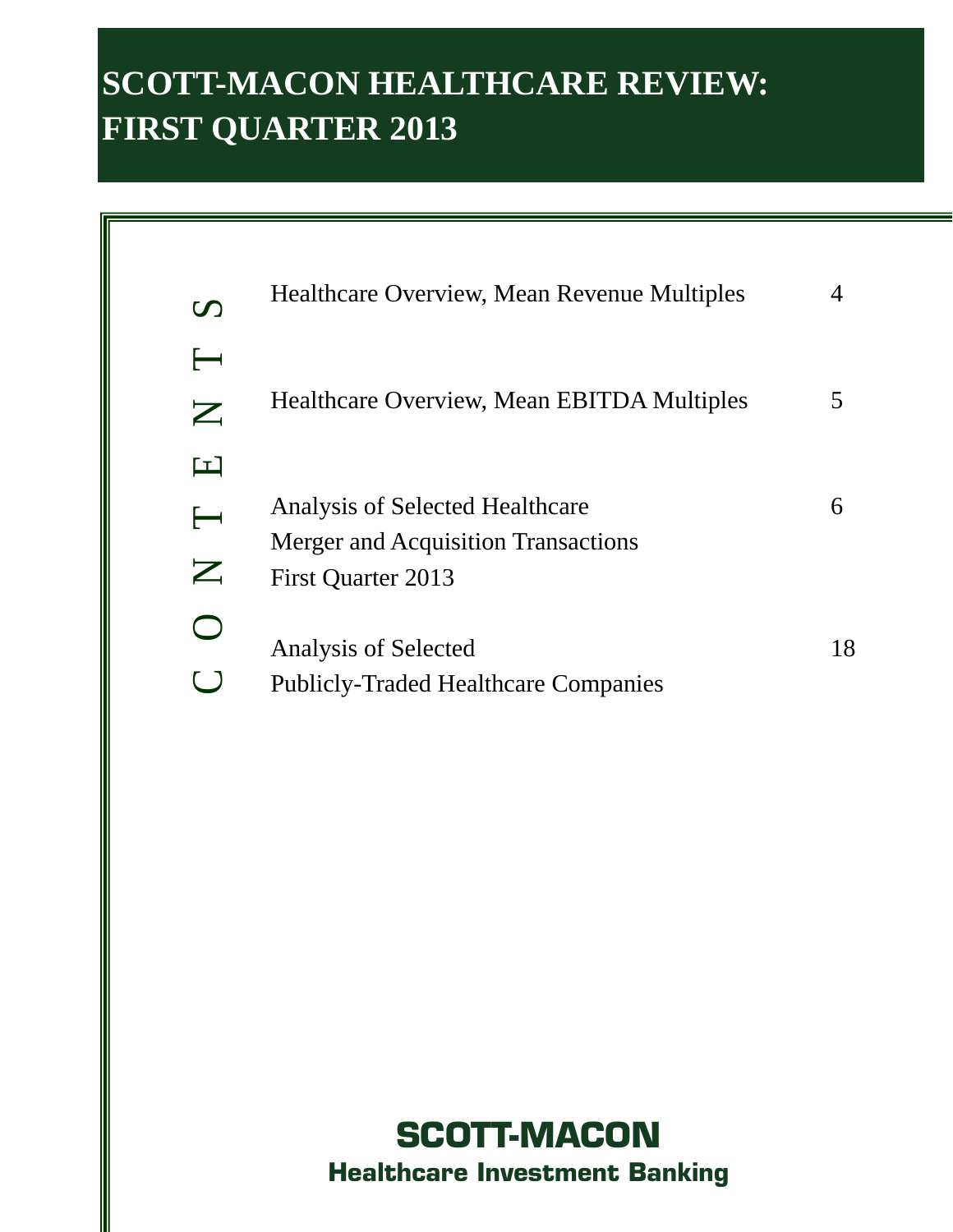# **FIRST QUARTER 2013 HEALTHCARE REVIEW**

Dear Clients and Friends,

 $\equiv$  <sup>2</sup>

Scott-Macon is pleased to present our quarterly Healthcare Review covering the first quarter of 2013. If you haven't done so already, to automatically continue receiving our publications in the future as we are transitioning to digital publishing with email distribution.

Pages four and five represent a visual snapshot of the average multiples for all of the healthcare, medical and pharmaceutical transactions that either closed or were announced during the first quarter, along with the average multiples for the major publicly-traded healthcare, medical and pharmaceutical companies.

**SCOTT-MACON HEALTHCARE INVESTMENT BANKING**  Starting on page 6, we present information on the quarter's mergers and acquisitions activity. In the Insurance segment, almost all of the health insurance deals are either Medicaid or Medicare focused. In the Technology segment, the deals with the largest publicly-disclosed prices to close were Allscripts Healthcare Solutions' acquisition of dbMotion for \$243 million, Athenahealth's purchase of Epocrates for \$216

please email me at ncortright@scott-macon.com more acquisitions, and Blues giant Health Care million or 1.9x revenue, and Sutherland Global Services' \$184 million purchase of Apollo Health Street. In addition, Cerner closed two Service Corp. picked up Cerecons, which develops technology for care coordination and patient engagement. In the Outsourcing segment, the two largest based on publicly-disclosed prices were ProAssurance's \$158 million deal for Medmarc Insurance, and the pharmaceutical research company ShangPharma's \$142 million sale to a coalition of buyers for 1.2x revenues and 8.2x EBITDA. Lastly, the Information sector saw a total of ten deals including the Blue Cross Blue Shield Association's acquisition of Intelimedix.

> Turning to Providers starting on page 9, the largest deal completed in this sector was the announced acquisition of Assisted Living Concepts by TPG Capital for \$449 million, or 2.0x revenues and 11.1x EBITDA. The Lab and Home Health & Hospice segments saw nine out of ten announced deals close, including two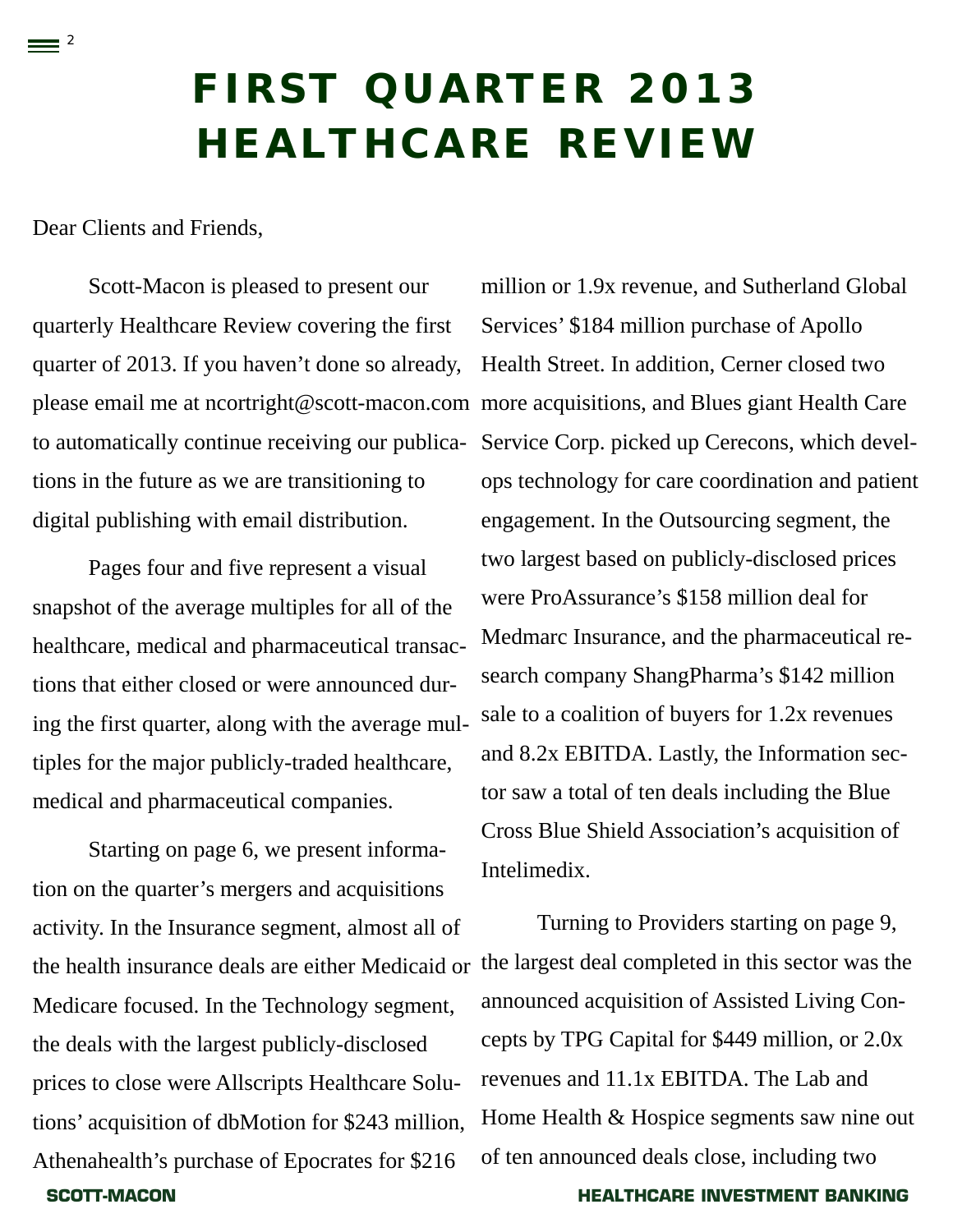buys each for Quest Diagnostics and Ensign diverse buyers and sellers, including two acquisitions in the behavioral space by Acadia. Aside from having the largest deal, the Long-Term Care segment saw the acquisition of Bristal Holdings for \$290 million by Engel Burman and Harrison Street.

In the Products area beginning on page 13, the sector saw three deals that exceeded \$2 billion: the \$6.6 billion acquisition of Elan Corporation by Royalty Pharma announced in February, Biogen Idec's announcement to acquire TYSABRI for \$6.5 billion, and Cardinal Health's \$2.1 billion acquisition of AssuraMed. Mylan announced its deal for Agila for \$1.9 billion, McKesson closed a \$1.8 billion deal for distributor PSS World for 10.7x EBITDA, and Allergan acquired Map Pharmaceuticals for \$845 million.

Following the mergers and acquisitions analysis, we present an analysis of publiclytraded Services, Providers, and Products companies by sector. Mean EBITDA multiples for Services companies ended the quarter at 10.0x (up from 9.7x in Q4 2012); Providers at 8.8x (up from 8.1x in Q4 2012); and Products at

Group. The Non-Acute segment was active with services companies ended the quarter at an aver-11.1x (up from  $10.1x$  in Q4 2012). Technology age EBITDA multiple of 11.9 times (up from 11.4x in Q4 in 2012), while Outsourcing services companies traded at 11.4x times EBITDA as of March  $31<sup>st</sup>$  (up from 11.1x in Q4 2012). The Insurance segment EBITDA multiple came in at 7.9 times (up from 7.2x in Q4 2012).

3

Finally, contact information for the Scott-Macon Healthcare Investment Banking Group Professionals appears on the back cover. We welcome your call or email to discuss your thoughts on this article.

Sincerely yours,

Nate Cortright

Nathan D. Cortright *Managing Director Group Head – Healthcare Investment Banking*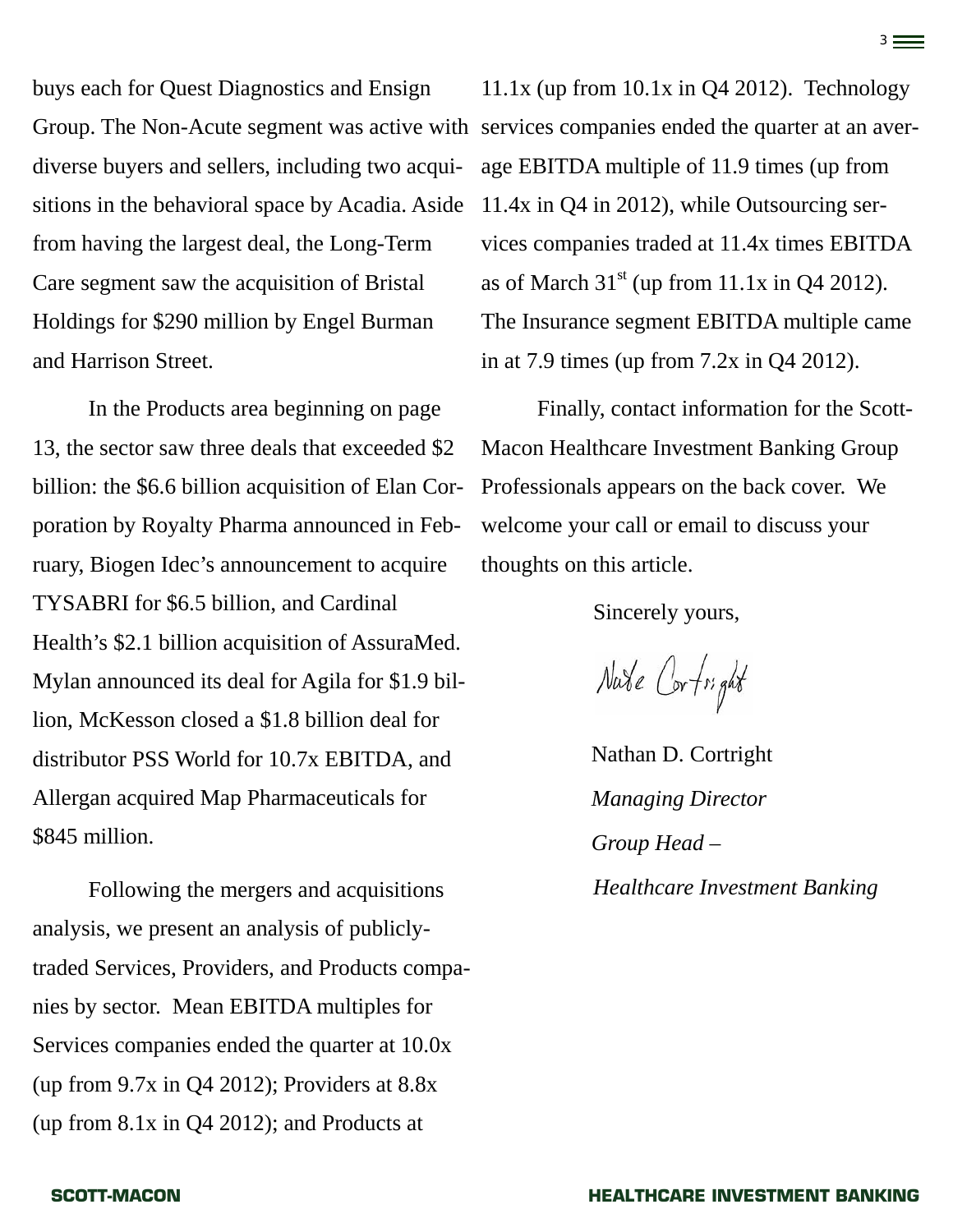# **HEALTHCARE OVERVIEW**

# **MEAN REVENUE MULTIPLES**

### **OVERALL: Revenue Multiple**



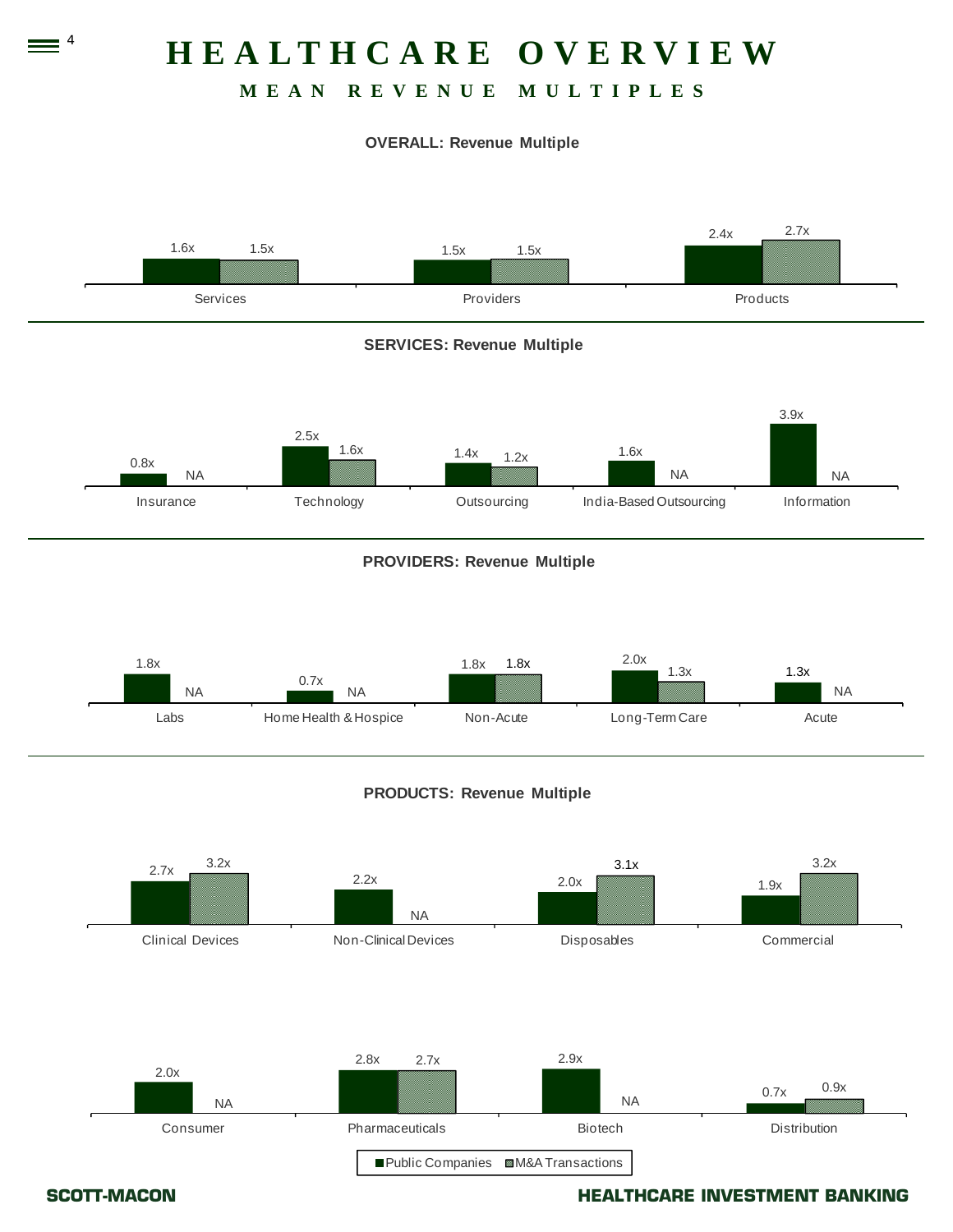# 5 **HEALTHCARE OVERVIEW**

# **MEAN EBITDA MULTIPLES**

### **OVERALL: EBITDA Multiple**



### **SERVICES: EBITDA Multiple**



### **PROVIDERS: EBITDA Multiple**



### **PRODUCTS: EBITDA Multiple**

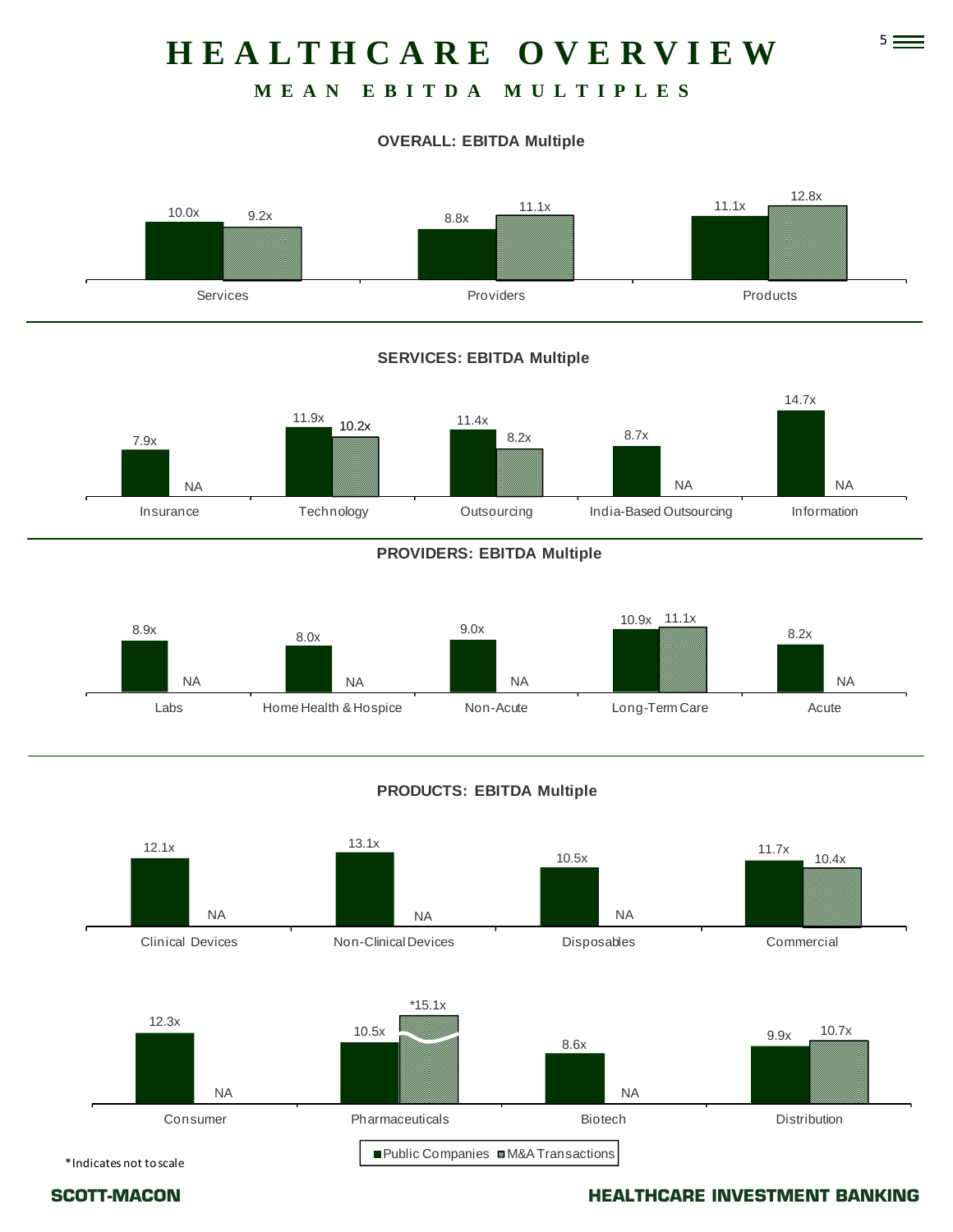# **EXECTED HEALTHCARE MERGER & ACQUISITION TRANSACTIONS<sup>1</sup> FIRST QUARTER (JANUARY 1—MARCH 31, 2013)**

| Date                      | <b>Acquirer / Target</b>                                                                                                                          | Price     | <b>Target</b><br>Revenue                 | Target<br>EBITDA <sup>2</sup> | Price/<br>Revenue | Price/<br>EBITDA <sup>2</sup> | <b>Target Description</b>                                                                                                                                                                                                                          |
|---------------------------|---------------------------------------------------------------------------------------------------------------------------------------------------|-----------|------------------------------------------|-------------------------------|-------------------|-------------------------------|----------------------------------------------------------------------------------------------------------------------------------------------------------------------------------------------------------------------------------------------------|
|                           |                                                                                                                                                   |           |                                          |                               |                   |                               |                                                                                                                                                                                                                                                    |
| Announced                 | Aurigen Capital Limited /                                                                                                                         | <b>NA</b> | <b>SERVICES - INSURANCE</b><br><b>NA</b> | <b>NA</b>                     | <b>NA</b>         | NA.                           | Offers individual dental insurance and VSP voluntary vision                                                                                                                                                                                        |
|                           | Brokers National Life Assurance Company Inc.                                                                                                      |           |                                          |                               |                   |                               | insurance plans.                                                                                                                                                                                                                                   |
| 1/2/2013                  | Cigna Corp. (NYSE:CI) /<br>Arcadian Health Plan, Inc., Medicare Advantage plans in<br>Arkansas, Oklahoma and Texas                                | <b>NA</b> | <b>NA</b>                                | <b>NA</b>                     | <b>NA</b>         | NA.                           | Comprises Medicare Advantage insurance plans.                                                                                                                                                                                                      |
| 1/2/2013                  | Cigna Corp. (NYSE:CI) /<br>Humana Inc., Medicare Advantage Plans in Texas and<br>Arkansas                                                         | <b>NA</b> | <b>NA</b>                                | <b>NA</b>                     | <b>NA</b>         | <b>NA</b>                     | Comprises Medicare Advantage plans.                                                                                                                                                                                                                |
| 1/3/2013                  | WellCare Health Plans, Inc. (NYSE:WCG) /<br>Arcadian Health Plan, Inc., Select Assets of Desert Canyon<br>Community Care Medicare Advantage Plans | <b>NA</b> | <b>NA</b>                                | <b>NA</b>                     | <b>NA</b>         | <b>NA</b>                     | Comprises healthcare plans.                                                                                                                                                                                                                        |
| Announced                 | WellCare Health Plans, Inc. (NYSE:WCG) /<br>Missouri Care, Inc.                                                                                   | <b>NA</b> | <b>NA</b>                                | <b>NA</b>                     | <b>NA</b>         | NA                            | Provides Medicaid managed care health services for kids,<br>pregnant women, and parents.                                                                                                                                                           |
| 2/4/2013                  | WellCare Health Plans, Inc. (NYSE:WCG) /<br>UnitedHealth Group Incorporated, Medicaid Business In<br>South Carolina                               | <b>NA</b> | <b>NA</b>                                | <b>NA</b>                     | <b>NA</b>         | <b>NA</b>                     | Offers consumer-oriented health benefit plans and services<br>and serves approximately 65,000 Medicaid members.                                                                                                                                    |
| <b>MEAN (INSURANCE)</b>   |                                                                                                                                                   |           |                                          |                               | <b>NA</b>         | <b>NA</b>                     |                                                                                                                                                                                                                                                    |
| <b>MEDIAN (INSURANCE)</b> |                                                                                                                                                   |           |                                          |                               | <b>NA</b>         | <b>NA</b>                     |                                                                                                                                                                                                                                                    |
|                           |                                                                                                                                                   |           | <b>SERVICES - TECHNOLOGY</b>             |                               |                   |                               |                                                                                                                                                                                                                                                    |
| 1/11/2013                 | Accelrys Inc. (NasdaqGS:ACCL) /<br>Vialis AG                                                                                                      | \$10.9    | <b>NA</b>                                | <b>NA</b>                     | <b>NA</b>         | NA.                           | Provides system integration laboratory data management<br>systems for the pharmaceutical, biotechnology, chemical, and<br>agro-science industries.                                                                                                 |
| 3/4/2013                  | Allscripts Healthcare Solutions, Inc. (NasdaqGS:MDRX) /<br>dbMotion Ltd.                                                                          | \$234.6   | <b>NA</b>                                | <b>NA</b>                     | <b>NA</b>         | <b>NA</b>                     | Provides connected healthcare solutions that enable<br>healthcare organizations and health information exchanges to<br>integrate and leverage their information assets.                                                                            |
| 3/5/2013                  | Allscripts Healthcare Solutions, Inc. (NasdaqGS:MDRX) /<br>Jardogs, LLC                                                                           | <b>NA</b> | <b>NA</b>                                | <b>NA</b>                     | <b>NA</b>         | <b>NA</b>                     | Offers universal health records and patient kiosks; and a<br>mobile suite, which allows patients to access their health<br>records from smart phones and tablets.                                                                                  |
| 1/7/2013                  | Arsenal Capital Partners /<br>TractManager, Inc.                                                                                                  | <b>NA</b> | <b>NA</b>                                | <b>NA</b>                     | <b>NA</b>         | <b>NA</b>                     | Offers web-based contract management solutions serving<br>hospitals and healthcare systems, payer organizations,<br>research and medical device companies, financial                                                                               |
| 3/12/2013                 | Athenahealth, Inc. (NasdaqGS:ATHN) /<br>Epocrates, Inc.                                                                                           | \$216.2   | \$111.1                                  | <b>NM</b>                     | 1.9x              | <b>NM</b>                     | institutions, industry, and government.<br>Provides subscriptions for mobile drug reference tools and<br>electronic health records to healthcare professionals, and<br>interactive services to the healthcare industry.                            |
| 3/11/2013                 | Becton, Dickinson and Company (NYSE:BDX) /<br>Cato Software Solutions GmbH                                                                        | <b>NA</b> | <b>NA</b>                                | <b>NA</b>                     | <b>NA</b>         | <b>NA</b>                     | Develops and sells software solutions to hospitals and<br>pharmacies for oncologic therapy planning, therapy<br>monitoring, and preparation of cytotoxics.                                                                                         |
| 3/18/2013                 | Cerner Corporation (NasdaqGS:CERN) /<br>LABOTIX Automation, Inc.                                                                                  | <b>NA</b> | <b>NA</b>                                | <b>NA</b>                     | <b>NA</b>         | <b>NA</b>                     | Provides automation solutions for clinical laboratories.                                                                                                                                                                                           |
| Announced                 | Cerner Corporation (NasdaqGS:CERN) /<br>PureWellness, Inc.                                                                                        | <b>NA</b> | <b>NA</b>                                | <b>NA</b>                     | <b>NA</b>         | <b>NA</b>                     | Provides an online wellness platform to individuals and<br>corporations for the administration and management of<br>corporate wellness programs and health plan member<br>engagement strategies.                                                   |
| 2/1/2013                  | Computer Task Group Inc. (NasdaqGS:CTGX) /<br>etrinity NV                                                                                         | <b>NA</b> | <b>NA</b>                                | <b>NA</b>                     | <b>NA</b>         | <b>NA</b>                     | Offers information technology services and solutions to the<br>healthcare market.                                                                                                                                                                  |
| 3/11/2013                 | Cooper Companies Inc. (NYSE:COO) /<br>Websystem3, LLC                                                                                             | <b>NA</b> | <b>NA</b>                                | <b>NA</b>                     | <b>NA</b>         | <b>NA</b>                     | Provides patient communication solutions.                                                                                                                                                                                                          |
| 2/26/2013                 | Cymetrix Corporation /<br>CareClarity, Inc.                                                                                                       | <b>NA</b> | <b>NA</b>                                | <b>NA</b>                     | <b>NA</b>         | NA.                           | Offers a cloud-based platform for healthcare providers.                                                                                                                                                                                            |
| Announced                 | Endexx Corp. (OTCPK:EDXC) /<br>Hayes Pharmacy Inc., Rights to a<br>Pharmaceutical/Pharmacy Platform                                               | <b>NA</b> | <b>NA</b>                                | <b>NA</b>                     | <b>NA</b>         | NA                            | Comprises rights to a proprietary pharmaceutical/pharmacy<br>compliance, controls, privacy, verification and operations<br>platform designed to service the medical marijuana industry<br>and long term chronic pharmaceutical patient care arena. |
| 1/10/2013                 | Factor Systems, Inc. /<br>Best Practice Systems, Inc.                                                                                             | <b>NA</b> | <b>NA</b>                                | <b>NA</b>                     | <b>NA</b>         | NA.                           | Develops electronic billing and invoicing solutions for health<br>insurance and other industries.                                                                                                                                                  |
| 3/4/2013                  | Gores Group LLC /<br>GE Healthcare Strategic Sourcing Corporation                                                                                 | <b>NA</b> | <b>NA</b>                                | <b>NA</b>                     | <b>NA</b>         | <b>NA</b>                     | Offers electronic billing and electronic medical records<br>outsourcing solutions to the healthcare industry.                                                                                                                                      |
| 1/29/2013                 | HCSC Group /<br>Cerecons                                                                                                                          | <b>NA</b> | <b>NA</b>                                | <b>NA</b>                     | <b>NA</b>         | <b>NA</b>                     | Develops technology for care coordination and patient<br>engagement.                                                                                                                                                                               |
| 3/12/2013                 | IMS Health Incorporated /<br>Appature Inc.                                                                                                        | <b>NA</b> | <b>NA</b>                                | <b>NA</b>                     | <b>NA</b>         | <b>NA</b>                     | Creates enterprise marketing solutions for the healthcare<br>industry.                                                                                                                                                                             |
| 3/13/2013                 | JLL Partners /<br>BioClinica, Inc. (NasdaqGM:BIOC)                                                                                                | \$104.9   | \$79.0                                   | \$10.3                        | 1.3x              | 10.2x                         | Provides integrated clinical research technology solutions to<br>pharmaceutical, biotechnology, medical device companies,<br>and contract research organizations.                                                                                  |
| 2/19/2013                 | Liaison Technologies, LLC /<br>Ignis Systems Corporation                                                                                          | <b>NA</b> | <b>NA</b>                                | <b>NA</b>                     | <b>NA</b>         | <b>NA</b>                     | Provides clinical data integration solutions for health<br>laboratory and radiology orders and results.                                                                                                                                            |
| Announced                 | Medbox, Inc. (OTCPK:MDBX) /<br>Bio-tech Medical Software, Inc.                                                                                    | <b>NA</b> | <b>NA</b>                                | <b>NA</b>                     | <b>NA</b>         | NA.                           | Provides electronic prescription verification from the<br>physician's office to the pharmacy by utilizing a patient<br>fingerprint as the identifiable recognition point.                                                                          |
| 1/3/2013                  | Netsmart Technologies, Inc. /<br>Defran Systems, Inc.                                                                                             | <b>NA</b> | <b>NA</b>                                | <b>NA</b>                     | <b>NA</b>         | <b>NA</b>                     | Develops electronic medical/health record software for case,<br>clinical, and financial management applications in the human<br>and social services industries.                                                                                    |
| 1/7/2013                  | Passport Holding Corporation /<br>Data Systems Group                                                                                              | <b>NA</b> | <b>NA</b>                                | <b>NA</b>                     | <b>NA</b>         | <b>NA</b>                     | Engages in the design, development, and support of<br>healthcare information systems.                                                                                                                                                              |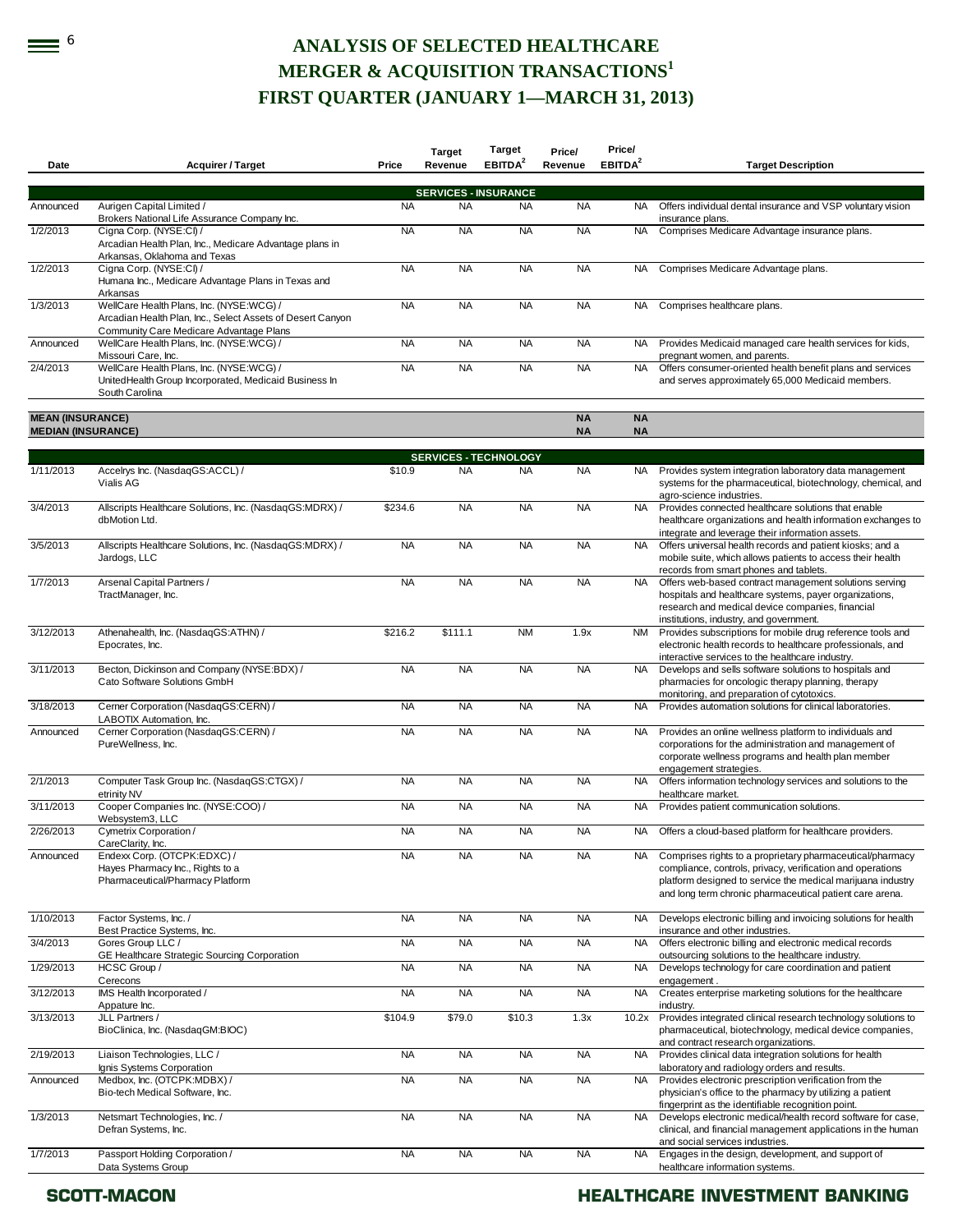| Date                     | <b>Acquirer / Target</b>                                                                                                   | Price     | <b>Target</b><br>Revenue | <b>Target</b><br>EBITDA <sup>2</sup> | Price/<br>Revenue | Price/<br>EBITDA <sup>2</sup> | <b>Target Description</b>                                                                                                                                                |
|--------------------------|----------------------------------------------------------------------------------------------------------------------------|-----------|--------------------------|--------------------------------------|-------------------|-------------------------------|--------------------------------------------------------------------------------------------------------------------------------------------------------------------------|
| 2/27/2013                | Practice Fusion, Inc. /<br>100Plus                                                                                         | <b>NA</b> | <b>NA</b>                | <b>NA</b>                            | <b>NA</b>         | <b>NA</b>                     | Provides interactive health application that leverages clinical<br>datasets to show personalized predictions of future health.                                           |
| 3/19/2013                | Psilos Group /<br>Gamma Medica-Ideas, Inc., LumaGEM Molecular Breast<br><b>Imaging Business</b>                            | <b>NA</b> | <b>NA</b>                | <b>NA</b>                            | <b>NA</b>         | <b>NA</b>                     | Comprises an imaging technology to mammography which<br>radiologists use to help diagnose cancerous lesions in<br>women with dense breast tissue.                        |
| 3/13/2013                | Sutherland Global Services. Inc. /<br>Apollo Health Street Limited                                                         | \$184.3   | <b>NA</b>                | <b>NA</b>                            | <b>NA</b>         | <b>NA</b>                     | Develops information technology-based solutions for<br>healthcare organizations.                                                                                         |
| 3/4/2013                 | TELUS Corporation (TSX:T) /<br>MD Practice Software LP, Electronic Medical Record<br><b>Business</b>                       | <b>NA</b> | <b>NA</b>                | <b>NA</b>                            | <b>NA</b>         | <b>NA</b>                     | Provides electronic medical record solutions to hospitals,<br>pharmacies, and extended healthcare providers which<br>include physiotherapists and chiropractors.         |
| Announced                | TransCoastal Corporation /<br>Claimsnet.com Inc. (OTCPK:CLAI)                                                              | <b>NA</b> | <b>NA</b>                | <b>NA</b>                            | <b>NA</b>         | <b>NA</b>                     | Owns, operates, and licenses software products for<br>processing medical insurance claims on the Internet.                                                               |
| Announced                | US HealthConnect. Inc. /<br>Complemedia, Inc.                                                                              | <b>NA</b> | <b>NA</b>                | <b>NA</b>                            | <b>NA</b>         | <b>NA</b>                     | Comprises healthcare assets, multiple mobile medical apps,<br>mobile-to-web interfaces, and mobile app codes.                                                            |
| 3/4/2013                 | Yodle Inc./<br>Lighthouse Practice Management Group, Inc.                                                                  | <b>NA</b> | <b>NA</b>                | <b>NA</b>                            | <b>NA</b>         | <b>NA</b>                     | Provides dental appointment reminder and relationship<br>marketing software to dentists.                                                                                 |
| <b>MEAN (TECHNOLOGY)</b> | <b>MEDIAN (TECHNOLOGY)</b>                                                                                                 |           |                          |                                      | 1.6x<br>1.6x      | 10.2x<br>10.2x                |                                                                                                                                                                          |
|                          |                                                                                                                            |           |                          | <b>SERVICES - OUTSOURCING</b>        |                   |                               |                                                                                                                                                                          |
| 1/9/2013                 | 7 Medical Systems, LLC /<br>HealthLink Minnesota Management Group, Inc.                                                    | <b>NA</b> | <b>NA</b>                | <b>NA</b>                            | <b>NA</b>         | <b>NA</b>                     | Offers advisory, business office, operational management,<br>and IT services to clinics.                                                                                 |
| 3/1/2013                 | Accelovance, Inc./<br><b>Radiant Development</b>                                                                           | <b>NA</b> | <b>NA</b>                | <b>NA</b>                            | <b>NA</b>         | <b>NA</b>                     | Operates as a contract research organization that provides<br>clinical research and development services to<br>pharmaceutical and biotechnology companies.               |
| 2/5/2013                 | Alliant. Inc. /<br>Perioperative Nurses Inc.                                                                               | <b>NA</b> | <b>NA</b>                | <b>NA</b>                            | <b>NA</b>         | <b>NA</b>                     | Provides OR, PACU, endoscopy, and pain management<br>personnel to hospitals, ambulatory surgical centers, and<br>individual physicians on temporary and permanent basis. |
| 3/20/2013                | Arlington Capital Partners /<br>Micron Technologies, Inc.                                                                  | <b>NA</b> | <b>NA</b>                | <b>NA</b>                            | <b>NA</b>         | <b>NA</b>                     | Provides contract particle size reduction, engineering, and<br>analytical contract services for the pharmaceutical industry.                                             |
| 1/3/2013                 | Arthur J Gallagher & Co. (NYSE:AJG) /<br>Gardner & White Corp.                                                             | <b>NA</b> | <b>NA</b>                | <b>NA</b>                            | <b>NA</b>         | <b>NA</b>                     | Specializes in employee benefit plans and services for not-<br>for-profit entities, primarily healthcare industry.                                                       |
| 1/15/2013                | BC Technical. Inc. /<br>Genesis Medical Imaging, Inc.                                                                      | <b>NA</b> | <b>NA</b>                | <b>NA</b>                            | <b>NA</b>         | NA.                           | Engages in building, testing, servicing, refurbishing, and<br>installing magnetic resonance imaging and computed<br>tomography scanners.                                 |
| 3/28/2013                | ChemExplorer Investment Holdings Ltd.; China Gateway<br>Investment Limited; TPG Capital, L.P. /<br>ShangPharma Corporation | \$142.2   | \$121.9                  | \$17.3                               | 1.2x              | 8.2x                          | A pharmaceutical and biotechnology research and<br>development outsourcing company.                                                                                      |
| Announced                | CMC Consulting AG /<br>Johnston Blakely & Company, LLC                                                                     | <b>NA</b> | <b>NA</b>                | <b>NA</b>                            | <b>NA</b>         | <b>NA</b>                     | Offers private equity placement and merger & acquisition-<br>related financial advisory services exclusively to companies<br>in the life science sector.                 |
| 3/26/2013                | Collaborative Consulting, LLC /<br>Maxiom Consulting Group, Inc.                                                           | <b>NA</b> | <b>NA</b>                | <b>NA</b>                            | <b>NA</b>         | <b>NA</b>                     | Provides pharmaceutical, biotech, and medical device<br>consulting services for the life sciences industry.                                                              |
| 1/4/2013                 | Concord Medical Services Holdings Limited (NYSE:CCM) /<br>PTC-Houston Management, LP                                       | <b>NA</b> | <b>NA</b>                | <b>NA</b>                            | <b>NA</b>         | <b>NA</b>                     | Proton therapy center facility manager.                                                                                                                                  |

7

| 2/25/2013 | Curtis Bay Energy LP /<br>National Waste Management Inc.                                                               | <b>NA</b> | <b>NA</b> | <b>NA</b> | <b>NA</b> | <b>NA</b> | Provides medical waste disposal services.                                                                                                                                                                                                                                         |
|-----------|------------------------------------------------------------------------------------------------------------------------|-----------|-----------|-----------|-----------|-----------|-----------------------------------------------------------------------------------------------------------------------------------------------------------------------------------------------------------------------------------------------------------------------------------|
| 1/8/2013  | Digital Benefit Advisors Inc. /<br>Health Star Consulting, LLC                                                         | <b>NA</b> | <b>NA</b> | <b>NA</b> | <b>NA</b> | <b>NA</b> | Offers health insurance services.                                                                                                                                                                                                                                                 |
| 3/5/2013  | DW Healthcare Partners; Health & Safety Institute /<br>Summit Training Source, Inc.                                    | <b>NA</b> | <b>NA</b> | <b>NA</b> | <b>NA</b> | NA.       | Provides environmental, health and wellness, and safety<br>training solutions for organizations.                                                                                                                                                                                  |
| 1/7/2013  | E4 Health, Inc. /<br>Corporate Family Network Inc.                                                                     | <b>NA</b> | <b>NA</b> | <b>NA</b> | <b>NA</b> | <b>NA</b> | Provides work-life balance solutions to individuals and<br>companies by offering services in care giving, health and<br>wellness, and other areas.                                                                                                                                |
| 2/19/2013 | Fidelity National Financial, Inc. (NYSE:FNF) /<br>BSD Inc.                                                             | <b>NA</b> | <b>NA</b> | <b>NA</b> | <b>NA</b> | <b>NA</b> | Serves individual clients for medical, Medicare supplement,<br>life, and disability needs.                                                                                                                                                                                        |
| 2/19/2013 | Fidelity National Financial, Inc. (NYSE:FNF) /<br>Group Brokerage Insurance Agency, LLC                                | <b>NA</b> | <b>NA</b> | <b>NA</b> | <b>NA</b> | <b>NA</b> | Offers insurance brokerage services that include full service<br>employee benefits analysis and consultation, health<br>insurance plans, dental insurance plans, group long and short<br>term disability plans, group life insurance plans, group long<br>term health care plans, |
| 1/15/2013 | First Call Ambulance Service, LLC /<br>EMT. Inc.                                                                       | <b>NA</b> | <b>NA</b> | <b>NA</b> | <b>NA</b> | <b>NA</b> | Provides ambulance services.                                                                                                                                                                                                                                                      |
| 2/6/2013  | Genpact Ltd. (NYSE:G) /<br>JAWOOD Business Process Solutions, LLC                                                      | <b>NA</b> | <b>NA</b> | <b>NA</b> | <b>NA</b> | NA.       | Provides information technology consulting services to the<br>healthcare payer industry.                                                                                                                                                                                          |
| Announced | H.D. Smith Wholesale Drug Co. /<br><b>Triplefin LLC</b>                                                                | <b>NA</b> | <b>NA</b> | <b>NA</b> | <b>NA</b> | <b>NA</b> | Provides integrated business process outsourcing solutions<br>to pharmaceutical and consumer products companies.                                                                                                                                                                  |
| 3/29/2013 | Health in Harmony Inc. /<br>Health in Harmony, Inc., Prior to Reverse Merger with Life<br>Care Medical Devices Limited | <b>NA</b> | <b>NA</b> | <b>NA</b> | <b>NA</b> | <b>NA</b> | Develops and markets wellness programs for use by the<br>elderly.                                                                                                                                                                                                                 |
| 3/11/2013 | Healthcare Of Today, Inc. /<br>Medical Greens <sup>™</sup>                                                             | <b>NA</b> | <b>NA</b> | <b>NA</b> | <b>NA</b> | <b>NA</b> | Provides licensing, management, and logistic services for<br>medical mariiuana.                                                                                                                                                                                                   |
| 1/11/2013 | HealthEdge Investment Partners /<br>Corridor Group, Inc.                                                               | <b>NA</b> | <b>NA</b> | <b>NA</b> | <b>NA</b> | <b>NA</b> | Provides consulting, executive search, and educational<br>resources to the home care industry.                                                                                                                                                                                    |
| Announced | HealthSmart Holdings, Inc. /<br>Wells Fargo Disability Management                                                      | <b>NA</b> | <b>NA</b> | <b>NA</b> | <b>NA</b> | <b>NA</b> | Comprises third-party administration of workers'<br>compensation.                                                                                                                                                                                                                 |
| 2/18/2013 | Henry Schein, Inc. (NasdaqGS:HSIC) /<br><b>Maddox Practice Group</b>                                                   | <b>NA</b> | <b>NA</b> | <b>NA</b> | <b>NA</b> | <b>NA</b> | Provides transition services to the dental practices market.                                                                                                                                                                                                                      |
| 1/17/2013 | Higginbotham & Associates, Inc. /<br>Chapman Schewe Benefits Consulting                                                | <b>NA</b> | <b>NA</b> | <b>NA</b> | <b>NA</b> | <b>NA</b> | Offers individual and group insurance products, including<br>group health, dental, vision care, and voluntary supplemental                                                                                                                                                        |

group health, dental, vision care, and voluntary supplemental insurance; and estate, retirement, and business planning products from 401(k)'s to Key Man Insurance to Survivorship.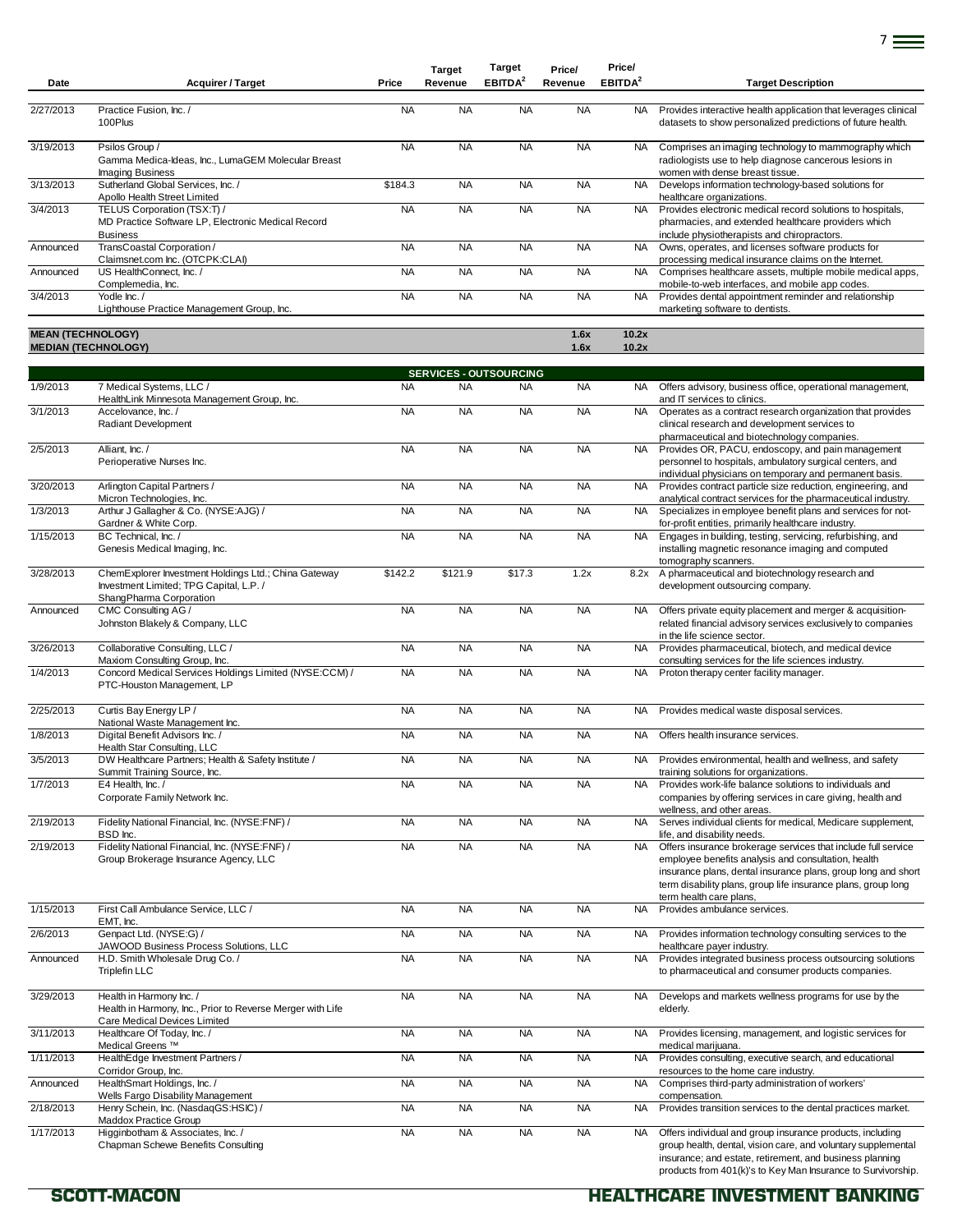| Date                      | <b>Acquirer / Target</b>                                                                                              | Price     | <b>Target</b><br>Revenue | <b>Target</b><br>EBITDA <sup>2</sup> | Price/<br>Revenue | Price/<br>EBITDA <sup>2</sup> | <b>Target Description</b>                                                                                                                                                                                                                                                                                                           |
|---------------------------|-----------------------------------------------------------------------------------------------------------------------|-----------|--------------------------|--------------------------------------|-------------------|-------------------------------|-------------------------------------------------------------------------------------------------------------------------------------------------------------------------------------------------------------------------------------------------------------------------------------------------------------------------------------|
|                           |                                                                                                                       |           |                          |                                      |                   |                               |                                                                                                                                                                                                                                                                                                                                     |
| 2/19/2013                 | ICON Public Limited Company (NasdaqGS:ICLR) /<br>Akos Limited; ClinForce, LLC                                         | \$55.8    | <b>NA</b>                | <b>NA</b>                            | <b>NA</b>         | <b>NA</b>                     | Comprises contract staffing, permanent placement and<br>functional service provision.                                                                                                                                                                                                                                               |
| 2/19/2013                 | iMedicor, Inc. (OTCPK:VMCI) /<br>ClariDIS Corporation; HITS Consulting Group LLC                                      | <b>NA</b> | <b>NA</b>                | <b>NA</b>                            | <b>NA</b>         | <b>NA</b>                     | Represents combined operations that provides Electronic<br>Health Records information technology consulting services to<br>healthcare facilities and also develops and offers Diagnostic<br>Information System that aggregates, collates, and displays<br>patient's cumulative diagnostic test results in an interactive<br>format. |
| 01/09/2013                | Intermedix Corporation /<br>Anesthesia Revenue Management and Practice Support<br>Resources and ESi Acquisition, Inc. | <b>NA</b> | <b>NA</b>                | <b>NA</b>                            | <b>NA</b>         | <b>NA</b>                     | Represents the combined operations that provide practice<br>management and revenue cycle management solutions to<br>healthcare physicians and also provides crisis incident<br>management technology and solutions worldwide.                                                                                                       |
| 3/13/2013                 | inVentiv Group Holdings, Inc. /<br>Mytrus, Inc.                                                                       | <b>NA</b> | <b>NA</b>                | <b>NA</b>                            | <b>NA</b>         | <b>NA</b>                     | Provides services to connect pharmaceutical, biotechnology,<br>medical device, and healthcare advocacy groups directly with<br>patients for their clinical trials.                                                                                                                                                                  |
| 2/14/2013                 | IPC The Hospitalist Company, Inc. (NasdaqGS:IPCM) /<br>Internal Medicine Consultants, P.A.                            | <b>NA</b> | <b>NA</b>                | <b>NA</b>                            | <b>NA</b>         | <b>NA</b>                     | Offers hospitalist physician group practice services.                                                                                                                                                                                                                                                                               |
| 3/14/2013                 | JLL Partners /<br>CoreLab Partners, Inc.                                                                              | <b>NA</b> | <b>NA</b>                | <b>NA</b>                            | <b>NA</b>         | <b>NA</b>                     | Provides medical image assessment and cardiac safety<br>services to the pharmaceutical, biotechnology, and medical<br>device sponsors of Phase I–IV studies.                                                                                                                                                                        |
| 1/10/2013                 | Laboratory Corp. of America Holdings (NYSE:LH) /<br>MedAxio Insurance Medical Services LP                             | <b>NA</b> | <b>NA</b>                | <b>NA</b>                            | <b>NA</b>         | <b>NA</b>                     | Provides insurance medical services to life insurance<br>companies and financial institutions.                                                                                                                                                                                                                                      |
| 1/7/2013                  | Language Line Holdings LLC /<br>Pacific Interpreters, Inc.                                                            | <b>NA</b> | <b>NA</b>                | <b>NA</b>                            | <b>NA</b>         | <b>NA</b>                     | Provides language services for healthcare, business, and<br>government markets.                                                                                                                                                                                                                                                     |
| 3/6/2013                  | Leveraged Buy Out, Individual Investors Participated /<br>Strategic Dental Management Corp.                           | \$0.3     | <b>NM</b>                | <b>NM</b>                            | <b>NM</b>         | <b>NM</b>                     | A development stage company that provides consulting and<br>management services to the dental industry.                                                                                                                                                                                                                             |
| 1/3/2013                  | Managed Healthcare Associates, Inc. /<br>FMS Purchasing & Services, Inc.; Rebate Tracking Group                       | <b>NA</b> | <b>NA</b>                | <b>NA</b>                            | <b>NA</b>         | <b>NA</b>                     | Represents the combined operations that provides<br>procurement savings to various businesses,<br>healthcare/assisted living facilities, private schools, churches,<br>and lodgings, and country clubs and also operates as a<br>healthcare group purchasing company.                                                               |
| $\sqrt{2}/12/2013$        | Medical Solutions L.L.C. /<br>OA Nurse Travel, LLC                                                                    | \$31.0    | <b>NA</b>                | <b>NA</b>                            | <b>NA</b>         | <b>NA</b>                     | Engages in placing healthcare professionals in short-term,<br>long-term, and contract-to-hire job assignments.                                                                                                                                                                                                                      |
| 2/1/2013                  | MediGain, Inc. /<br>ASC Billing Specialist, LLC                                                                       | <b>NA</b> | <b>NA</b>                | <b>NA</b>                            | <b>NA</b>         | <b>NA</b>                     | Provides practice management and accounts receivables<br>management services for ambulatory surgery centers.                                                                                                                                                                                                                        |
| 1/9/2013                  | Omnicom Group Inc. (NYSE:OMC) /<br>Capstrat, Inc.                                                                     | <b>NA</b> | <b>NA</b>                | <b>NA</b>                            | <b>NA</b>         | NA.                           | Operates as a strategic communications company serving<br>health care, life sciences, and other industries.                                                                                                                                                                                                                         |
| 1/7/2013                  | ParenteBeard LLC /<br>Presscott Associates, Ltd.                                                                      | <b>NA</b> | <b>NA</b>                | <b>NA</b>                            | <b>NA</b>         | <b>NA</b>                     | Provides economic value analysis, revenue chain<br>management, and strategic relationship management<br>services.                                                                                                                                                                                                                   |
| 2/19/2013                 | PipelineRx/<br>Evolute Consolidated Holdings, Inc.                                                                    | <b>NA</b> | <b>NA</b>                | <b>NA</b>                            | <b>NA</b>         | <b>NA</b>                     | Provides strategic planning, mobile learning delivery, and<br>technology services.                                                                                                                                                                                                                                                  |
| 3/4/2013                  | PRA International, Inc. /<br>ClinStar, LLC                                                                            | <b>NA</b> | <b>NA</b>                | <b>NA</b>                            | <b>NA</b>         | <b>NA</b>                     | Provides clinical development services to pharmaceutical<br>and biotechnology industries.                                                                                                                                                                                                                                           |
| 1/2/2013                  | ProAssurance Corporation (NYSE:PRA) /<br>Medmarc Insurance Group                                                      | \$153.7   | <b>NA</b>                | <b>NA</b>                            | <b>NA</b>         | <b>NA</b>                     | Provides insurance products and risk management solutions<br>for manufacturers and distributors of medical technology and<br>life sciences industries.                                                                                                                                                                              |
| 1/23/2013                 | Rockland Group, LLC /<br>HepatoChem Inc.                                                                              | <b>NA</b> | <b>NA</b>                | <b>NA</b>                            | <b>NA</b>         | <b>NA</b>                     | Offers metabolite study services in drug discovery to<br>pharmaceutical and biotech companies.                                                                                                                                                                                                                                      |
| 3/1/2013                  | Synteract, Inc. /<br>Harrison Clinical Research GmbH                                                                  | <b>NA</b> | <b>NA</b>                | <b>NA</b>                            | <b>NA</b>         | <b>NA</b>                     | Provides a range of contract clinical research services for<br>clinical research projects.                                                                                                                                                                                                                                          |
| 1/9/2013                  | USI $lnc$ ./<br>Pediatrics Insurance Consultants, Inc.                                                                | <b>NA</b> | <b>NA</b>                | <b>NA</b>                            | <b>NA</b>         | <b>NA</b>                     | Provides insurance services for the American Academy of<br>Pediatrics.                                                                                                                                                                                                                                                              |
| 2/11/2013                 | We Care Health Services Inc. /<br>Pace Group of Companies                                                             | <b>NA</b> | <b>NA</b>                | <b>NA</b>                            | <b>NA</b>         | <b>NA</b>                     | Provides professional healthcare and consulting services.                                                                                                                                                                                                                                                                           |
|                           |                                                                                                                       |           |                          |                                      |                   |                               |                                                                                                                                                                                                                                                                                                                                     |
| <b>MEAN (OUTSOURCING)</b> |                                                                                                                       |           |                          |                                      | 1.2x              | 8.2x                          |                                                                                                                                                                                                                                                                                                                                     |
|                           | <b>MEDIAN (OUTSOURCING)</b>                                                                                           |           |                          |                                      | 1.2x              | 8.2x                          |                                                                                                                                                                                                                                                                                                                                     |
|                           |                                                                                                                       |           |                          |                                      |                   |                               |                                                                                                                                                                                                                                                                                                                                     |

|           | <b>SERVICES - INFORMATION</b>                                                                     |           |           |           |           |           |                                                                                                                                                                                                         |  |  |  |  |  |
|-----------|---------------------------------------------------------------------------------------------------|-----------|-----------|-----------|-----------|-----------|---------------------------------------------------------------------------------------------------------------------------------------------------------------------------------------------------------|--|--|--|--|--|
| 2/14/2013 | AccentHealth, LLC /<br>MediVista Media, LLC, Everwell Waiting Room Television<br>Network Division | <b>NA</b> | <b>NA</b> | <b>NA</b> | <b>NA</b> | NA.       | Comprises health education television network for physician<br>waiting rooms.                                                                                                                           |  |  |  |  |  |
| 1/8/2013  | Blue Cross and Blue Shield Association /<br>Intelimedix, LLC                                      | <b>NA</b> | <b>NA</b> | <b>NA</b> | <b>NA</b> | NA.       | Provides business intelligence and healthcare analytics.                                                                                                                                                |  |  |  |  |  |
| 1/22/2013 | Connecture, Inc. /<br>DRX. Inc.                                                                   | <b>NA</b> | <b>NA</b> | <b>NA</b> | <b>NA</b> | NA.       | Provides Web-based healthcare comparison tools,<br>technology, and data.                                                                                                                                |  |  |  |  |  |
| 1/9/2013  | EBSCO Industries, Inc. /<br>PEMSoft Pty. Ltd.                                                     | <b>NA</b> | <b>NA</b> | <b>NA</b> | <b>NA</b> | <b>NA</b> | Provides information addressing acute and chronic illness<br>and injury conditions in children from newborn to young adult.                                                                             |  |  |  |  |  |
| 3/5/2013  | Health Media Network LLC /<br>Waiting Area Media Group, Inc.                                      | <b>NA</b> | <b>NA</b> | <b>NA</b> | <b>NA</b> | NA.       | A digital media company that provides entertainment and<br>information to patients in medical practices.                                                                                                |  |  |  |  |  |
| 3/1/2013  | NetDimensions (Holdings) Ltd (AIM:NETD) /<br>eHealthcareIT LLC                                    | \$3.5     | <b>NA</b> | <b>NA</b> | <b>NA</b> | <b>NA</b> | Offers e-learning and compliance solutions to the U.S.<br>healthcare market.                                                                                                                            |  |  |  |  |  |
| 2/26/2013 | OCHIN, Inc./<br>Oregon Health Network                                                             | <b>NA</b> | <b>NA</b> | <b>NA</b> | <b>NA</b> | <b>NA</b> | Provides network infrastructure, program management,<br>membership, services, and thought leadership to help<br>improve patient experience and outcomes, improve<br>population health, and reduce costs |  |  |  |  |  |
| 1/2/2013  | Press Ganey Associates, Inc. /<br>Morehead Associates, Inc.                                       | <b>NA</b> | <b>NA</b> | <b>NA</b> | <b>NA</b> | NA        | Conducts healthcare surveys.                                                                                                                                                                            |  |  |  |  |  |
| 1/7/2013  | Reynolds and Reynolds Company /<br>MED-PASS, Inc.                                                 | <b>NA</b> | <b>NA</b> | <b>NA</b> | <b>NA</b> | NA.       | Provides documentation, reference, and educational<br>products and services for pharmacy, long-term care, assisted<br>living, home health, and hospice markets.                                         |  |  |  |  |  |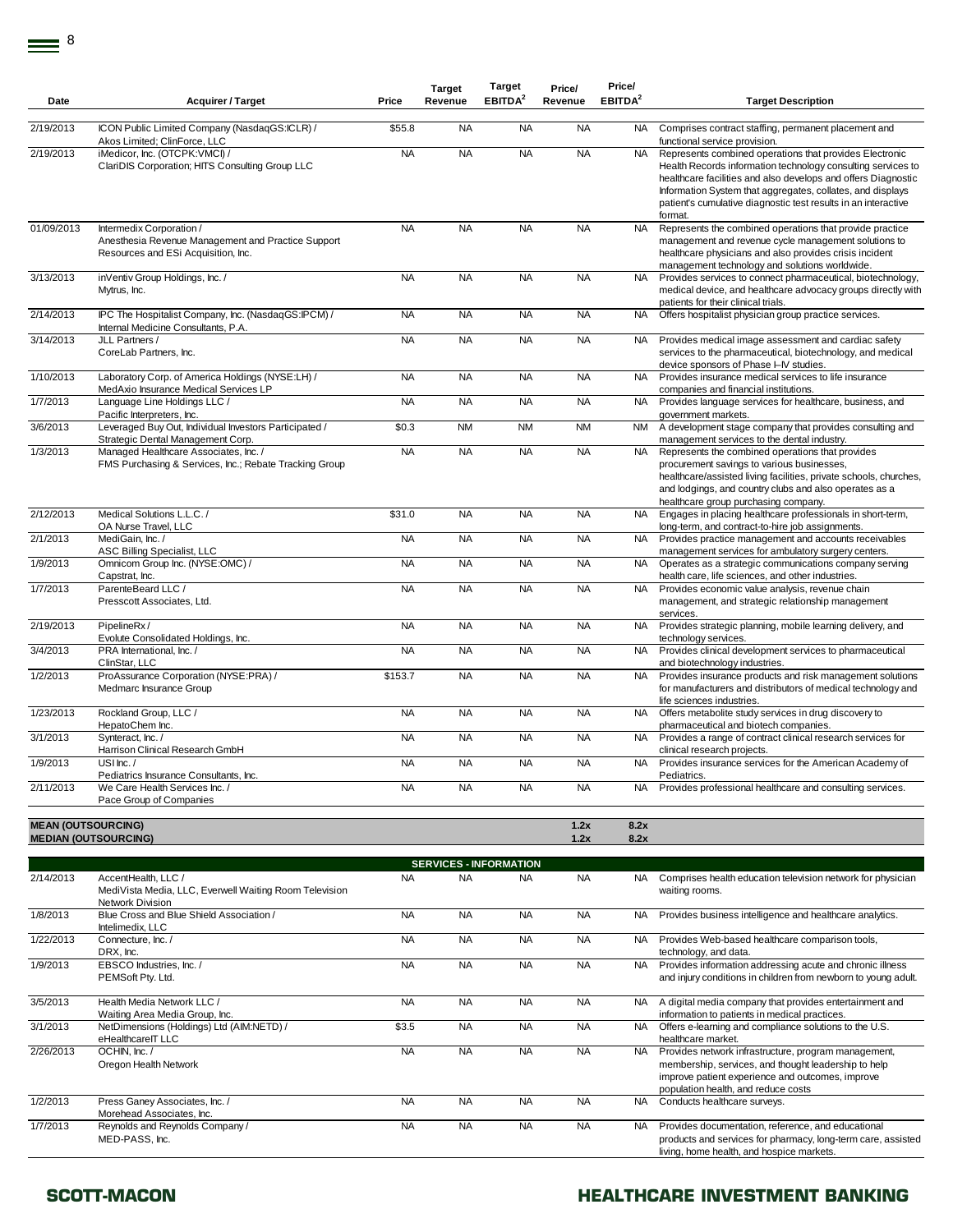| Date                                               | <b>Acquirer / Target</b>                                                                                                       | Price     | <b>Target</b><br>Revenue          | <b>Target</b><br>EBITDA <sup>2</sup> | Price/<br>Revenue      | Price/<br>EBITDA <sup>2</sup> | <b>Target Description</b>                                                                                                                                    |
|----------------------------------------------------|--------------------------------------------------------------------------------------------------------------------------------|-----------|-----------------------------------|--------------------------------------|------------------------|-------------------------------|--------------------------------------------------------------------------------------------------------------------------------------------------------------|
| 1/4/2013                                           | Wolters Kluwer NV (ENXTAM:WKL) /<br>Health Language, Inc.                                                                      | <b>NA</b> | <b>NA</b>                         | <b>NA</b>                            | <b>NA</b>              | <b>NA</b>                     | Develops and delivers software solutions that incorporate<br>medical vocabulary and coding standards into healthcare<br>information technology applications. |
| <b>MEAN (INFORMATION)</b>                          | <b>MEDIAN (INFORMATION)</b>                                                                                                    |           |                                   |                                      | <b>NA</b><br><b>NA</b> | <b>NA</b><br><b>NA</b>        |                                                                                                                                                              |
| <b>MEAN (SERVICES)</b><br><b>MEDIAN (SERVICES)</b> |                                                                                                                                |           |                                   |                                      | 1.5x<br>1.3x           | 9.2x<br>9.2x                  |                                                                                                                                                              |
|                                                    |                                                                                                                                |           | <b>PROVIDERS - LABS</b>           |                                      |                        |                               |                                                                                                                                                              |
| 1/3/2013                                           | Core Diagnostics Private Limited /<br>OncoMDx, Inc.                                                                            | <b>NA</b> | <b>NA</b>                         | <b>NA</b>                            | <b>NA</b>              | <b>NA</b>                     | An esoteric laboratory that offers cancer diagnostics<br>services.                                                                                           |
| Announced                                          | LifeLabs /<br>BC Biomedical Laboratories Ltd.                                                                                  | <b>NA</b> | <b>NA</b>                         | <b>NA</b>                            | <b>NA</b>              | <b>NA</b>                     | Provides laboratory services                                                                                                                                 |
| 1/2/2013                                           | Quest Diagnostics Inc. (NYSE:DGX) /<br>UMass Memorial Medical Center, Inc., Anatomic Pathology<br>Outreach Laboratory Business | <b>NA</b> | <b>NA</b>                         | <b>NA</b>                            | <b>NA</b>              | NA                            | Comprises clinical outreach laboratory.                                                                                                                      |
| 1/2/2013                                           | Quest Diagnostics Inc. (NYSE:DGX) /<br>UMass Memorial Medical Center, Inc., Clinical Outreach<br>Laboratory                    | <b>NA</b> | <b>NA</b>                         | <b>NA</b>                            | <b>NA</b>              | NA                            | Comprises laboratory business.                                                                                                                               |
| <b>MEAN (LABS)</b>                                 |                                                                                                                                |           |                                   |                                      | <b>NA</b>              | <b>NA</b>                     |                                                                                                                                                              |
| <b>MEDIAN (LABS)</b>                               |                                                                                                                                |           |                                   |                                      | <b>NA</b>              | <b>NA</b>                     |                                                                                                                                                              |
|                                                    |                                                                                                                                |           | PROVIDERS - HOME HEALTH & HOSPICE |                                      |                        |                               |                                                                                                                                                              |
| 1/6/2013                                           | Ensign Group, Inc. (NasdaqGS:ENSG) /<br>Emblem Hospice; Vesper Hospice                                                         | <b>NA</b> | <b>NA</b>                         | <b>NA</b>                            | <b>NA</b>              | NA.                           | Combined operations that offer hospice care services.                                                                                                        |
| 1/7/2013                                           | Ensign Group, Inc. (NasdaqGS:ENSG) /<br>Puget Sound Home Health, LLC                                                           | <b>NA</b> | <b>NA</b>                         | <b>NA</b>                            | <b>NA</b>              | NA.                           | Provides home health care services.                                                                                                                          |
| 2/22/2013                                          | Epic Health Services, Inc. /<br>Freedom Home Healthcare, Inc., Pennsylvania Operations<br>and Nursing Services in New Jersey   | <b>NA</b> | <b>NA</b>                         | <b>NA</b>                            | <b>NA</b>              | <b>NA</b>                     | Comprises adult home healthcare and nursing service<br>facilities.                                                                                           |
| 1/7/2013                                           | Halcyon Home Health, LLC /<br>Grace Hospice LLC                                                                                | <b>NA</b> | <b>NA</b>                         | <b>NA</b>                            | <b>NA</b>              | <b>NA</b>                     | Provides healthcare services.                                                                                                                                |
| 2/28/2013                                          | LHC Group, Inc. (NasdaqGS:LHCG) /                                                                                              | <b>NA</b> | \$36.7                            | <b>NA</b>                            | <b>NA</b>              | NA                            | Provides home care services through Medicare offices.                                                                                                        |
| 2/5/2013                                           | Addus HealthCare, Inc., Home Health Business<br>Scripps Health, Inc. /<br>Horizon Hospice, Inc.                                | <b>NA</b> | <b>NA</b>                         | <b>NA</b>                            | <b>NA</b>              | NA                            | Provides hospice care services offering individualized<br>regime of palliative care, including pain relief and symptom<br>management services.               |
|                                                    | <b>MEAN (HOME HEALTH &amp; HOSPICE)</b><br><b>MEDIAN (HOME HEALTH &amp; HOSPICE)</b>                                           |           |                                   |                                      | <b>NA</b><br><b>NA</b> | <b>NA</b><br><b>NA</b>        |                                                                                                                                                              |
|                                                    |                                                                                                                                |           | <b>PROVIDERS - NON-ACUTE</b>      |                                      |                        |                               |                                                                                                                                                              |
| 1/2/2013                                           | Acadia Healthcare Company, Inc. (NasdaqGS:ACHC) /<br>Amicare Behavioral Centers, LLC                                           | \$113.0   | \$61.7                            | <b>NA</b>                            | 1.8x                   | <b>NA</b>                     | Provides behavioral health services for geriatrics, adults,<br>adolescents, and children.                                                                    |
| 1/1/2013                                           | Acadia Healthcare Company, Inc. (NasdaqGS:ACHC) /<br><b>Greenleaf Center</b>                                                   | <b>NA</b> | <b>NA</b>                         | <b>NA</b>                            | <b>NA</b>              | <b>NA</b>                     | Operates as a hospital that provides individualized<br>psychiatric and substance abuse treatment for adolescents,<br>adults, and geriatrics.                 |
| 1/15/2013                                          | Accelerated Rehabilitation Centers, Ltd. /                                                                                     | <b>NA</b> | <b>NA</b>                         | <b>NA</b>                            | <b>NA</b>              | NA.                           | Operates rehabilitation facilities.                                                                                                                          |
| Announced                                          | Momentum Physical Therapy, Ltd.<br>American Family Care, Inc. /                                                                | <b>NA</b> | <b>NA</b>                         | <b>NA</b>                            | <b>NA</b>              | NA .                          | Provides emergency care services.                                                                                                                            |
| 1/3/2013                                           | Doctors Express, Inc.<br>Baptist Health Care Corporation /                                                                     | <b>NA</b> | <b>NA</b>                         | <b>NA</b>                            | <b>NA</b>              | <b>NA</b>                     | Comprises physician practices.                                                                                                                               |
| 1/8/2013                                           | Four Separate Physician Practices<br>Behavioral Health Group, Inc. /                                                           | <b>NA</b> | <b>NA</b>                         | <b>NA</b>                            | <b>NA</b>              | <b>NA</b>                     | Comprises three healthcare centers which provide treatment                                                                                                   |
|                                                    | Three Opioid Treatment Programs in Eastern Kentucky                                                                            |           |                                   |                                      |                        |                               | of opioid.                                                                                                                                                   |
| 3/11/2013                                          | Bohealth Clinics /<br>Lesya Dyk, O.T. Services Inc.                                                                            | <b>NA</b> | <b>NA</b>                         | <b>NA</b>                            | <b>NA</b>              | <b>NA</b>                     | Provides occupational therapy assessment and treatment<br>services.                                                                                          |
| 1/8/2013                                           | Candescent Partners, LLC; Eagle Private Capital; Harbert<br>Mezzanine Partners /<br>Dermatology Associates of Tyler            | <b>NA</b> | <b>NA</b>                         | <b>NA</b>                            | <b>NA</b>              | <b>NA</b>                     | Provides skin care services.                                                                                                                                 |
| Announced                                          | Carter Validus Mission Critical REIT, Inc. /<br>A Health and Wellness Center in Ohio                                           | <b>NA</b> | <b>NA</b>                         | <b>NA</b>                            | <b>NA</b>              | NA .                          | Comprises a health and wellness center.                                                                                                                      |
| 1/14/2013                                          | Catholic Health Initiatives /<br>Elekta AB, Assets of all AccuBoost Installations in United<br><b>States</b>                   | <b>NA</b> | <b>NA</b>                         | <b>NA</b>                            | <b>NA</b>              | <b>NA</b>                     | Comprise partial breast radiation therapy equipment<br>installations.                                                                                        |
| 2/20/2013                                          | CFWH Holding Corporation /                                                                                                     | <b>NA</b> | <b>NA</b>                         | <b>NA</b>                            | <b>NA</b>              | <b>NA</b>                     | Owns and operates wound care centers.                                                                                                                        |
| 1/16/2013                                          | Restorix Health LLLP<br>CNL Holdings, Inc.; MMAC Berkshire L.L.C. /<br>Claremont Venture I, L.P., The Claremont Medical Office | \$19.8    | <b>NA</b>                         | <b>NA</b>                            | <b>NA</b>              | NA                            | Consists of a medical office building.                                                                                                                       |
| 2/1/2013                                           | CRC Health Group, Inc. /<br>Willamette Valley Treatment Center Inc                                                             | <b>NA</b> | <b>NA</b>                         | <b>NA</b>                            | <b>NA</b>              | NA                            | Provides outpatient addiction treatment services.                                                                                                            |
| 2/20/2013                                          | DaVita HealthCare Partners Inc. (NYSE:DVA) /<br>KRU Medical Ventures, LLC, New Smyrna Beach Artificial<br>Kidney Center        | <b>NA</b> | <b>NA</b>                         | <b>NA</b>                            | <b>NA</b>              | <b>NA</b>                     | Comprises a healthcare facility that offers dialysis care<br>services.                                                                                       |
| 1/16/2013                                          | Dental Care Alliance /                                                                                                         | <b>NA</b> | <b>NA</b>                         | <b>NA</b>                            | <b>NA</b>              | <b>NA</b>                     | Provides dental care services.                                                                                                                               |
| 3/7/2013                                           | Towncare Dental Partnership, Inc.<br>DermOne Inc./                                                                             | <b>NA</b> | <b>NA</b>                         | <b>NA</b>                            | <b>NA</b>              | NA                            | Operates as a cosmetic dermatologist.                                                                                                                        |
| 1/1/2013                                           | Private Dermatology Practice in Northfield, New Jersey<br>Dignity Health /<br>Advanced Occupational Medicine Specialists       | <b>NA</b> | <b>NA</b>                         | <b>NA</b>                            | <b>NA</b>              | NA.                           | Owns and operates healthcare centers.                                                                                                                        |

### SCOTT-MACON **SCOTT-MACON HEALTHCARE INVESTMENT BANKING**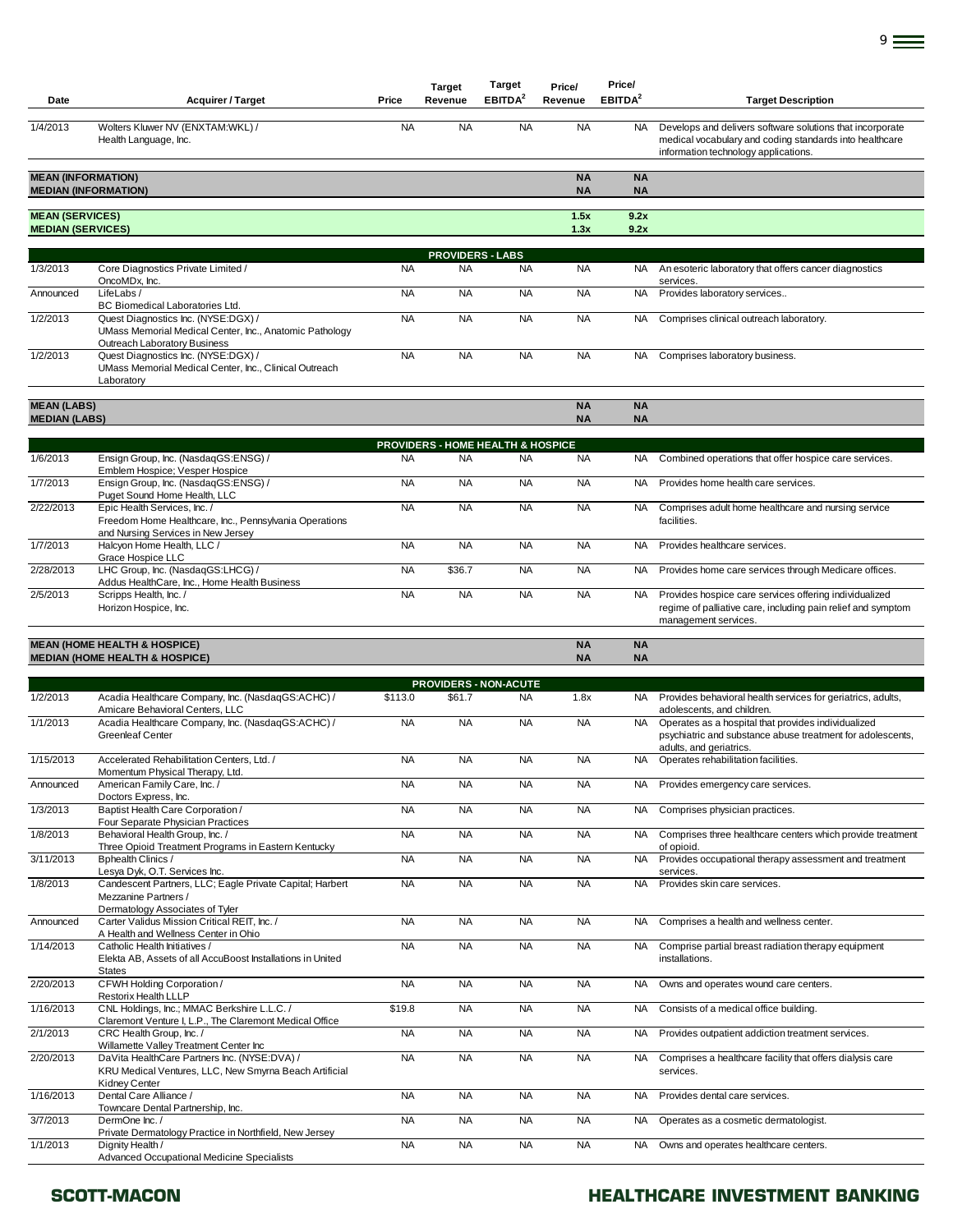| Date      | <b>Acquirer / Target</b>                                                                                                                                    | Price     | <b>Target</b><br>Revenue | <b>Target</b><br>EBITDA <sup>2</sup> | Price/<br>Revenue | Price/<br>EBITDA <sup>2</sup> | <b>Target Description</b>                                                                                                                                                                                                                                                       |
|-----------|-------------------------------------------------------------------------------------------------------------------------------------------------------------|-----------|--------------------------|--------------------------------------|-------------------|-------------------------------|---------------------------------------------------------------------------------------------------------------------------------------------------------------------------------------------------------------------------------------------------------------------------------|
|           |                                                                                                                                                             |           |                          |                                      |                   |                               |                                                                                                                                                                                                                                                                                 |
| Announced | Easter Seals Florida, Inc. /<br>Eden Autism Services, Florida Operation                                                                                     | <b>NA</b> | <b>NA</b>                | <b>NA</b>                            | <b>NA</b>         | NA.                           | Comprises community-based services consisting of clinic-<br>based, and/or community-based behavioral therapy, and<br>outreach services consisting of consultations,<br>learning/behavioral assessments, respite care, training, and<br>workshops for parents and professionals. |
| 1/4/2013  | FastMed Urgent Care /<br>Sports Medicine Express PLLC                                                                                                       | <b>NA</b> | <b>NA</b>                | <b>NA</b>                            | <b>NA</b>         | <b>NA</b>                     | Provides sports healthcare services offering various on site<br>services that include x-rays, splinting, bracing, casting, and<br>an on site pharmacy.                                                                                                                          |
| 3/5/2013  | Fonar Corp. (NasdaqCM:FONR) /<br>Health Diagnostics Management of America, LLC                                                                              | \$34.4    | <b>NA</b>                | <b>NA</b>                            | <b>NA</b>         | NA.                           | Provides outpatient diagnostic imaging services to patients<br>and their referring physicians.                                                                                                                                                                                  |
| Announced | HCA Holdings, Inc. (NYSE:HCA) /<br>College Park Family Care Center Inc.                                                                                     | <b>NA</b> | <b>NA</b>                | <b>NA</b>                            | <b>NA</b>         | NA.                           | Provides family-centered healthcare services to individuals<br>and families.                                                                                                                                                                                                    |
| 1/1/2013  | Health Management Associates Inc. (NYSE:HMA) /<br>Sparks Urology Group                                                                                      | <b>NA</b> | <b>NA</b>                | <b>NA</b>                            | <b>NA</b>         | <b>NA</b>                     | Operates a urology clinic that offers vasectomies, erectile<br>dysfunction treatment, and bladder and urinary problems                                                                                                                                                          |
| 3/11/2013 | Healthcare Trust of America, Inc. (NYSE:HTA) /<br>Forest Park Tower                                                                                         | \$48.7    | <b>NA</b>                | <b>NA</b>                            | <b>NA</b>         | <b>NA</b>                     | treatment services for men, women, and children.<br>Comprises a medical office building covering an area of<br>130,000 square foot.                                                                                                                                             |
| 1/13/2013 | HSA Commercial Real Estate, Inc. /<br>Michigan Orthopedic Center                                                                                            | <b>NA</b> | <b>NA</b>                | <b>NA</b>                            | <b>NA</b>         | <b>NA</b>                     | Comprises a four story orthopedic center.                                                                                                                                                                                                                                       |
| 3/19/2013 | ICV Partners /                                                                                                                                              | <b>NA</b> | <b>NA</b>                | <b>NA</b>                            | <b>NA</b>         | <b>NA</b>                     | Operates a network of dialysis clinics.                                                                                                                                                                                                                                         |
| 3/21/2013 | Atlantis Healthcare Group Puerto Rico, Inc.<br>IPC The Hospitalist Company, Inc. (NasdaqGS:IPCM) /<br>Kansas Inpatient Services, LLC; Kansas Long Term Care | <b>NA</b> | <b>NA</b>                | <b>NA</b>                            | <b>NA</b>         | NA                            | Provides care as patients transition from hospitals to<br>rehabilitation and other facilities.                                                                                                                                                                                  |
| 1/4/2013  | Physicians, LLC<br>Koch Eye Associates, Inc. /<br>Seacoast Eye Associates Inc.                                                                              | <b>NA</b> | <b>NA</b>                | <b>NA</b>                            | <b>NA</b>         | <b>NA</b>                     | Provides laser vision correction services.                                                                                                                                                                                                                                      |
| Announced | Lakeland HealthCare Inc.<br>Clark & Daughtrey Medical Group, P.A.                                                                                           | <b>NA</b> | <b>NA</b>                | <b>NA</b>                            | <b>NA</b>         | <b>NA</b>                     | Provides pulmonary and critical care services.                                                                                                                                                                                                                                  |
| 1/2/2013  | Lee Equity Partners LLC /<br>Eating Recovery Center LLC                                                                                                     | <b>NA</b> | <b>NA</b>                | <b>NA</b>                            | <b>NA</b>         | <b>NA</b>                     | Operates an eating disorder recovery center.                                                                                                                                                                                                                                    |
| 3/12/2013 | Lifepoint Hospitals Inc. (NasdaqGS:LPNT) /<br>Russellville Diagnostics Center                                                                               | <b>NA</b> | <b>NA</b>                | <b>NA</b>                            | <b>NA</b>         | NA                            | Provides diagnostic imaging services including cardiac<br>stress testing, bone scans, ultrasound, and nuclear imaging.                                                                                                                                                          |
| 1/7/2013  | Linden LLC /<br>Bockian & Cowan, D.D.S., P.A.                                                                                                               | <b>NA</b> | <b>NA</b>                | <b>NA</b>                            | <b>NA</b>         | NA                            | Provides dental health care services focusing on family and<br>cosmetic dentistry.                                                                                                                                                                                              |
| Announced | Long Run Childrens Learning Center /<br>InVision Human Services Inc.                                                                                        | <b>NA</b> | <b>NA</b>                | <b>NA</b>                            | <b>NA</b>         | <b>NA</b>                     | Provides customized support services for people with<br>challenging disabilities.                                                                                                                                                                                               |
| 1/2/2013  | MEDNAX, Inc. (NYSE:MD) /<br>Anesthesiologists Associated, P.C.                                                                                              | <b>NA</b> | <b>NA</b>                | <b>NA</b>                            | <b>NA</b>         | NA.                           | Offers anesthesia services in the areas of orthopedic,<br>cardiac, and oncology.                                                                                                                                                                                                |
| 1/15/2013 | Mercy Defiance Hospital /                                                                                                                                   | <b>NA</b> | <b>NA</b>                | <b>NA</b>                            | <b>NA</b>         | <b>NA</b>                     | Offers healthcare services.                                                                                                                                                                                                                                                     |
| 1/2/2013  | Erie Shores Endoscopy Center<br>Northeast Health, Inc. /<br>Prime Care Imaging; Prime Care Urgent Care                                                      | <b>NA</b> | <b>NA</b>                | <b>NA</b>                            | <b>NA</b>         | NA.                           | Represents combined operations that offer care and medical<br>treatment for acute illness and injury as well as owns and<br>operates a diagnostic imaging facility.                                                                                                             |
| 1/2/2013  | Northeast Health, Inc. /<br>Two Sleep Centers in Albany and Troy                                                                                            | <b>NA</b> | <b>NA</b>                | <b>NA</b>                            | <b>NA</b>         | NA                            | Comprises two sleep centers which provides treatment for<br>sleep-related problems.                                                                                                                                                                                             |
| 1/4/2013  | Northeast Orthopaedics, LLP /<br>OrthoNY, LLP                                                                                                               | <b>NA</b> | <b>NA</b>                | <b>NA</b>                            | <b>NA</b>         | <b>NA</b>                     | Provides diagnosis, treatment, and rehabilitation services for<br>the conditions of bones and joints caused by illness and<br>injury.                                                                                                                                           |
| 1/7/2013  | NVISION Laser Eye Centers /<br>Eye Surgery Center at 5959 Greenback Lane                                                                                    | <b>NA</b> | <b>NA</b>                | <b>NA</b>                            | <b>NA</b>         | NA                            | Comprises eye care facility.                                                                                                                                                                                                                                                    |
| 1/7/2013  | NVISION Laser Eye Centers /<br>Meister Eye & Laser Center A Medical Group, Inc.                                                                             | <b>NA</b> | <b>NA</b>                | <b>NA</b>                            | <b>NA</b>         |                               | NA Provides eye care services offering laser vision surgery,                                                                                                                                                                                                                    |
| 1/8/2013  | Prospira PainCare Holdings, LLC /<br>National Pain Institute LLC                                                                                            | <b>NA</b> | <b>NA</b>                | <b>NA</b>                            | <b>NA</b>         | NA.                           | cataract surgery, and general eye exam services.<br>Provides acute, chronic, and intractable pain management<br>services; and physical conditioning, functional restoration,<br>and psychological rehabilitation services.                                                      |
| Announced | Salina Regional Health Center Inc. /<br>Comcare P.A.                                                                                                        | <b>NA</b> | <b>NA</b>                | <b>NA</b>                            | <b>NA</b>         | <b>NA</b>                     | Owns and operates healthcare clinics.                                                                                                                                                                                                                                           |
| Announced | Santa Rosa Memorial Hospital Inc /<br>Advanced Surgery Institute, LLC                                                                                       | <b>NA</b> | <b>NA</b>                | <b>NA</b>                            | <b>NA</b>         | NA.                           | Operates an ambulatory surgery center offering specialties<br>that include general surgery, orthopedics, otolaryngology,<br>pain management, plastic surgery, and podiatry.                                                                                                     |
| 2/26/2013 | Solta Medical, Inc. (NasdaqGS:SLTM) /<br>Sound Surgical Technologies LLC                                                                                    | \$39.9    | \$23.0                   | <b>NA</b>                            | 1.7x              | <b>NA</b>                     | Provides ultrasound liposuction procedures for cosmetic<br>surgical applications.                                                                                                                                                                                               |
| 1/2/2013  | South Bay Mental Health Center, Inc. /<br>Access Family Services, Inc.                                                                                      | <b>NA</b> | <b>NA</b>                | <b>NA</b>                            | <b>NA</b>         | NA.                           | Provides behavioral health services.                                                                                                                                                                                                                                            |
| 2/19/2013 | South Bay Mental Health Center, Inc. /<br>Family Behavioral Resources, Inc.                                                                                 | <b>NA</b> | <b>NA</b>                | <b>NA</b>                            | <b>NA</b>         | NA.                           | Provides behavioral health services to individuals and<br>families.                                                                                                                                                                                                             |
| 1/2/2013  | St. James Healthcare Inc. /<br>Rocky Mountain Medical Service, PC                                                                                           | <b>NA</b> | <b>NA</b>                | <b>NA</b>                            | <b>NA</b>         | <b>NA</b>                     | Provides healthcare services for families.                                                                                                                                                                                                                                      |
| 1/1/2013  | Swedish Health Services, Inc. /<br>Colville Medical Center, P.S.                                                                                            | <b>NA</b> | <b>NA</b>                | <b>NA</b>                            | <b>NA</b>         | <b>NA</b>                     | Provides medical services.                                                                                                                                                                                                                                                      |
| 1/7/2013  | Team Health Holdings, Inc. (NYSE:TMH) /<br>Northern Valley Anesthesiology PA                                                                                | <b>NA</b> | <b>NA</b>                | <b>NA</b>                            | <b>NA</b>         | NA                            | Provides anesthetic care services.                                                                                                                                                                                                                                              |
| 1/8/2013  | Team Health Holdings, Inc. (NYSE:TMH) /<br>San Francisco Physicians Internationale Medical Group,                                                           | <b>NA</b> | <b>NA</b>                | <b>NA</b>                            | <b>NA</b>         | NA.                           | Offers emergency medical services.                                                                                                                                                                                                                                              |
| 3/14/2013 | Inc.<br>Texas Children's Hospital, Inc. /                                                                                                                   | <b>NA</b> | <b>NA</b>                | <b>NA</b>                            | <b>NA</b>         | <b>NA</b>                     | Provides pediatric services.                                                                                                                                                                                                                                                    |
| Announced | <b>Grand Parkway Pediatrics</b><br>Town Sports International Holdings Inc. (NasdaqGM:CLUB)                                                                  | <b>NA</b> | <b>NA</b>                | <b>NA</b>                            | <b>NA</b>         | <b>NA</b>                     | Owns and operates fitness centers.                                                                                                                                                                                                                                              |
| Announced | Fitcorp Management Services, Inc.<br>Town Sports International Holdings Inc. (NasdaqGM:CLUB)                                                                | <b>NA</b> | <b>NA</b>                | <b>NA</b>                            | <b>NA</b>         | <b>NA</b>                     | Operates as a fitness and health club.                                                                                                                                                                                                                                          |
| 1/11/2013 | West End Sports Club<br>Trinity Health Corporation /<br>Infectious Diseases Associates P.C.                                                                 | <b>NA</b> | <b>NA</b>                | <b>NA</b>                            | <b>NA</b>         |                               | NA Engages in the diagnosis and treatment of adult infections.                                                                                                                                                                                                                  |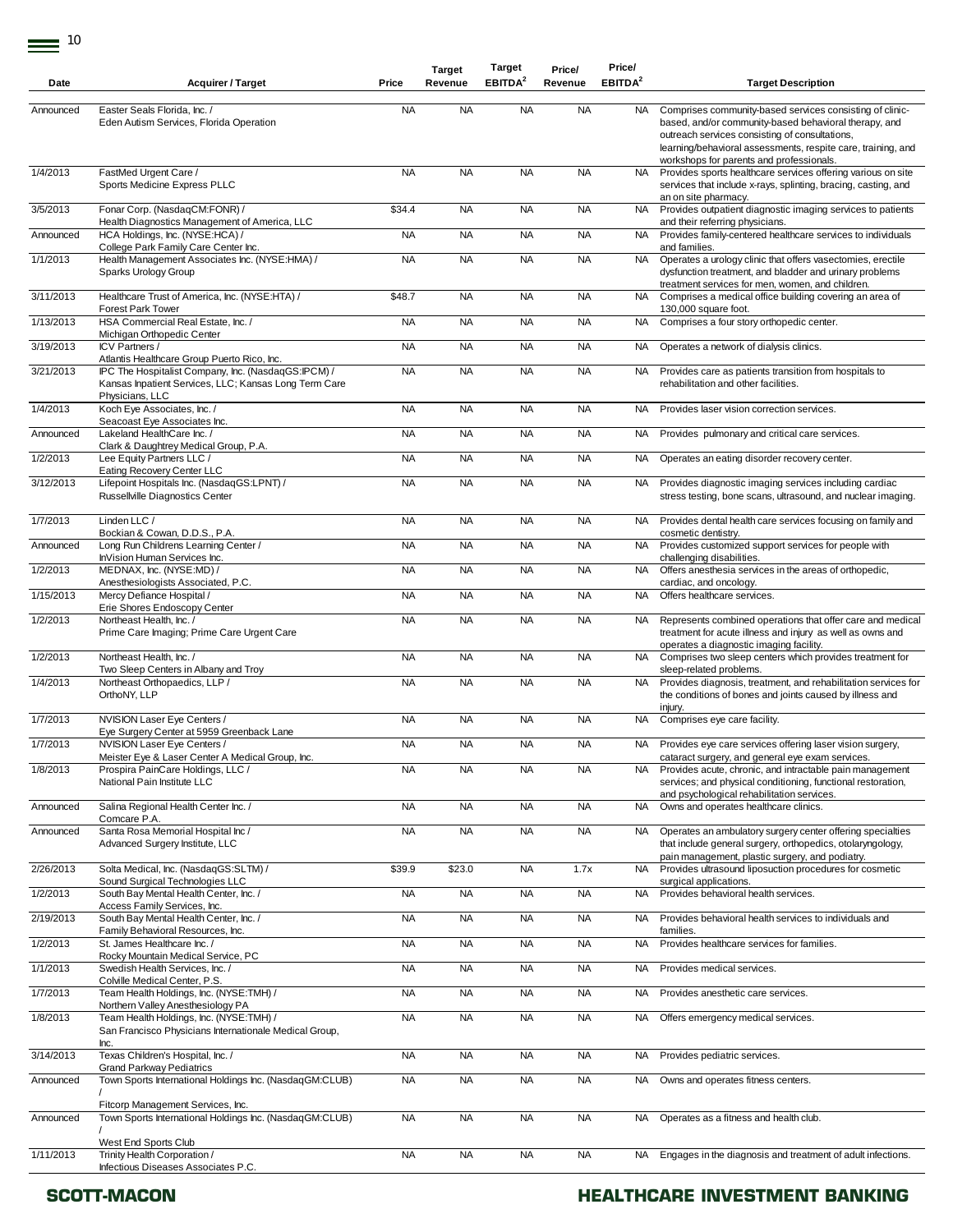| Date                      | <b>Acquirer / Target</b>                                                                                                                                                                | Price     | <b>Target</b><br>Revenue   | Target<br>EBITDA <sup>2</sup> | Price/<br>Revenue | Price/<br>EBITDA <sup>2</sup> | <b>Target Description</b>                                                                                                                                                                                                       |
|---------------------------|-----------------------------------------------------------------------------------------------------------------------------------------------------------------------------------------|-----------|----------------------------|-------------------------------|-------------------|-------------------------------|---------------------------------------------------------------------------------------------------------------------------------------------------------------------------------------------------------------------------------|
| Announced                 | Trinity Health Corporation /                                                                                                                                                            | <b>NA</b> | <b>NA</b>                  | <b>NA</b>                     | <b>NA</b>         | NA                            | A multi-specialty group practice.                                                                                                                                                                                               |
| 1/2/2013                  | Michigan Multispecialty Physicians, P.C.<br>Trinity Hunt Partners /                                                                                                                     | <b>NA</b> | <b>NA</b>                  | <b>NA</b>                     | <b>NA</b>         | <b>NA</b>                     | Operates a substance abuse treatment center.                                                                                                                                                                                    |
| 3/7/2013                  | Lakeview Health Systems, LLC<br>Tri-State Imaging Consultants LLC /                                                                                                                     | <b>NA</b> | <b>NA</b>                  | <b>NA</b>                     | <b>NA</b>         | NA                            | Owns and operates diagnostic imaging centers.                                                                                                                                                                                   |
| 1/7/2013                  | Delaware Diagnostic Group, LLC<br>U.S. Anesthesia Partners, Inc. /                                                                                                                      | <b>NA</b> | <b>NA</b>                  | <b>NA</b>                     | <b>NA</b>         | <b>NA</b>                     | Provides anesthesia and perioperative services for medical<br>facilities.                                                                                                                                                       |
| Announced                 | Greater Houston Anesthesiology, P.A.<br>University of Pennsylvania /<br><b>Chester County Hospital</b>                                                                                  | <b>NA</b> | \$274.0                    | <b>NA</b>                     | <b>NA</b>         | <b>NA</b>                     | Operates as a chest pain center.                                                                                                                                                                                                |
| Announced                 | University of Pittsburgh Medical Center /<br>Northwest Beacon EAP                                                                                                                       | <b>NA</b> | <b>NA</b>                  | <b>NA</b>                     | <b>NA</b>         | NA.                           | Provides confidential assessment, referral and short-term<br>counseling services as a pre-paid benefit to the employees<br>of its contracted organizations.                                                                     |
| 1/11/2013                 | Village Health Partners /<br>Plano Family Practice                                                                                                                                      | <b>NA</b> | <b>NA</b>                  | <b>NA</b>                     | <b>NA</b>         | <b>NA</b>                     | Offers medical care services.                                                                                                                                                                                                   |
| 3/6/2013                  | Wellspan Health /<br>Hanover Orthopaedic Associates, Inc.                                                                                                                               | <b>NA</b> | <b>NA</b>                  | <b>NA</b>                     | <b>NA</b>         | <b>NA</b>                     | Operates an orthopedic care center offering physical therapy<br>services.                                                                                                                                                       |
| <b>MEAN (NON-ACUTE)</b>   |                                                                                                                                                                                         |           |                            |                               | 1.8x              | <b>NA</b>                     |                                                                                                                                                                                                                                 |
| <b>MEDIAN (NON-ACUTE)</b> |                                                                                                                                                                                         |           |                            |                               | 1.8x              | <b>NA</b>                     |                                                                                                                                                                                                                                 |
|                           |                                                                                                                                                                                         |           | PROVIDERS - LONG-TERM CARE |                               |                   |                               |                                                                                                                                                                                                                                 |
| Announced                 | AdCare Health Systems Inc. (AMEX:ADK) /<br>Avalon Health Care, LLC                                                                                                                      | \$28.0    | <b>NA</b>                  | <b>NA</b>                     | <b>NA</b>         |                               | NA Consists of a 180-bed skilled nursing facility and a 240-bed<br>skilled nursing facility.                                                                                                                                    |
| Announced                 | Advocat Inc. /<br>Chanute; Council Grove; Haysville; Larned; Sedgwick<br>HealthCares                                                                                                    | \$15.5    | \$24.0                     | <b>NA</b>                     | 0.6x              | <b>NA</b>                     | Comprises five skilled nursing facilities which provide skilled<br>nursing care services, including long-term health care,<br>therapy, nutrition, and social services to medically complex<br>patients.                         |
| 1/9/2013                  | Beecken Petty O'Keefe & Company; CoastWood Senior<br>Housing Partners; Health Care REIT, Inc.; Kohlberg Kravis<br>Roberts & Co./<br>Sunrise Senior Living Inc., Management Business and | \$129.5   | <b>NA</b>                  | <b>NA</b>                     | <b>NA</b>         | <b>NA</b>                     | Comprises 282 senior living communities and 12<br>development parcels.                                                                                                                                                          |
| Announced                 | <b>Certain Other Assets</b><br>Capital Senior Living Corp. (NYSE:CSU) /<br>Senior Living Community in Nebraska                                                                          | \$6.7     | <b>NA</b>                  | <b>NA</b>                     | <b>NA</b>         | NA.                           | Comprises a senior living community for the elderly.                                                                                                                                                                            |
| 2/8/2013                  | Care Investment Trust Inc. (OTCPK:CVTR) /<br>Two Senior Apartment Communities                                                                                                           | \$31.1    | <b>NA</b>                  | <b>NA</b>                     | <b>NA</b>         | <b>NA</b>                     | Provides independent and assisted living services at two<br>senior apartment communities.                                                                                                                                       |
| 1/10/2013                 | Cash Merger, Individual Investors Participated; Leveraged<br>Buy Out /<br>Hesperia Nursing Home                                                                                         | \$6.2     | <b>NA</b>                  | <b>NA</b>                     | <b>NA</b>         | <b>NA</b>                     | Comprises a nursing home which offers living facilities as<br>well as long-term assisted living care.                                                                                                                           |
| Announced                 | Cerulean Partners, LLC /<br><b>Destinations At Eastern</b>                                                                                                                              | \$4.3     | <b>NA</b>                  | <b>NA</b>                     | <b>NA</b>         | NA                            | Senior living communities.                                                                                                                                                                                                      |
| 3/5/2013                  | Corporate Divestiture, Cash Merger /<br>Heartsworth House Assisted Living Center; Heartsworth<br>Senior Suites; Rosewood Terrace                                                        | \$3.5     | <b>NA</b>                  | <b>NA</b>                     | <b>NA</b>         | NA.                           | Comprise senior living facilities.                                                                                                                                                                                              |
| 2/14/2013                 | Engel Burman Group, LLC; Harrison Street Real Estate<br>Capital, LLC /<br><b>Bristal Holdings, LLC</b>                                                                                  | \$290.0   | <b>NA</b>                  | <b>NA</b>                     | <b>NA</b>         | NA.                           | Owns and operates senior living communities.                                                                                                                                                                                    |
| 3/5/2013                  | Ensign Group, Inc. (NasdaqGS:ENSG) /<br>Legacy Rehabilitation and Living                                                                                                                | <b>NA</b> | <b>NA</b>                  | <b>NA</b>                     | <b>NA</b>         | NA.                           | Operates a 150-bed skilled nursing facility.                                                                                                                                                                                    |
| 3/11/2013                 | Family Succession, Terms Not Disclosed /<br>Premier Living By Warden, LLC                                                                                                               | <b>NA</b> | <b>NA</b>                  | <b>NA</b>                     | <b>NA</b>         | <b>NA</b>                     | Operates an assisted living and long term nursing home care<br>facility.                                                                                                                                                        |
| 1/9/2013                  | Health Care REIT, Inc. (NYSE:HCN) /<br>Sunrise Senior Living Inc.                                                                                                                       | \$129.5   | <b>NA</b>                  | <b>NA</b>                     | <b>NA</b>         | NA.                           | Offers a range of personalized senior living services,<br>including independent living, assisted living, care for<br>individuals with Alzheimer's and other forms of memory loss,<br>nursing, and rehabilitative care services. |
| Announced                 | JSSG Healthcare LLC /<br>Hart Associates of Springville, Inc.                                                                                                                           | <b>NA</b> | <b>NA</b>                  | <b>NA</b>                     | <b>NA</b>         | <b>NA</b>                     | Operates an 82 bed nursing facility.                                                                                                                                                                                            |
| 1/6/2013                  | ManagCare, Inc./<br>Six Skilled Nursing Facilities in Illinois                                                                                                                          | \$48.5    | <b>NA</b>                  | <b>NA</b>                     | <b>NA</b>         | NA                            | Comprises six nursing facilities which includes 822 units.                                                                                                                                                                      |
| Announced                 | MPG Healthcare L.P. /<br>13 Senior Housing And Care Properties Located In North<br>Carolina, Pennsylvania And Virginia                                                                  | \$141.7   | <b>NA</b>                  | <b>NA</b>                     | <b>NA</b>         | NA.                           | Comprises four skilled nursing facilities that include 355<br>beds; eight combination assisted living/Alzheimers facilities,<br>including 563 beds; and one standalone Alzheimer facility,<br>which includes 60 beds.           |
| Announced                 | Petersen Health Care, Inc. /<br>OSF Saint Clare Home                                                                                                                                    | <b>NA</b> | <b>NA</b>                  | <b>NA</b>                     | <b>NA</b>         | <b>NA</b>                     | Operates as a 98-bed long-term care facility.                                                                                                                                                                                   |
| 1/8/2013                  | Presbyterian Senior Living /<br>Four Properties in York County; Senior Housing<br>Management Division                                                                                   | <b>NA</b> | <b>NA</b>                  | <b>NA</b>                     | <b>NA</b>         | NA.                           | Comprises senior housing management division and four<br>properties.                                                                                                                                                            |
| 1/14/2013                 | Senior Management Advisors, Inc.; ValStone Partners, LLC<br>Grand Villa of Delray East; Grand Villa of Delray West                                                                      | \$34.0    | <b>NA</b>                  | <b>NA</b>                     | <b>NA</b>         | NA.                           | Comprises two senior living facilities consisting of 141<br>assisted living and memory care units and 196 independent<br>living units covering an area of 40 acres.                                                             |
| Announced                 | TPG Capital, L.P./<br>Assisted Living Concepts Inc. (NYSE:ALC)                                                                                                                          | \$449.4   | \$228.4                    | \$40.6                        | 2.0x              | 11.1x                         | Operates senior living residences.                                                                                                                                                                                              |
| 3/11/2013                 | Tryko Partners, LLC /<br>New Eastwood Care & Rehabilitation Center                                                                                                                      | \$6.3     | <b>NA</b>                  | <b>NA</b>                     | <b>NA</b>         | <b>NA</b>                     | Owns and operates nursing and rehabilitation center<br>providing care services for orthopedic, neurological, surgical,                                                                                                          |

**MEAN (LONG-TERM CARE) 1.3x** 11.1x **MEDIAN (LONG-TERM CARE) 1.3x 11.1x**

Coliseum Convalescent and Rehabilitation Center

3/1/2013 Virginia Health Services, Inc. /

### **SCOTT-MACON HEALTHCARE INVESTMENT BANKING**

respiratory, and medically compromised individuals.

medical care and rehabilitation services to patients.

NA NA NA NA NA NA NA Owns and operates a healthcare facility that provides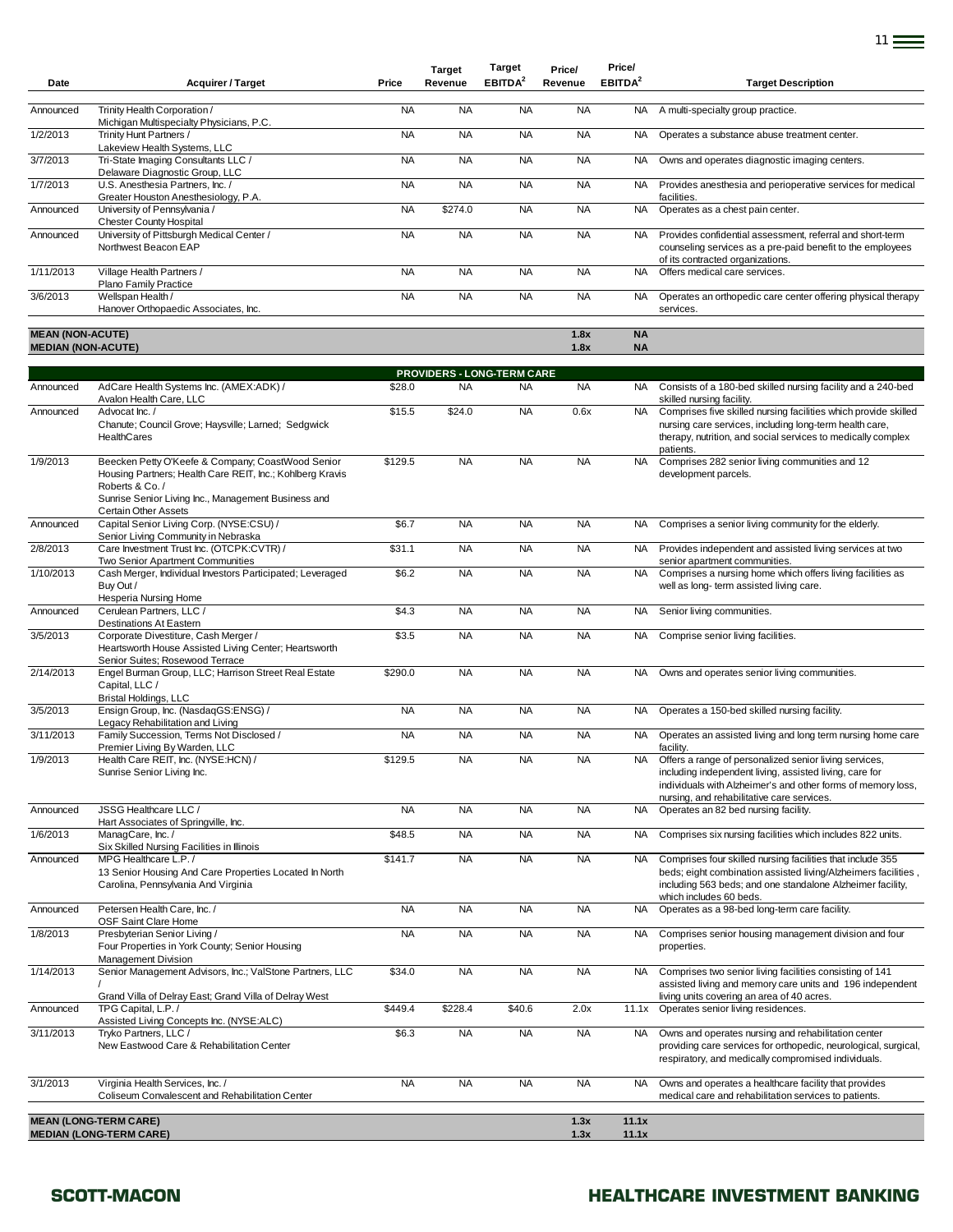| Date                                                 | <b>Acquirer / Target</b>                                                                                                | Price     | <b>Target</b><br>Revenue | <b>Target</b><br>EBITDA <sup>2</sup>  | Price/<br>Revenue      | Price/<br>EBITDA <sup>2</sup> | <b>Target Description</b>                                                                                                                                                                                                                                                            |
|------------------------------------------------------|-------------------------------------------------------------------------------------------------------------------------|-----------|--------------------------|---------------------------------------|------------------------|-------------------------------|--------------------------------------------------------------------------------------------------------------------------------------------------------------------------------------------------------------------------------------------------------------------------------------|
|                                                      |                                                                                                                         |           |                          |                                       |                        |                               |                                                                                                                                                                                                                                                                                      |
| 2/1/2013                                             | Acadia Healthcare Company, Inc. (NasdaqGS:ACHC) /                                                                       | <b>NA</b> | <b>NA</b>                | <b>PROVIDERS - ACUTE</b><br><b>NA</b> | <b>NA</b>              | NA.                           | Operates a hospital that offers inpatient and outpatient                                                                                                                                                                                                                             |
| 1/2/2013                                             | Dmc-Memphis, Inc.<br>Ardent Health Services LLC /                                                                       | <b>NA</b> | \$425.0                  | <b>NA</b>                             | <b>NA</b>              | <b>NA</b>                     | hospital care services.<br>Owns and operates a hospital.                                                                                                                                                                                                                             |
| Announced                                            | Baptist St. Anthony's Hospital Corporation<br>Asante Health Systems, Inc. /<br><b>Ashland Community Hospital</b>        | <b>NA</b> | <b>NA</b>                | <b>NA</b>                             | <b>NA</b>              | <b>NA</b>                     | Provides healthcare services.                                                                                                                                                                                                                                                        |
| Announced                                            | Ascension Health, Inc. /<br>Saint Francis Care, Inc.                                                                    | <b>NA</b> | <b>NA</b>                | <b>NA</b>                             | <b>NA</b>              | NA.                           | Teaching hospital and medical center that provides various<br>healthcare services in the areas of cancer care, cardiac care,<br>oncology care, orthopedics, rehabilitation, laboratory tests,                                                                                        |
| Announced                                            | Beth Israel Deaconess Medical Center, Inc. /                                                                            | <b>NA</b> | <b>NA</b>                | <b>NA</b>                             | <b>NA</b>              | <b>NA</b>                     | and women and children's health.<br>Operates as a not-for-profit community hospital.                                                                                                                                                                                                 |
| Announced                                            | Jordan Hospital, Inc.<br>Catholic Health Partners, Inc. /<br>Summa Health System Inc.                                   | <b>NA</b> | <b>NA</b>                | <b>NA</b>                             | <b>NA</b>              | <b>NA</b>                     | Operates a network of hospitals, community health centers, a<br>health plan, a physician-hospital organization, a multi-<br>specialty physician organization, and research and multiple<br>foundations.                                                                              |
| Announced                                            | Edward Health Services Corporation /<br>Elmhurst Memorial Healthcare Inc.                                               | <b>NA</b> | \$409.9                  | <b>NA</b>                             | <b>NA</b>              | NA.                           | Owns and operates hospitals specializing in medical and<br>surgical areas of care that include behavioral health,<br>cardiology, emergency care, gastroenterology, maternity,<br>neurosurgery, oncology, orthopedics, and pediatrics.                                                |
| 3/1/2013                                             | Highmark Inc. /<br>Jefferson Regional Medical Center, Inc.                                                              | <b>NA</b> | <b>NA</b>                | <b>NA</b>                             | <b>NA</b>              | <b>NA</b>                     | Operates a hospital that offers behavioral health, cancer<br>care, emergency, infusion, orthopedic, palliative support,<br>physical rehabilitation, sleep care, physical therapy, wound<br>care and hyperbaric center, and inpatient and outpatient<br>surgical services.            |
| 1/2/2013                                             | INTEGRIS Health, Inc. /<br>Lakeside Women's Hospital Inc.                                                               | <b>NA</b> | <b>NA</b>                | <b>NA</b>                             | <b>NA</b>              | <b>NA</b>                     | Owns and operates a hospital providing women healthcare<br>needs including general surgeries, breast reconstruction, and<br>hysterectomies.                                                                                                                                          |
| Announced                                            | John Muir/mt Diablo Health System /<br>San Ramon Regional Medical Center, Inc.                                          | \$204.1   | <b>NA</b>                | <b>NA</b>                             | <b>NA</b>              | <b>NA</b>                     | Provides inpatient and outpatient, medical, hospital-based,<br>online, and health services, as well as medical and<br>community programs to patients and families.                                                                                                                   |
| Announced                                            | Lifepoint Hospitals Inc. (NasdaqGS:LPNT) /<br><b>Bell Hospital</b>                                                      | <b>NA</b> | <b>NA</b>                | <b>NA</b>                             | <b>NA</b>              | <b>NA</b>                     | Operates as a not-for-profit community and acute care<br>hospital that engages in providing and promoting health and<br>wellness services.                                                                                                                                           |
| 1/2/2013                                             | MEDNAX, Inc. (NYSE:MD) /<br>Pediatric Surgical Associates Inc.                                                          | <b>NA</b> | <b>NA</b>                | <b>NA</b>                             | <b>NA</b>              | <b>NA</b>                     | Provides surgical services to neonate, newborn, pediatric,<br>and adolescent patients; hernia repair services in umbilical,<br>inguinal, incisional/ventral, and esophageal areas; and<br>circumcision, abdominal and thoracic, and laparoscopic<br>abdominal and thoracic services. |
| Announced                                            | Montefiore Health System, Inc. /<br>New York Westchester Square Medical Center, Inc.                                    | \$15.3    | <b>NA</b>                | <b>NA</b>                             | <b>NA</b>              | <b>NA</b>                     | A community hospital providing medical and nursing care<br>services.                                                                                                                                                                                                                 |
| 2/7/2013                                             | Nueterra Holdings LLC /<br>Basin Healthcare Center, Llc                                                                 | <b>NA</b> | <b>NA</b>                | <b>NA</b>                             | <b>NA</b>              | <b>NA</b>                     | Operates a hospital that provides healthcare services.                                                                                                                                                                                                                               |
| 1/2/2013                                             | Prime Healthcare Services, Inc. /<br>Knapp Medical Center ACS, LLC                                                      | <b>NA</b> | <b>NA</b>                | <b>NA</b>                             | <b>NA</b>              | <b>NA</b>                     | Operates a not-for-profit acute care hospital that provides<br>healthcare services.                                                                                                                                                                                                  |
| Announced                                            | Prime Healthcare Services, Inc. /<br>Providence Medical Center, Inc.; Saint John Hospital Inc.                          | <b>NA</b> | <b>NA</b>                | <b>NA</b>                             | <b>NA</b>              | <b>NA</b>                     | Represents the combined operations that operates a hospital<br>and operates a not-for-profit hospital and Medicare/Medicaid<br>provider.                                                                                                                                             |
| Announced                                            | RCR Healthcare LLC /<br>Vista Hospital of Dallas, L.P.                                                                  | \$5.1     | <b>NA</b>                | <b>NA</b>                             | <b>NA</b>              | <b>NA</b>                     | A healthcare facility.                                                                                                                                                                                                                                                               |
| 1/2/2013                                             | Regional Medical Center Anniston /<br>RMC Jacksonville                                                                  | <b>NA</b> | <b>NA</b>                | <b>NA</b>                             | <b>NA</b>              | <b>NA</b>                     | Provides health care facilities.                                                                                                                                                                                                                                                     |
| 1/16/2013                                            | Sinai Health System, Inc. /<br><b>Holy Cross Hospital</b>                                                               | <b>NA</b> | <b>NA</b>                | <b>NA</b>                             | <b>NA</b>              | NA.                           | Provides healthcare services offering inpatient, outpatient,<br>family birth center, and emergency care services; and caring<br>for the physical, emotional, and spiritual needs of community<br>residents.                                                                          |
| 1/3/2013                                             | Southeast Missouri Hospital Association /<br>Dexter Hospital LLC                                                        | \$9.8     | <b>NA</b>                | <b>NA</b>                             | <b>NA</b>              | NA.                           | Operates a hospital and offers healthcare services.                                                                                                                                                                                                                                  |
| Announced                                            | SSM Health Care Corporation /<br>Audrain Health Care, Inc.                                                              | <b>NA</b> | <b>NA</b>                | <b>NA</b>                             | <b>NA</b>              | <b>NA</b>                     | A hospital that offers cancer, diabetes education, emergency,<br>healthworks, heart, lab, lifeline support, medical imaging,<br>OB/GYN, and sleep lab services.                                                                                                                      |
| 3/4/2013                                             | St. Joseph Health System /<br><b>Bellville General Hospital</b>                                                         | <b>NA</b> | <b>NA</b>                | <b>NA</b>                             | <b>NA</b>              | <b>NA</b>                     | Owns and operates a hospital.                                                                                                                                                                                                                                                        |
| 2/5/2013                                             | Team Health Holdings, Inc. (NYSE:TMH) /<br>Emergency Physicians, PA; Valley Emergency Physicians<br>Medical Group, Inc. | <b>NA</b> | <b>NA</b>                | <b>NA</b>                             | <b>NA</b>              | <b>NA</b>                     | Represents combined operations that provide emergency<br>care services.                                                                                                                                                                                                              |
| Announced                                            | Tenet Healthcare Corp. (NYSE:THC) /<br>Emanuel Medical Center, Inc.                                                     | <b>NA</b> | <b>NA</b>                | <b>NA</b>                             | <b>NA</b>              | <b>NA</b>                     | Operates as a not-for-profit community-based Christian<br>healthcare organization.                                                                                                                                                                                                   |
| 3/26/2013                                            | University Of North Carolina At Chapel Hill /<br>High Point Regional Health System Inc.                                 | <b>NA</b> | <b>NA</b>                | <b>NA</b>                             | <b>NA</b>              | NA                            | Provides inpatient and outpatient care services.                                                                                                                                                                                                                                     |
| Announced                                            | University of Pittsburgh Medical Center /<br>Altoona Regional Health System                                             | <b>NA</b> | <b>NA</b>                | <b>NA</b>                             | <b>NA</b>              | NA                            | Operates as a not-for-profit health care system.                                                                                                                                                                                                                                     |
| Announced                                            | University of Southern California /<br>Verdugo Hills Hospital, Inc.                                                     | <b>NA</b> | <b>NA</b>                | <b>NA</b>                             | <b>NA</b>              | NA                            | A nonprofit company that owns and operates a hospital.                                                                                                                                                                                                                               |
| Announced                                            | Vibra Healthcare, LLC /<br>Boise Intensive Care Hospital, Inc.                                                          | <b>NA</b> | <b>NA</b>                | <b>NA</b>                             | <b>NA</b>              | <b>NA</b>                     | Owns and operates hospital and provides acute healthcare<br>and medical services.                                                                                                                                                                                                    |
| <b>MEAN (ACUTE)</b><br><b>MEDIAN (ACUTE)</b>         |                                                                                                                         |           |                          |                                       | <b>NA</b><br><b>NA</b> | <b>NA</b><br><b>NA</b>        |                                                                                                                                                                                                                                                                                      |
| <b>MEAN (PROVIDERS)</b><br><b>MEDIAN (PROVIDERS)</b> |                                                                                                                         |           |                          |                                       | 1.5x<br>1.8x           | 11.1x<br>11.1x                |                                                                                                                                                                                                                                                                                      |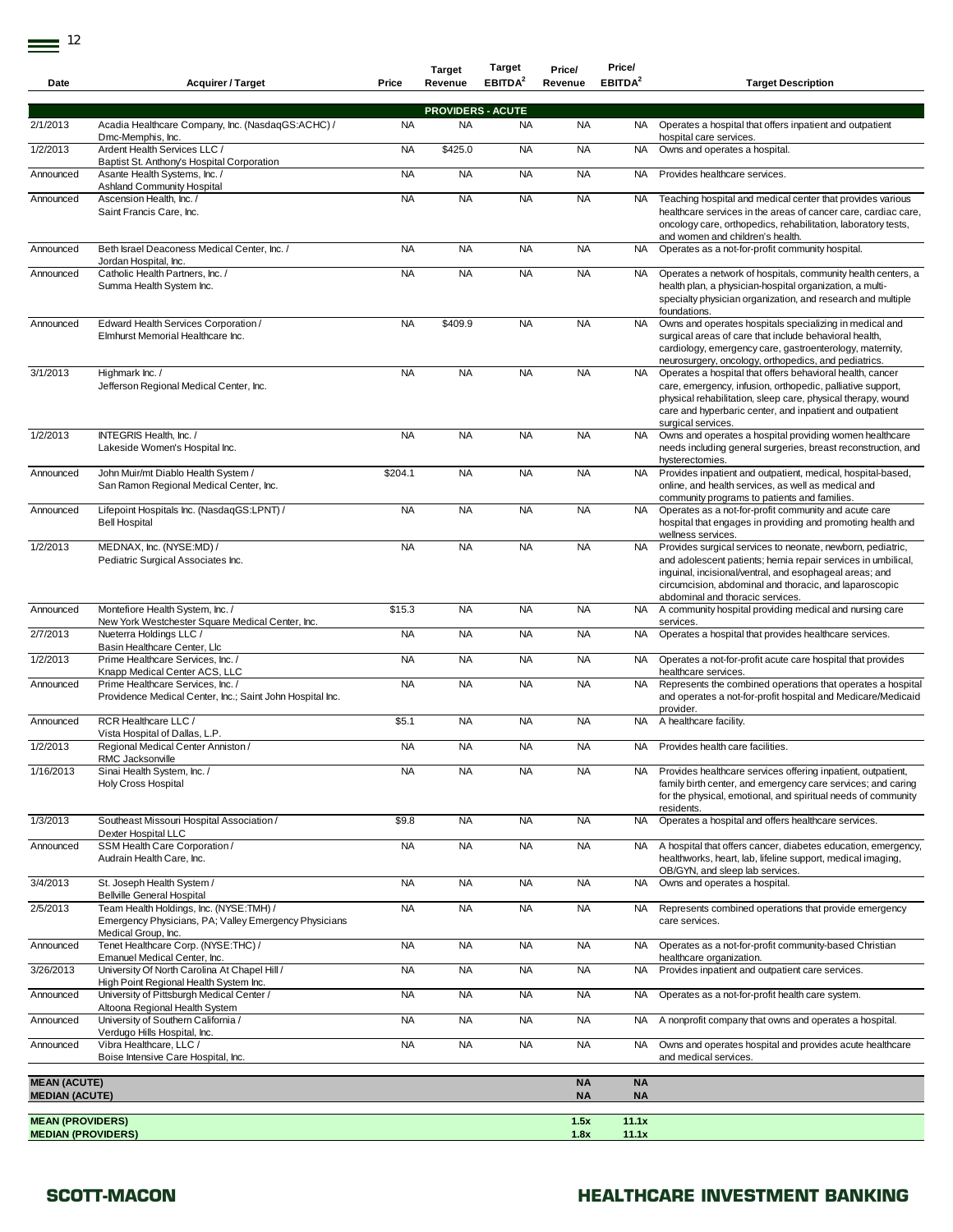| Date      | <b>Acquirer / Target</b>                                                                                    | Price     | <b>Target</b><br>Revenue | <b>Target</b><br>EBITDA <sup>2</sup> | Price/<br>Revenue      | Price/<br>EBITDA <sup>2</sup> | <b>Target Description</b>                                                                                                                                                              |
|-----------|-------------------------------------------------------------------------------------------------------------|-----------|--------------------------|--------------------------------------|------------------------|-------------------------------|----------------------------------------------------------------------------------------------------------------------------------------------------------------------------------------|
|           |                                                                                                             |           |                          | <b>PRODUCTS - CLINICAL DEVICES</b>   |                        |                               |                                                                                                                                                                                        |
| 1/23/2013 | Actavis, Inc. (NYSE:ACT) /<br>Uteron Pharma SA                                                              | \$305.0   | <b>NA</b>                | <b>NA</b>                            | <b>NA</b>              | NA.                           | Engages in the development and commercialization of intra-<br>uterine devices.                                                                                                         |
| 2/15/2013 | Ambu A/S (CPSE:AMBU B) /<br>King Systems Corporation                                                        | \$170.0   | \$138.0                  | <b>NA</b>                            | 1.2x                   | <b>NA</b>                     | Manufactures and distributes airway management,<br>anesthesia, and respiratory medical devices, products,<br>equipment, and supplies.                                                  |
| 3/2/2013  | Analogic Corporation (NasdaqGS:ALOG) /<br>Ultrasonix Medical Corporation                                    | \$83.0    | <b>NA</b>                | <b>NA</b>                            | <b>NA</b>              | <b>NA</b>                     | Designs, manufactures, and distributes diagnostic ultrasound<br>imaging systems and solutions for research and clinical<br>applications.                                               |
| 2/1/2013  | AngioDynamics Inc. (NasdaqGS:ANGO) /<br>Microsulis Medical Limited                                          | \$16.0    | \$279.7                  | <b>NA</b>                            | <b>NA</b>              | <b>NA</b>                     | Develops and markets medical devices to treat acute and<br>chronic medical conditions in oncology, gynecology, urology,<br>vascular surgery, neurology, and cardiology medical fields. |
| 2/6/2013  | AVM Licensing Corp./<br>SureScreen Medical, Inc.                                                            | <b>NA</b> | <b>NA</b>                | <b>NA</b>                            | <b>NA</b>              | NA.                           | A medical device development company.                                                                                                                                                  |
| 1/14/2013 | Banner MD Anderson Cancer Center /<br>Elekta AB, Cancer Management Systems                                  | <b>NA</b> | <b>NA</b>                | <b>NA</b>                            | <b>NA</b>              | NA                            | Develops and sells clinical solutions for the treatment of<br>cancer and neurological diseases worldwide.                                                                              |
| 1/28/2013 | Bausch & Lomb Incorporated /<br>Technolas Perfect Vision GmbH                                               | <b>NA</b> | <b>NA</b>                | <b>NA</b>                            | <b>NA</b>              | <b>NA</b>                     | An ophthalmology laser company that provides femtosecond<br>and excimer laser technologies for laser cataract surgery and<br>presbyopia correction applications.                       |
| 3/14/2013 | BGI/<br>Complete Genomics, Inc.                                                                             | \$90.2    | \$19.3                   | <b>NM</b>                            | 4.7x                   | <b>NM</b>                     | Develops and commercializes a DNA sequencing platform<br>for human genome sequencing and analysis.                                                                                     |
| 1/8/2013  | CDx Diagnostics /<br>Oral Cancer Prevention International, Inc.                                             | <b>NA</b> | <b>NA</b>                | <b>NA</b>                            | <b>NA</b>              | <b>NA</b>                     | Manufactures screening test for oral cancer.                                                                                                                                           |
| 1/10/2013 | Covidien plc (NYSE:COV) /<br>CV Ingenuity Corp.                                                             | <b>NA</b> | <b>NA</b>                | <b>NA</b>                            | <b>NA</b>              | NA                            | Develops devices for the treatment of vascular diseases to<br>relieve vascular obstructions, inhibit restenosis, and allow<br>natural vessel healing.                                  |
| Announced | Danaher Corp. (NYSE:DHR) /<br>HemoCue AB                                                                    | \$300.0   | \$114.0                  | <b>NA</b>                            | 2.6x                   | <b>NA</b>                     | Develops, produces, and markets medical diagnostic<br>products for point of care testing.                                                                                              |
| 1/4/2013  | EndoChoice, Inc. /<br>Peer Medical Ltd.                                                                     | <b>NA</b> | <b>NA</b>                | <b>NA</b>                            | <b>NA</b>              | NA                            | Develops diagnostic devices for the gastrointestinal system.                                                                                                                           |
| 1/9/2013  | EndoChoice, Inc. /<br>RMS Endoskopie-Technik GmbH                                                           | <b>NA</b> | <b>NA</b>                | <b>NA</b>                            | <b>NA</b>              | <b>NA</b>                     | Engages in the development, manufacture, and repair of<br>endoscopes.                                                                                                                  |
| Announced | Ergoresearch Ltd. (TSXV:ERG) /<br>Victhom Human Bionics Inc. (TSXV:VHB)                                     | \$2.7     | <b>NM</b>                | <b>NM</b>                            | <b>NM</b>              | NM                            | Engages in the discovery, development, manufacture, and<br>commercialization of bionic devices in the field of orthotics<br>and prosthetics.                                           |
| 1/29/2013 | Fortitude Group, Inc. (OTCPK:FRTD) /<br>Legacy Life Science                                                 | <b>NA</b> | <b>NA</b>                | <b>NA</b>                            | <b>NA</b>              | <b>NA</b>                     | Designs and develops medical devices to reduce and<br>prevent respiratory distress in the perioperative procedural<br>sedation environment.                                            |
| 1/15/2013 | GSI Group Inc. (NasdaqGS:GSIG) /<br>NDS Surgical Imaging, LLC                                               | \$82.5    | <b>NA</b>                | <b>NA</b>                            | <b>NA</b>              | <b>NA</b>                     | Engages in design and manufacture of medical imaging and<br>informatics systems for operative and interventional suites.                                                               |
| 2/21/2013 | Illumina Inc. (NasdaqGS:ILMN) /<br>Verinata Health, Inc.                                                    | \$450.0   | <b>NA</b>                | <b>NA</b>                            | <b>NA</b>              | NA                            | Develops non-invasive tests for the early identification of fetal<br>chromosomal abnormalities.                                                                                        |
| 2/6/2013  | Inverness Medical Innovations Inc. /<br>Epocal, Inc.                                                        | \$241.5   | <b>NA</b>                | <b>NA</b>                            | <b>NA</b>              | <b>NA</b>                     | Manufactures enterprise point-of-care blood diagnostic<br>products.                                                                                                                    |
| Announced | Jabil Circuit Inc. (NYSE:JBL) /<br>Nypro, Inc.                                                              | \$665.0   | \$1,200.0                | <b>NA</b>                            | 0.6x                   | <b>NA</b>                     | Provides products for diagnostics, drug delivery, and medical<br>and surgical products.                                                                                                |
| 3/12/2013 | Johnson & Johnson (NYSE:JNJ) /<br>Flexible Stenting Solutions, Inc.                                         | <b>NA</b> | <b>NA</b>                | <b>NA</b>                            | <b>NA</b>              | <b>NA</b>                     | A medical device company that develops and<br>commercializes stents.                                                                                                                   |
| 2/1/2013  | Natus Medical Inc. (NasdaqGS:BABY) /<br>Grass Technologies Corporation                                      | \$18.6    | \$18.5                   | <b>NA</b>                            | 1.0x                   | NA                            | Manufactures neurophysiological recording instruments to<br>detect, amplify, and display the electrical activity of the brain.                                                         |
| 1/11/2013 | Sophrosyne Capital, LLC /<br>Stereotaxis Inc. (NasdaqGM:STXS)                                               | <b>NA</b> | \$46.0                   | <b>NM</b>                            | <b>NA</b>              | <b>NM</b>                     | Designs, manufactures, and markets cardiology instrument<br>control systems.                                                                                                           |
| 1/7/2013  | Spectranetics Corporation (NasdaqGS:SPNC) /<br>Upstream Peripheral Technologies, Ltd.                       | \$35.5    | <b>NA</b>                | <b>NA</b>                            | <b>NA</b>              | <b>NA</b>                     | Manufactures medical devices including angioplasty tools<br>that streamline peripheral vascular procedures and minimize<br>radiation exposure.                                         |
| Announced | Stryker Corporation (NYSE:SYK) /<br>Trauson Holdings Company Limited (SEHK:325)                             | \$763.5   | <b>NA</b>                | <b>NM</b>                            | 10.0x                  | <b>NM</b>                     | Engages in design, manufacture, and sale of trauma and<br>spine orthopedic implants and related surgical instruments.                                                                  |
| 3/13/2013 | Stryker Corporation (NYSE:SYK) /<br>VertiFlex, Inc., Certain Non-Core Assets Relating To Spinal<br>Implants | <b>NA</b> | <b>NA</b>                | <b>NA</b>                            | <b>NA</b>              | <b>NA</b>                     | Comprises spinal implant system for elders.                                                                                                                                            |
| Announced | TranS1, Inc. (NasdaqGM:TSON) /<br>Baxano, Inc.                                                              | \$23.6    | \$9.4                    | <b>NA</b>                            | 2.5x                   | NA                            | Develops and manufactures minimally invasive tools for<br>restoring spine function and preserving healthy tissue.                                                                      |
| 1/3/2013  | VasoStitch, Inc. /<br>Emboline, Inc.                                                                        | <b>NA</b> | <b>NA</b>                | <b>NA</b>                            | <b>NA</b>              | <b>NA</b>                     | Develops cardiovascular embolic protection devices for<br>transcatheter and surgical cardiac procedures.                                                                               |
|           | <b>MEAN (CLINICAL DEVICES)</b><br><b>MEDIAN (CLINICAL DEVICES)</b>                                          |           |                          |                                      | 3.2x<br>2.5x           | <b>NA</b><br><b>NA</b>        |                                                                                                                                                                                        |
|           |                                                                                                             |           |                          | PRODUCTS - NON-CLINICAL DEVICES      |                        |                               |                                                                                                                                                                                        |
| 2/20/2013 | iTech Medical, Inc. (OTCPK:IMSU) /<br>BIOflex Medical Magnetics, Inc.                                       | \$2.7     | <b>NA</b>                | <b>NA</b>                            | <b>NA</b>              | NA                            | Manufactures and markets concentric circle magnets for<br>human medical use.                                                                                                           |
| 1/3/2013  | Maine Manufacturing, LLC /<br>GE Healthcare Inc., Laboratory Product Lines                                  | <b>NA</b> | <b>NA</b>                | <b>NA</b>                            | <b>NA</b>              | <b>NA</b>                     | Comprises microbiological monitors and ready-to-use liquid<br>growth media.                                                                                                            |
| 3/1/2013  | Noxilizer, Inc. /<br>Saian Corporation                                                                      | <b>NA</b> | <b>NA</b>                | <b>NA</b>                            | <b>NA</b>              | <b>NA</b>                     | Develops nitrogen dioxide sterilization system for hospitals,<br>clinics, and biotherapeutics markets.                                                                                 |
| 1/28/2013 | Samsung Electronics America, Inc. /<br>NeuroLogica Corp.                                                    | <b>NA</b> | <b>NA</b>                | <b>NA</b>                            | <b>NA</b>              | <b>NA</b>                     | Designs, develops, engineers, manufactures, and markets<br>medical imaging equipment for healthcare facilities and<br>private practices.                                               |
| 1/14/2013 | Wright & Filippis, Inc. /<br>Carolina Orthotics & Prosthetics Lab, Inc.                                     | <b>NA</b> | <b>NA</b>                | <b>NA</b>                            | <b>NA</b>              | <b>NA</b>                     | Offers orthotic and prosthetic patient care equipments and<br>services.                                                                                                                |
|           | <b>MEAN (NON-CLINICAL DEVICES)</b><br><b>MEDIAN (NON-CLINICAL DEVICES)</b>                                  |           |                          |                                      | <b>NA</b><br><b>NA</b> | <b>NA</b><br><b>NA</b>        |                                                                                                                                                                                        |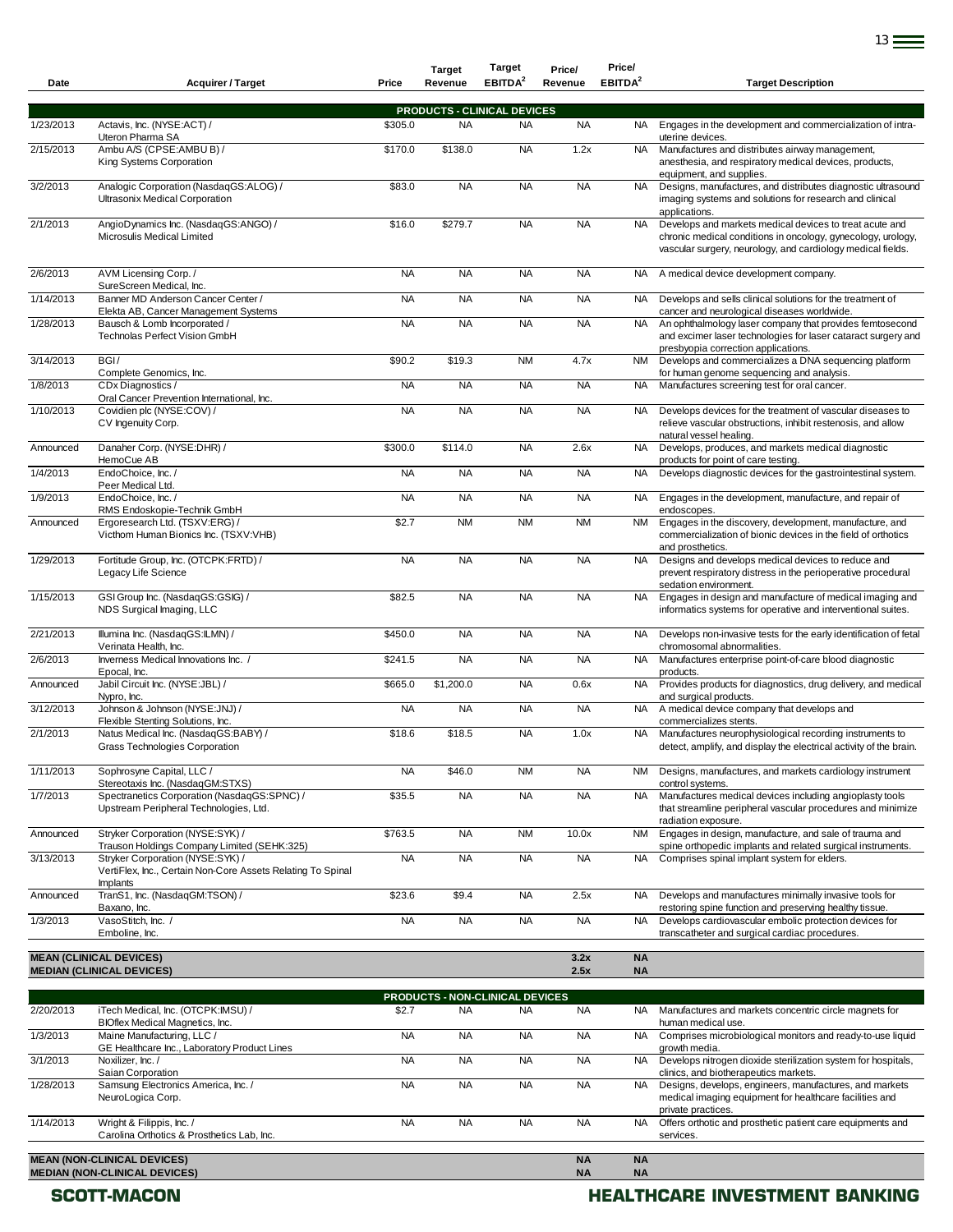| Date                                                   | <b>Acquirer / Target</b>                                                                                                                | Price     | <b>Target</b><br>Revenue | <b>Target</b><br>EBITDA <sup>2</sup> | Price/<br>Revenue | Price/<br>EBITDA <sup>2</sup> | <b>Target Description</b>                                                                                                                                                                                                                                                                                    |
|--------------------------------------------------------|-----------------------------------------------------------------------------------------------------------------------------------------|-----------|--------------------------|--------------------------------------|-------------------|-------------------------------|--------------------------------------------------------------------------------------------------------------------------------------------------------------------------------------------------------------------------------------------------------------------------------------------------------------|
|                                                        |                                                                                                                                         |           |                          |                                      |                   |                               |                                                                                                                                                                                                                                                                                                              |
|                                                        |                                                                                                                                         |           |                          | <b>PRODUCTS - DISPOSABLES</b>        |                   |                               |                                                                                                                                                                                                                                                                                                              |
| Announced                                              | Argon Medical Devices, Inc. /<br>Angiotech Pharmaceuticals Inc., Interventional Products<br><b>Business</b>                             | \$362.5   | \$101.6                  | <b>NA</b>                            | 3.6x              | NA.                           | Manufactures and markets disposable and re-usable biopsy<br>products for the diagnosis of cancer, drainage catheter<br>products, and vascular interventional products.                                                                                                                                       |
| 3/6/2013                                               | Compagnie de Saint-Gobain (ENXTPA:SGO) /                                                                                                | <b>NA</b> | <b>NA</b>                | <b>NA</b>                            | <b>NA</b>         | <b>NA</b>                     | Designs, manufactures, and markets single-use bags and                                                                                                                                                                                                                                                       |
| Announced                                              | Applied Bioprocess Containers, LLC<br>Cynosure, Inc. (NasdaqGS:CYNO) /<br>Palomar Medical Technologies Inc. (NasdaqGS:PMTI)             | \$208.9   | \$80.6                   | <b>NM</b>                            | 2.6x              | NM                            | tank liners for biotech drug production applications.<br>Designs, manufactures, markets, and sells lasers and other<br>light-based products, and related disposable items and<br>accessories for use in dermatology and cosmetic<br>procedures.                                                              |
| 01/08/2013                                             | ILC Dover, LP /<br>Grayling Industries, Inc.                                                                                            | <b>NA</b> | <b>NA</b>                | <b>NA</b>                            | <b>NA</b>         | <b>NA</b>                     | Manufactures protective packaging for food, chemical,<br>pharmaceutical, and other liquid or dry material applications.                                                                                                                                                                                      |
| <b>MEAN (DISPOSABLES)</b>                              |                                                                                                                                         |           |                          |                                      | 3.1x              | <b>NA</b>                     |                                                                                                                                                                                                                                                                                                              |
|                                                        | <b>MEDIAN (DISPOSABLES)</b>                                                                                                             |           |                          |                                      | 3.1x              | <b>NA</b>                     |                                                                                                                                                                                                                                                                                                              |
|                                                        |                                                                                                                                         |           |                          | <b>PRODUCTS - COMMERCIAL</b>         |                   |                               |                                                                                                                                                                                                                                                                                                              |
| Announced                                              | Ajinomoto Co., Inc. (TSE:2802) /<br>Althea Technologies, Inc.                                                                           | \$175.0   | \$53.0                   | <b>NA</b>                            | 3.3x              | NA .                          | A contract development and manufacturing company that<br>engages in cGMP manufacturing, analytical development,<br>aseptic filling into vials and syringes, and protein delivery<br>technology for recombinant protein and parenteral products.                                                              |
| 3/25/2013                                              | Cantel Medical Corp. (NYSE:CMN) /<br>Siemens Water Technologies Corp., Hemodialysis Water<br><b>Business</b>                            | <b>NA</b> | <b>NA</b>                | <b>NA</b>                            | <b>NA</b>         | <b>NA</b>                     | Water purification business for dialysis patients.                                                                                                                                                                                                                                                           |
| 1/2/2013                                               | Compagnie de Saint-Gobain (ENXTPA:SGO) /<br>American Fluoroseal Corporation                                                             | <b>NA</b> | <b>NA</b>                | <b>NA</b>                            | <b>NA</b>         | <b>NA</b>                     | Manufactures and sells fluorinated ethylene propylene plastic<br>bags, cryopreservation bags, and cryopreservation overwrap<br>pouches that are used in medical trials, clinical applications,<br>NASA and the aerospace industry, chemical processing, and<br>cell culture and cryopreservation industries. |
| 1/2/2013                                               | ELITech SA /<br>Vital Diagnostics, Inc.                                                                                                 | <b>NA</b> | \$33.0                   | \$3.0                                | <b>NA</b>         | <b>NA</b>                     | Designs, manufacturers, and distributes clinical chemistry<br>and hematology analyzers, and reagents for clinical<br>laboratories in the traditional in vitro diagnostics market.                                                                                                                            |
| 1/7/2013                                               | Essilor International SA (ENXTPA:EI) /<br>X-Cel Optical Company                                                                         | <b>NA</b> | \$33.0                   | <b>NA</b>                            | <b>NA</b>         | <b>NA</b>                     | Manufactures and supplies ophthalmic lenses for the<br>eyeglass industry.                                                                                                                                                                                                                                    |
| 3/22/2013                                              | IVD Holdings, Inc. /<br>Gen-Probe GTI Diagnostics Holding Company; Gen-Probe<br>Holdings, Inc.                                          | \$95.0    | <b>NA</b>                | <b>NA</b>                            | <b>NA</b>         | <b>NA</b>                     | Represent the combined operations that focus on the<br>transplantation, blood bank and specialty coagulation<br>markets.                                                                                                                                                                                     |
| 2/19/2013                                              | Laurel Crown Partners, LLC; One Rock Capital Partners,<br>LLC; StoneCreek Capital, Inc. /<br>Hycor Biomedical Inc., Urinalysis Business | <b>NA</b> | <b>NA</b>                | <b>NA</b>                            | <b>NA</b>         | <b>NA</b>                     | Develops urinalysis diagnostic tools such as disposable<br>components, quality control materials, disposable<br>microscope slides, multilevel urine chemistry and microscopy<br>controls, and liquid formats multilevel serum protein controls.                                                              |
| 1/31/2013                                              | Linden LLC /<br>Young Innovations Inc. (NasdaqGS:YDNT)                                                                                  | \$305.4   | \$108.6                  | \$29.4                               | 2.8x              | 10.4x                         | Engages in the development, manufacture, and marketing of<br>supplies and equipment used by dentists, dental hygienists,<br>dental assistants, and consumers.                                                                                                                                                |
| 3/14/2013                                              | Medbox, Inc. (OTCPK:MDBX) /<br>MedVend, LLC                                                                                             | <b>NA</b> | <b>NA</b>                | <b>NA</b>                            | <b>NA</b>         | <b>NA</b>                     | Develops and markets automated medication dispensing<br>solutions for patients and physicians.                                                                                                                                                                                                               |
| 1/15/2013                                              | Messer Industrie GmbH /<br>Source Scientific. LLC                                                                                       | <b>NA</b> | <b>NA</b>                | <b>NA</b>                            | <b>NA</b>         | <b>NA</b>                     | A contract manufacturer for OEMs, designs, develops,<br>manufactures, and services medical devices, clinical<br>laboratory instruments, and optical detection and sample<br>processing systems.                                                                                                              |
| 2/5/2013                                               | Modified Polymer Components, Inc. /<br><b>Biomedical Structures, LLC</b>                                                                | <b>NA</b> | <b>NA</b>                | <b>NA</b>                            | <b>NA</b>         | NA.                           | Engages in the design, development, and manufacture of<br>biomedical textiles for device manufacturers in the<br>orthopedic, cardiovascular, general surgery, and tissue<br>engineering and regenerative medicine markets.                                                                                   |
| 1/18/2013                                              | Questcor Pharmaceuticals, Inc. (NasdaqGS:QCOR) /<br>BioVectra Inc.                                                                      | \$101.5   | \$28.2                   | <b>NA</b>                            | 3.6x              | <b>NA</b>                     | Engages in the development, manufacture, and supply of<br>active pharmaceutical ingredients, intermediates, and<br>bioprocessing reagents.                                                                                                                                                                   |
| 1/11/2013                                              | Utitec Holdings Inc. /<br>Accellent, Inc., Watertown, Connecticut Facility                                                              | <b>NA</b> | <b>NA</b>                | <b>NA</b>                            | <b>NA</b>         | <b>NA</b>                     | Comprises a unit which manufactures miniature tubular drawn<br>components for medical devices.                                                                                                                                                                                                               |
| <b>MEAN (COMMERCIAL)</b><br><b>MEDIAN (COMMERCIAL)</b> |                                                                                                                                         |           |                          |                                      | 3.2x<br>3.3x      | 10.4x<br>10.4x                |                                                                                                                                                                                                                                                                                                              |
|                                                        |                                                                                                                                         |           |                          | <b>PRODUCTS - CONSUMER</b>           |                   |                               |                                                                                                                                                                                                                                                                                                              |
| 1/21/2013                                              | Del Mar Pharmaceuticals Inc. /<br>Berry Only Inc. (OTCBB:DMPI)                                                                          | <b>NA</b> | <b>NA</b>                | <b>NA</b>                            | <b>NA</b>         | NA.                           | Markets and distributes a sanitizing product for mobile<br>phones and other mobile devices.                                                                                                                                                                                                                  |
| 1/10/2013                                              | Inergetics, Inc. (OTCPK:NRTI) /<br>Whole Products Group, Bikini Ready and SlimTrim Brands                                               | <b>NA</b> | <b>NA</b>                | <b>NA</b>                            | <b>NA</b>         | <b>NA</b>                     | Comprises two consumer weight management brands.                                                                                                                                                                                                                                                             |
| 3/28/2013                                              | NeutriSci International Inc. /<br>ChromaDex Corporation, BluScience Consumer Product<br>Line                                            | \$3.7     | <b>NA</b>                | <b>NA</b>                            | <b>NA</b>         | <b>NA</b>                     | Comprises bluScience consumer product line.                                                                                                                                                                                                                                                                  |
| 2/11/2013                                              | Sun & Skin Care Research, LLC /<br>Chattem, Inc., Bull Frog Brand                                                                       | <b>NA</b> | <b>NA</b>                | <b>NA</b>                            | <b>NA</b>         | <b>NA</b>                     | Comprises skin care product providing sun protection.                                                                                                                                                                                                                                                        |
| 1/2/2013                                               | Wellspring Capital Management LLC /<br>National Seating & Mobility, Inc.                                                                | <b>NA</b> | <b>NA</b>                | <b>NA</b>                            | <b>NA</b>         | <b>NA</b>                     | Provides customized wheelchairs and adaptive seating<br>systems for individuals with permanent or long-term loss of<br>mobility.                                                                                                                                                                             |

**MEAN (CONSUMER PRODUCTS) NA NA MEDIAN (CONSUMER PRODUCTS) NA NA**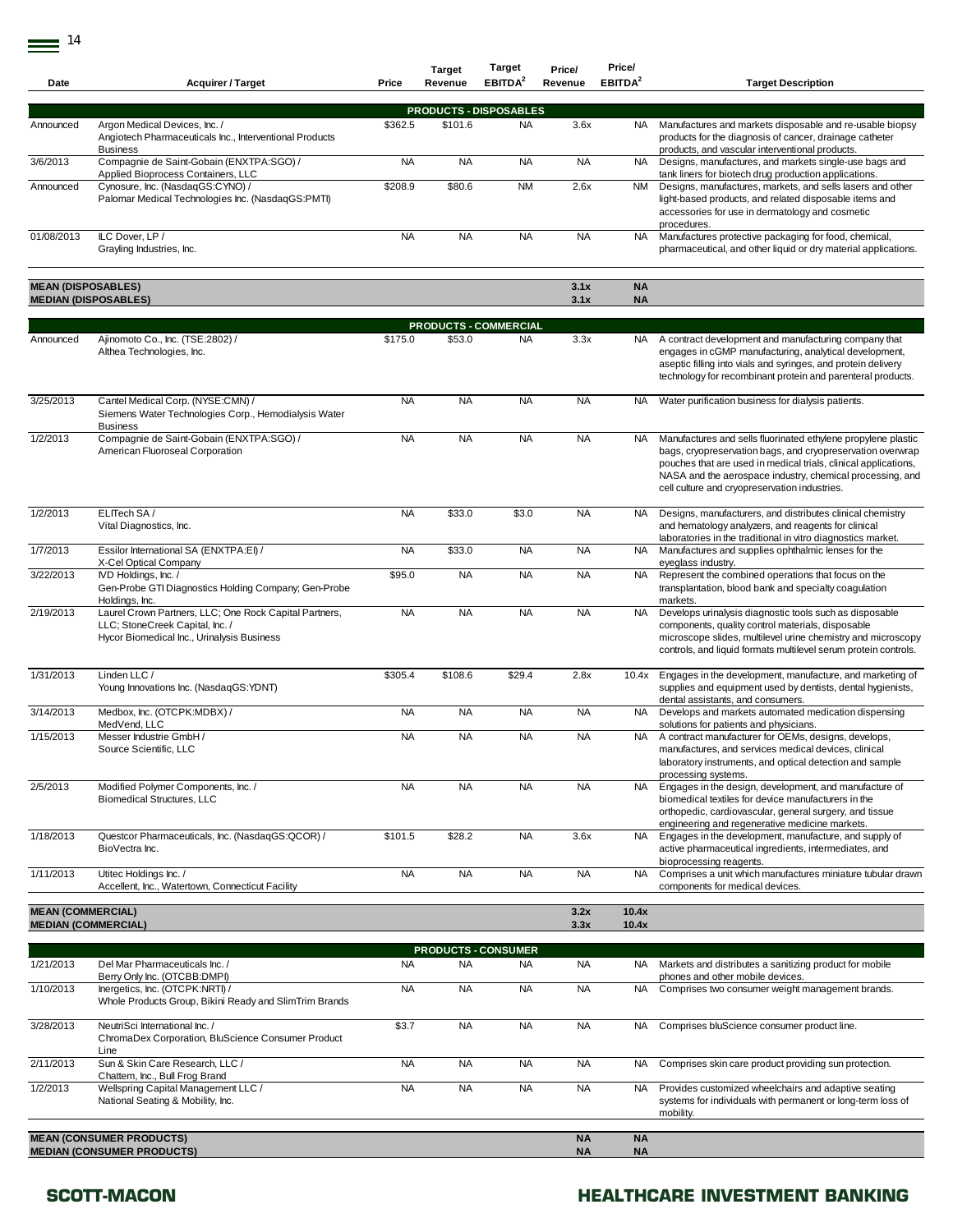| Date      | <b>Acquirer / Target</b>                                                                                                                                                                                                                      | Price     | <b>Target</b><br>Revenue | <b>Target</b><br>EBITDA <sup>2</sup>           | Price/<br>Revenue | Price/<br>EBITDA <sup>2</sup> | <b>Target Description</b>                                                                                                                                                                                                                          |
|-----------|-----------------------------------------------------------------------------------------------------------------------------------------------------------------------------------------------------------------------------------------------|-----------|--------------------------|------------------------------------------------|-------------------|-------------------------------|----------------------------------------------------------------------------------------------------------------------------------------------------------------------------------------------------------------------------------------------------|
|           |                                                                                                                                                                                                                                               |           |                          |                                                |                   |                               |                                                                                                                                                                                                                                                    |
| 2/28/2013 | Allergan Inc. (NYSE:AGN) /<br>MAP Pharmaceuticals, Inc. (NasdaqGS:MAPP)                                                                                                                                                                       | \$845.0   | <b>NM</b>                | <b>PRODUCTS - PHARMACEUTICALS</b><br><b>NM</b> | <b>NM</b>         |                               | NM Focuses on the enhancement of the therapeutic benefits and<br>commercial attractiveness of proven drugs in the field of<br>neurology through its formulation and inhalation technologies.                                                       |
| Announced | Ares Life Sciences SA /<br>Greer Laboratories, Inc.                                                                                                                                                                                           | <b>NA</b> | <b>NA</b>                | <b>NA</b>                                      | <b>NA</b>         | <b>NA</b>                     | Provides allergy immunotherapy products and services for<br>the healthcare industry.                                                                                                                                                               |
| Announced | Biogen Idec International Holding Ltd /<br><b>TYSABRI</b>                                                                                                                                                                                     | \$6,498.0 | <b>NA</b>                | <b>NA</b>                                      | <b>NA</b>         | <b>NA</b>                     | Comprises a brand of medicines for patients suffering from<br>multiple sclerosis.                                                                                                                                                                  |
| 2/19/2013 | Cangene Corp. (TSX:CNJ) /<br>Hemophilia Compound IB1001 and Related Assets                                                                                                                                                                    | \$300.0   | <b>NA</b>                | <b>NA</b>                                      | <b>NA</b>         | <b>NA</b>                     | Comprises a pharmaceutical drug which is an investigational<br>intravenous recombinant factor IX therapy for the treatment<br>and prevention of bleeding episodes in people with<br>hemophilia B.                                                  |
| Announced | Chiesi Farmaceutici S.p.A /<br>Cornerstone Therapeutics Inc. (NasdaqCM:CRTX)                                                                                                                                                                  | \$232.5   | \$99.4                   | \$16.0                                         | 2.3x              | 14.6x                         | Engages in the acquisition, development, and<br>commercialization of prescription pharmaceutical drugs for<br>the hospital, niche respiratory, and related specialty markets.                                                                      |
| Announced | Clal Industries and Investments Ltd. (TASE:CII) /<br>64% stake in Vedantra Pharmaceuticals, 50% in<br>Mnemosyne Pharmaceuticals and 49% in eXithera Pharma                                                                                    | \$7.3     | <b>NA</b>                | <b>NA</b>                                      | <b>NA</b>         | <b>NA</b>                     | Represents combined operations that engage in research<br>and development of therapeutic drugs for the treatment of<br>cognitive and neuropsychiatric disorders such as<br>schizophrenia and that manufactures antithrombotic drugs.               |
| Announced | Emcure Pharmaceuticals Limited /<br>Bristol-Myers Squibb Company, Worldwide Rights For<br><b>BiCNU</b> Injection                                                                                                                              | <b>NA</b> | <b>NA</b>                | <b>NA</b>                                      | <b>NA</b>         | <b>NA</b>                     | Comprises a chemotherapy agent used for treatment of brain<br>tumors, multiple myeloma, Hodgkin's disease and non-<br>Hodgkin's lymphoma.                                                                                                          |
| Announced | IGI, Laboratories, Inc. (AMEX:IG) /<br>Prasco, LLC, Econazole Nitrate Cream 1%                                                                                                                                                                | \$1.8     | <b>NA</b>                | <b>NA</b>                                      | <b>NA</b>         | <b>NA</b>                     | Manufactures and markets pharmaceutical cream used for<br>treatment of tinea pedis, tinea cruris, and tinea corporis as<br>well as the treatment of cutaneous candidiasis and tinea<br>versicolor.                                                 |
| Announced | Innovus Pharmaceuticals, Inc. (OTCPK:INNV) /<br>Prospector Capital Partners II, LLC, Portfolio of Nine US<br><b>Prescription Products</b>                                                                                                     | <b>NA</b> | <b>NA</b>                | <b>NA</b>                                      | <b>NA</b>         | <b>NA</b>                     | Comprises nine prescription products for dermatology,<br>respiratory, and autoimmune diseases.                                                                                                                                                     |
| Announced | Isotechnika Pharma Inc. (TSX:ISA) /<br>Aurinia Pharmaceuticals Inc.                                                                                                                                                                           | \$3.1     | <b>NA</b>                | <b>NA</b>                                      | <b>NA</b>         | NA.                           | Operates a clinical stage pharmaceutical company which<br>focuses on the global nephrology market.                                                                                                                                                 |
| Announced | Joinn Laboratories (China) Co., Ltd. /<br>Bayer HealthCare AG, Berlex Labs Site in Richmond                                                                                                                                                   | <b>NA</b> | <b>NA</b>                | <b>NA</b>                                      | <b>NA</b>         | <b>NA</b>                     | Comprises a lab, office and manufacturing facility spread<br>over an area of 355,000 square foot.                                                                                                                                                  |
| Announced | Medicines Company (NasdaqGS:MDCO) /<br>Alnylam Pharmaceuticals, Inc., Worldwide Rights For<br>PCSK-9                                                                                                                                          | \$205.0   | <b>NA</b>                | <b>NA</b>                                      | <b>NA</b>         | <b>NA</b>                     | Comprises a drug validated in human genetic.                                                                                                                                                                                                       |
| 1/4/2013  | Medicines Company (NasdaqGS:MDCO) /<br>Incline Therapeutics, Inc.                                                                                                                                                                             | \$390.0   | <b>NA</b>                | <b>NA</b>                                      | <b>NA</b>         | NA.                           | Operates as a hospital-focused specialty pharmaceutical<br>company.                                                                                                                                                                                |
| Announced | Mylan, Inc. (NasdaqGS:MYL) /<br>Agila Specialties Private Limited and Agila Specialties<br>Asia Pte. Limited                                                                                                                                  | \$1,850.0 | <b>NA</b>                | <b>NA</b>                                      | <b>NA</b>         | <b>NA</b>                     | Represents combined operations that manufacture and<br>market pharmaceutical products and also manufactures and<br>distributes generic and branded generic pharmaceuticals,<br>specialty pharmaceuticals, and active pharmaceutical<br>ingredients |
| Announced | Nestlé S.A. (SWX:NESN) /<br>Pamlab, L.L.C.                                                                                                                                                                                                    | <b>NA</b> | <b>NA</b>                | <b>NA</b>                                      | <b>NA</b>         | NA                            | Engages in the research and development, and manufacture<br>of prescription medical foods to health care providers to<br>address the nutritional requirements of their patients.                                                                   |
| 3/4/2013  | Opko Health, Inc. (NYSE:OPK) /<br>Proventiv Therapeutics, L.L.C.                                                                                                                                                                              | \$299.0   | <b>NA</b>                | <b>NA</b>                                      | <b>NA</b>         | NA.                           | Engages in the development and commercialization of<br>proprietary products to treat and prevent the clinical<br>consequences of diseases and disorders related to vitamin<br>D deficiency.                                                        |
| 1/14/2013 | Paladin Labs Inc. (TSX:PLB) /<br>ATIVA PHARMA S.A. de C.V.                                                                                                                                                                                    | <b>NA</b> | <b>NA</b>                | <b>NA</b>                                      | <b>NA</b>         | NA                            | Commercializes pharmaceuticals, medical devices, and<br>healthcare products.                                                                                                                                                                       |
| 1/2/2013  | Pernix Therapeutics Holdings, Inc. (AMEX:PTX) /<br>Cypress Pharmaceutical, Inc.                                                                                                                                                               | \$152.0   | <b>NA</b>                | <b>NA</b>                                      | <b>NA</b>         | <b>NA</b>                     | Engages in the development and marketing of prescription<br>products to pharmaceutical wholesalers, chain drug stores,<br>and retail merchandisers.                                                                                                |
| 3/6/2013  | Pernix Therapeutics Holdings, Inc. (NasdaqGM:PTX) /<br>Somaxon Pharmaceuticals, Inc.                                                                                                                                                          | \$16.5    | \$12.1                   | <b>NM</b>                                      | 1.4x              | <b>NM</b>                     | Engages in the in-licensing, development, and<br>commercialization of proprietary branded products and late-<br>stage product candidates for the treatment of diseases and<br>disorders in the fields of psychiatry and neurology.                 |
| 2/11/2013 | Perrigo Co. (NasdaqGS:PRGO) /<br>Rosemont Pharmaceuticals Limited                                                                                                                                                                             | \$283.0   | \$63.2                   | <b>NA</b>                                      | 4.5x              | NA                            | Develops, manufactures, and supplies liquid medicines for<br>patients with swallowing difficulties.                                                                                                                                                |
| 1/18/2013 | Progenics Pharmaceuticals, Inc. (NasdaqGS:PGNX) /<br>Molecular Insight Pharmaceuticals, Inc.                                                                                                                                                  | \$105.9   | <b>NA</b>                | <b>NA</b>                                      | <b>NA</b>         | <b>NA</b>                     | Engages in the discovery, development, and<br>commercialization of targeted therapeutic and imaging<br>radiopharmaceuticals for use in oncology.                                                                                                   |
| 1/7/2013  | Sanofi (ENXTPA:SAN) /<br>McNeil Consumer & Specialty Pharmaceuticals, Worldwide<br>Rights to Rolaids® Brand                                                                                                                                   | <b>NA</b> | <b>NA</b>                | <b>NA</b>                                      | <b>NA</b>         | <b>NA</b>                     | Comprises Rolaids, an over-the-counter antacid that helps<br>relieve heartburn and acid indigestion.                                                                                                                                               |
| 1/17/2013 | Synergy Pharmaceuticals, Inc. (NasdaqCM:SGYP) /<br>Callisto Pharmaceuticals, Inc.                                                                                                                                                             | \$132.5   | <b>NA</b>                | <b>NM</b>                                      | <b>NA</b>         | NM                            | Focuses on the development of drugs to treat gastrointestinal<br>disorders and diseases.                                                                                                                                                           |
| 3/12/2013 | Undisclosed existing shareholders acquired an additional<br>0.43% at an offer per share of \$0.38; Undisclosed existing<br>shareholders acquired additional 12.79% stake at an offer<br>per share of \$0.24 /<br>AtheroNova Inc. (OTCPK:AHRO) | \$23.8    | <b>NA</b>                | <b>NM</b>                                      | <b>NA</b>         | NM                            | Engages in the development, marketing, and sale of<br>pharmaceutical preparations and pharmaceutical intellectual<br>property.                                                                                                                     |
| 2/1/2013  | Valeant Pharmaceuticals International, Inc. (TSX:VRX) /<br>Natur Produkt International, JSC                                                                                                                                                   | \$163.0   | <b>NA</b>                | <b>NA</b>                                      | <b>NA</b>         | <b>NA</b>                     | Develops, manufactures, imports, markets, and distributes<br>over-the-counter pharmaceutical drugs, generics, and food<br>supplements.                                                                                                             |
| Announced | Valeant Pharmaceuticals International, Inc. (TSX:VRX) /<br>Obagi Medical Products, Inc. (NasdaqGS:OMPI)                                                                                                                                       | \$323.5   | \$120.7                  | \$20.7                                         | 2.7x              | 15.6x                         | Develops, markets, and sells topical aesthetic and<br>therapeutic prescription skin care systems.                                                                                                                                                  |
| 1/16/2013 | Vestig Holdings /<br>MonoSol Rx, LLC, Zuplenz Oral Soluble Film                                                                                                                                                                               | <b>NA</b> | <b>NA</b>                | <b>NA</b>                                      | <b>NA</b>         | <b>NA</b>                     | Manufactures and markets oral soluble film for the prevention<br>of nausea and vomiting caused by surgery, chemotherapy,<br>and radiation therapy.                                                                                                 |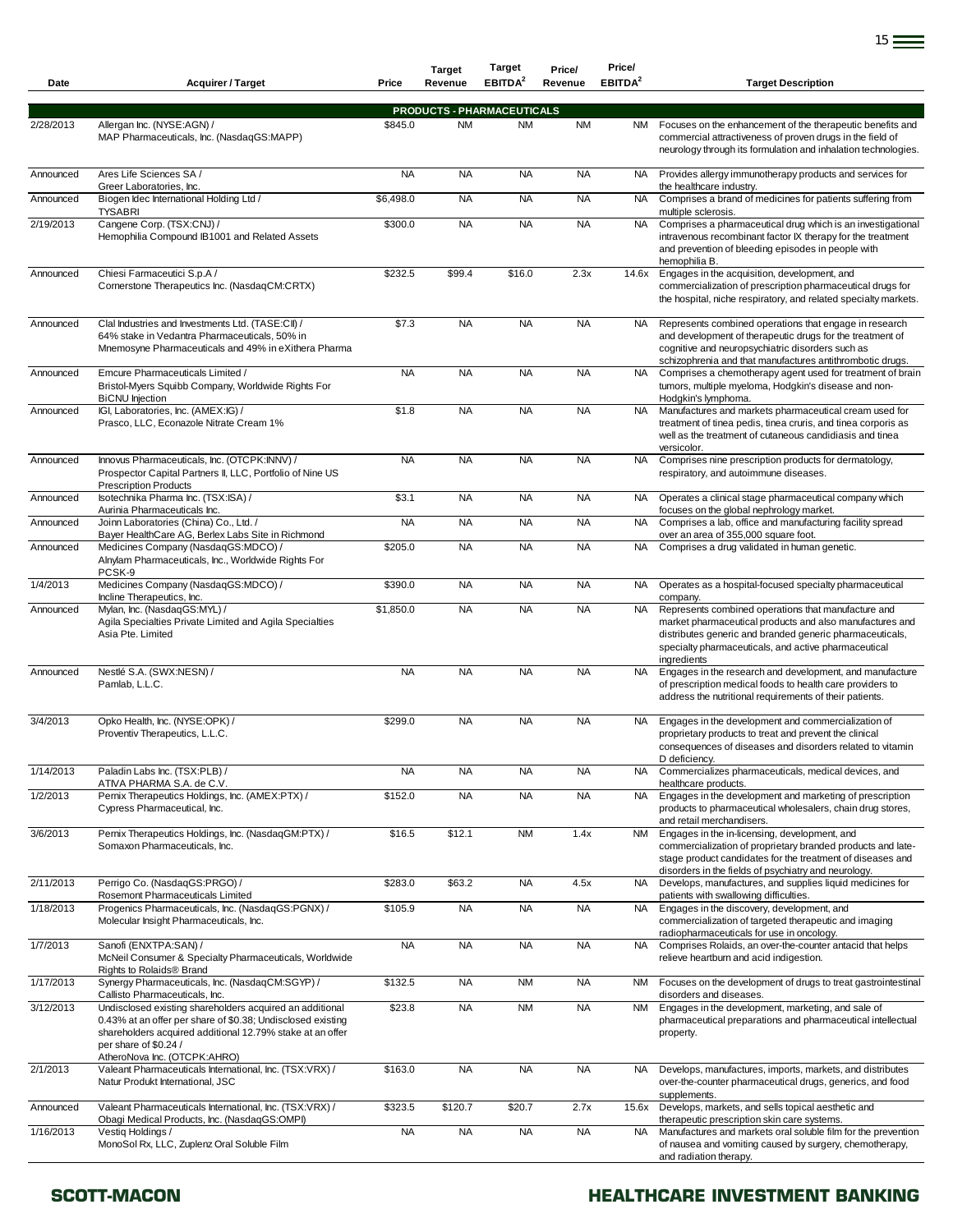| Date                                             | <b>Acquirer / Target</b>                                                                                | Price     | <b>Target</b><br>Revenue  | Target<br>EBITDA <sup>2</sup>  | Price/<br>Revenue      | Price/<br>EBITDA <sup>2</sup> | <b>Target Description</b>                                                                                                                                                                                                                                                                                                                                                    |
|--------------------------------------------------|---------------------------------------------------------------------------------------------------------|-----------|---------------------------|--------------------------------|------------------------|-------------------------------|------------------------------------------------------------------------------------------------------------------------------------------------------------------------------------------------------------------------------------------------------------------------------------------------------------------------------------------------------------------------------|
| Announced                                        | Vestig Holdings /<br>Praelia Pharmaceuticals, Inc.                                                      | <b>NA</b> | <b>NA</b>                 | <b>NA</b>                      | <b>NA</b>              | NA                            | Provides therapeutic solutions to healthcare providers and<br>patients.                                                                                                                                                                                                                                                                                                      |
|                                                  | <b>MEAN (PHARMACEUTICALS)</b><br><b>MEDIAN (PHARMACEUTICALS)</b>                                        |           |                           |                                | 2.7x<br>2.5x           | 15.1x<br>15.1x                |                                                                                                                                                                                                                                                                                                                                                                              |
|                                                  |                                                                                                         |           | <b>PRODUCTS - BIOTECH</b> |                                |                        |                               |                                                                                                                                                                                                                                                                                                                                                                              |
| 3/1/2013                                         | Abattis Bioceuticals Corp. (OTCPK:ATTB.F) /<br>Biocell Laboratories, Inc.; North American Bioextracts   | <b>NA</b> | <b>NA</b>                 | <b>NA</b>                      | <b>NA</b>              | NA.                           | Represents combined operations that produces and delivers<br>plasma fractions, sera, and custom products to biomedical<br>and diagnostic industries and operates as an extraction<br>technology equipment company.                                                                                                                                                           |
| 1/14/2013                                        | ATS Labs. Inc. /<br>Microcheck, Inc.                                                                    | <b>NA</b> | <b>NA</b>                 | <b>NA</b>                      | <b>NA</b>              | NA.                           | Provides contract microbial identification testing services.                                                                                                                                                                                                                                                                                                                 |
| 1/30/2013                                        | Avecia Biotechnology, Inc. /<br>Girindus America Inc.                                                   | \$9.5     | <b>NA</b>                 | <b>NA</b>                      | <b>NA</b>              | NA                            | Engages in research, development and production of<br>oligonucleotide for use in therapeutics, technical enzymes,<br>and recombinant enzymes.                                                                                                                                                                                                                                |
| 3/21/2013                                        | Baxter International Inc. (NYSE:BAX) /<br>Hemophilia Compound OBI-1 and Related Assets                  | \$185.0   | <b>NA</b>                 | <b>NA</b>                      | <b>NA</b>              | NA                            | Comprises a recombinant porcine factor VIII in development<br>for congenital hemophilia A with inhibitors and acquired<br>hemophilia A as well as an industrial facility.                                                                                                                                                                                                    |
| 1/7/2013                                         | BioMarin Pharmaceutical Inc. (NasdaqGS:BMRN) /<br>Zacharon Pharmaceuticals, Inc.                        | \$10.0    | <b>NA</b>                 | <b>NA</b>                      | <b>NA</b>              | NA.                           | Engages in the development and marketing of oncology<br>drugs to target glycans.                                                                                                                                                                                                                                                                                             |
| 1/10/2013                                        | Bio-Rad Laboratories, Inc. (NYSE:BIO) /<br>MorphoSys AbD GmbH; MorphoSys UK Ltd.; MorphoSys<br>US, Inc. | \$63.1    | <b>NA</b>                 | <b>NA</b>                      | <b>NA</b>              | <b>NA</b>                     | Represents the combined operations that develops<br>antibodies for the treatment, research, and diagnostics of<br>diseases and develops antibodies for the treatment,<br>research, and diagnostics of diseases and also offers sale<br>and marketing of antibodies and immunological reagents.                                                                               |
| 2/8/2013                                         | Gilead Sciences Inc. (NasdaqGS:GILD) /<br>YM BioSciences Inc.                                           | \$355.5   | \$1.2                     | <b>NM</b>                      | <b>NA</b>              | <b>NM</b>                     | Engages in developing hematology and cancer-related<br>products.                                                                                                                                                                                                                                                                                                             |
| 1/8/2013                                         | Illumina Inc. (NasdaqGS:ILMN) /<br>Moleculo, Inc.                                                       | <b>NA</b> | <b>NA</b>                 | <b>NA</b>                      | <b>NA</b>              | NA.                           | A biotech company that develops a method for DNA<br>sequencing that yields DNA reads that are much longer and<br>more accurate.                                                                                                                                                                                                                                              |
| 1/29/2013                                        | Individual Investors /<br>Aqualiv Technologies, Inc. (OTCPK:AQLV)                                       | <b>NA</b> | \$0.5                     | <b>NM</b>                      | <b>NA</b>              | NM                            | Provides ingredient-free solutions worldwide.                                                                                                                                                                                                                                                                                                                                |
| 01/22/2013                                       | Life Technologies Corporation (NasdaqGS:LIFE) /<br>BAC B.V.                                             | <b>NA</b> | <b>NA</b>                 | <b>NA</b>                      | <b>NA</b>              | <b>NA</b>                     | Discovers, develops, and manufactures affinity ligands and<br>affinity purification products for the biopharmaceutical<br>research and production market worldwide.                                                                                                                                                                                                          |
| 1/1/2013                                         | Neogen Corp. (NasdaqGS:NEOG) /<br>Scidera Genomics, LLC                                                 | <b>NA</b> | <b>NA</b>                 | <b>NA</b>                      | <b>NA</b>              | <b>NA</b>                     | Develops genomics and proteomics technologies to<br>introduce solutions that improve food and human, and animal<br>well being.                                                                                                                                                                                                                                               |
| 1/4/2013                                         | North Country Health Services /<br>Hematech, Inc.                                                       | <b>NA</b> | <b>NA</b>                 | <b>NA</b>                      | <b>NA</b>              | <b>NA</b>                     | Develops animal platform technology to produce fully human<br>antibodies for the treatment of human diseases, such as<br>cancer, autoimmune disorders, inflammation, infectious<br>diseases, and others.                                                                                                                                                                     |
| 3/15/2013                                        | PREMIER Biosoft International, Inc. /<br>Nusep Holdings Ltd., ProteolQ Software Business                | <b>NA</b> | <b>NA</b>                 | <b>NA</b>                      | <b>NA</b>              | <b>NA</b>                     | Develops software for comparative and quantitative<br>proteomics.                                                                                                                                                                                                                                                                                                            |
| Announced                                        | Royalty Pharma /<br>Elan Corporation, plc (NYSE:ELN)                                                    | \$6,564.3 | <b>NM</b>                 | <b>NM</b>                      | <b>NM</b>              | NM                            | Operates as a biotechnology company develops ELND005<br>as an adjunctive maintenance treatment in patients with<br>Bipolar I Disorder to delay the time to occurrence of mood<br>episodes; and for the treatment of agitation/aggression in<br>patients with moderate to severe Alzheimer's disease.                                                                         |
| Announced                                        | RXi Pharmaceuticals Corporation (OTCPK:RXII) /<br>Opko Health, Inc., RNAi Related Assets                | \$57.3    | <b>NA</b>                 | <b>NA</b>                      | <b>NA</b>              | <b>NA</b>                     | Comprises intellectual property portfolio including 12 patent<br>families with claims relating to important biological targets.                                                                                                                                                                                                                                              |
| Announced                                        | Shire plc (LSE:SHP) /<br>Lotus Tissue Repair, Inc.                                                      | <b>NA</b> | <b>NA</b>                 | <b>NA</b>                      | <b>NA</b>              | NA .                          | Develops recombinant collagen type VII technology as a<br>treatment for dermatologic conditions.                                                                                                                                                                                                                                                                             |
| Announced                                        | Shire plc (LSE:SHP) /<br>SARcode Bioscience, Inc.                                                       | \$160.0   | <b>NA</b>                 | <b>NA</b>                      | <b>NA</b>              | <b>NA</b>                     | Develops small molecule compounds for the treatment of<br>ophthalmic and dermatologic inflammations caused due to T-<br>cells.                                                                                                                                                                                                                                               |
| Announced                                        | Stem Cell Therapeutics Corp. (TSXV:SSS) /<br>Trillium Therapeutics Inc.                                 | \$2.9     | <b>NA</b>                 | <b>NA</b>                      | <b>NA</b>              | <b>NA</b>                     | Develops immune-based biologics in the areas of<br>cytoprotection and immune regulation.                                                                                                                                                                                                                                                                                     |
| 3/11/2013                                        | Unknown buyer /<br>Astex Pharmaceuticals, Inc. (NasdaqGS:ASTX)                                          | <b>NA</b> | \$83.2                    | \$8.7                          | <b>NA</b>              | <b>NA</b>                     | Engages in the discovery and development of small molecule<br>therapeutics with a focus on oncology and hematology.                                                                                                                                                                                                                                                          |
| Announced                                        | ViraCor Laboratories, L.L.C. /<br>Cylex, Inc.                                                           | <b>NA</b> | <b>NA</b>                 | <b>NA</b>                      | <b>NA</b>              | NA                            | Operates as a life sciences company that develops,<br>manufactures, and commercializes in vitro diagnostic<br>products.                                                                                                                                                                                                                                                      |
| 3/1/2013                                         | Wright Medical Group Inc. (NasdaqGS:WMGI) /<br>BioMimetic Therapeutics Inc.                             | \$332.7   | <b>NM</b>                 | <b>NM</b>                      | <b>NM</b>              | <b>NM</b>                     | A biotechnology company that engages in the development<br>and commercialization of recombinant-based products for<br>the healing of musculoskeletal injuries and diseases.                                                                                                                                                                                                  |
| Announced                                        | YaFarm Technologies Inc. (OTCPK:YFRM) /<br>Integrative Stem Cell Institute                              | <b>NA</b> | <b>NA</b>                 | <b>NA</b>                      | <b>NA</b>              | <b>NA</b>                     | Provides point-of-care, stem cell-based therapies for<br>patients.                                                                                                                                                                                                                                                                                                           |
| <b>MEAN (BIOTECH)</b><br><b>MEDIAN (BIOTECH)</b> |                                                                                                         |           |                           |                                | <b>NA</b><br><b>NA</b> | <b>NA</b><br><b>NA</b>        |                                                                                                                                                                                                                                                                                                                                                                              |
|                                                  |                                                                                                         |           |                           | <b>PRODUCTS - DISTRIBUTION</b> |                        |                               |                                                                                                                                                                                                                                                                                                                                                                              |
| 1/16/2013                                        | Acme Paper & Supply Co., Inc. /<br>ReStocklt, LLC                                                       | <b>NA</b> | <b>NA</b>                 | <b>NA</b>                      | <b>NA</b>              | NA.                           | Provides a variety of products including medical supplies,<br>such as ambulatory aids and mobility products, central sterile<br>products, diabetic skin therapy products, first aid supplies,<br>medical organizers and furniture, otolaryngology supplies,<br>patient apparel, personal protection and gloves, syringes and<br>needles, and triage and diagnostic products. |
| 1/1/2013                                         | American HomePatient, Inc. /<br>Extrakare, LLC                                                          | <b>NA</b> | <b>NA</b>                 | <b>NA</b>                      | <b>NA</b>              | NA.                           | Provides home medical equipment and respiratory care,<br>sleep disorder products and infusion services.                                                                                                                                                                                                                                                                      |
| 1/18/2013                                        | AssuraMed Holding, Inc. /<br>Invacare Supply Group, Inc.                                                | \$150.8   | \$299.5                   | <b>NA</b>                      | 0.5x                   | <b>NA</b>                     | Operates as a direct marketing wholesaler of medical<br>supplies and related products to the home health care<br>industry.                                                                                                                                                                                                                                                   |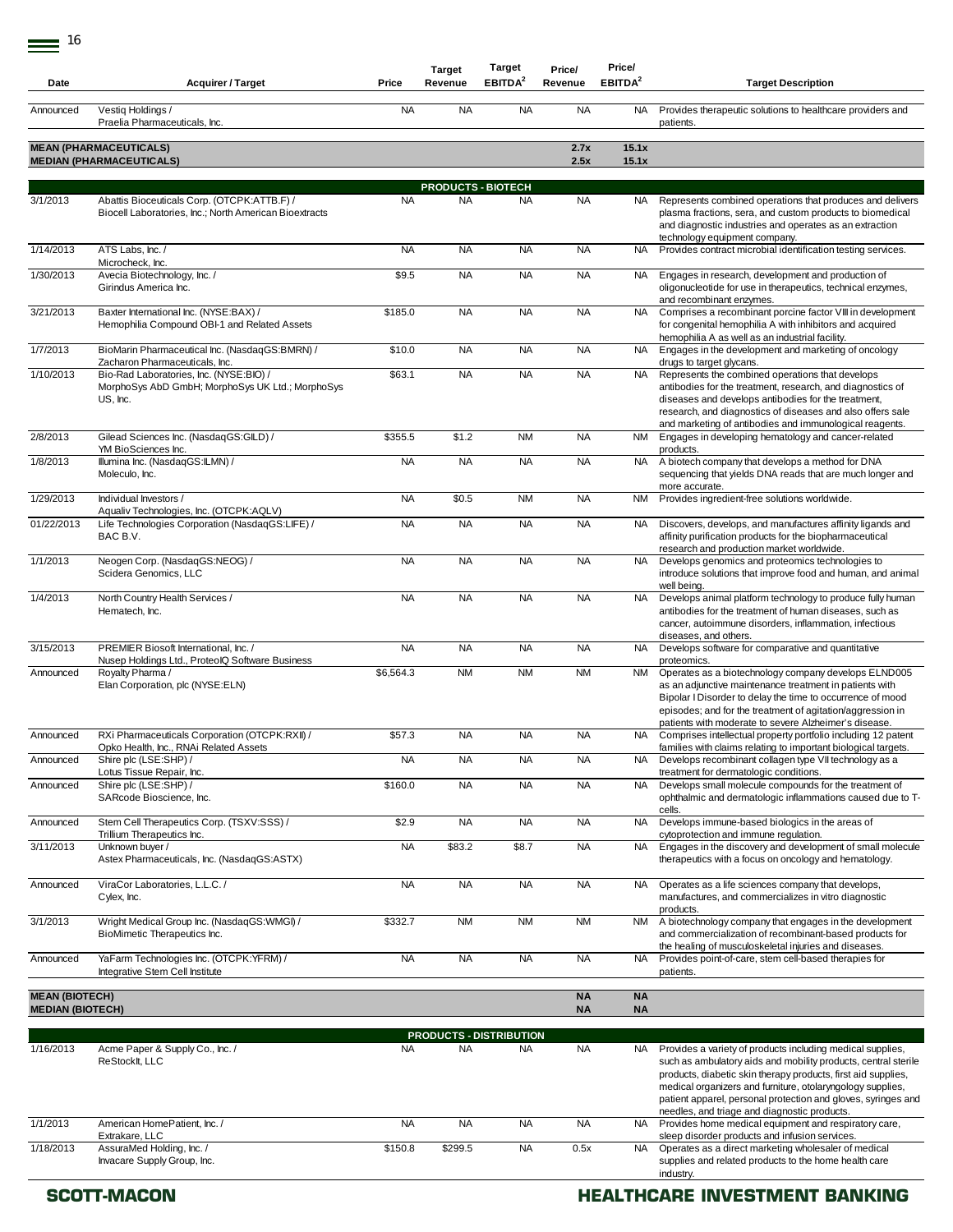|                                                    |                                                                                       |           | <b>Target</b> | <b>Target</b>       | Price/       | Price/              |                                                                                                                                                                                                                         |
|----------------------------------------------------|---------------------------------------------------------------------------------------|-----------|---------------|---------------------|--------------|---------------------|-------------------------------------------------------------------------------------------------------------------------------------------------------------------------------------------------------------------------|
| Date                                               | <b>Acquirer / Target</b>                                                              | Price     | Revenue       | EBITDA <sup>2</sup> | Revenue      | EBITDA <sup>2</sup> | <b>Target Description</b>                                                                                                                                                                                               |
| 1/2/2013                                           | BelHealth Investment Partners, LLC /<br>Town Total Nutrition, Inc.                    | <b>NA</b> | <b>NA</b>     | <b>NA</b>           | <b>NA</b>    | NA .                | Offers medication therapy management services and also<br>offers home medical equipment.                                                                                                                                |
| 2/1/2013                                           | BioScrip Inc. (NasdaqGS:BIOS) /<br>HomeChoice Partners, Inc.                          | \$90.0    | \$70.0        | <b>NA</b>           | 1.3x         | <b>NA</b>           | Provides infusion therapy services to patients.                                                                                                                                                                         |
| 3/18/2013                                          | Cardinal Health, Inc. (NYSE:CAH) /<br>AssuraMed Holding, Inc.                         | \$2,070.0 | \$1.0         | <b>NA</b>           | <b>NA</b>    | <b>NA</b>           | A mail order and direct-to-customer provider that is engaged<br>in home-delivered and wholesale medical supply distribution<br>for chronic disease patients and their caregivers.                                       |
| Announced                                          | Centene Corp. (NYSE:CNC) /<br>AcariaHealth, Inc.                                      | \$152.0   | <b>NA</b>     | <b>NA</b>           | <b>NA</b>    | <b>NA</b>           | Offers specialty pharmacy products, as well as various<br>services for patients and their families, such as coordination<br>of nursing services, benefit investigation, and IV and<br>injectable drug therapy training. |
| 1/25/2013                                          | Joddes Limited /<br>Rivex Pharma Inc.                                                 | \$8.6     | <b>NA</b>     | <b>NA</b>           | <b>NA</b>    | <b>NA</b>           | Distributes drugs in Canada and internationally.                                                                                                                                                                        |
| Announced                                          | Kohl & Frisch Limited /<br>AmerisourceBergen Canada Corporation                       | <b>NA</b> | <b>NA</b>     | <b>NA</b>           | <b>NA</b>    | <b>NA</b>           | Provides pharmaceutical distribution and service solutions to<br>pharmacies, clinics, hospitals, and long-term care facilities.                                                                                         |
| 3/25/2013                                          | Latteno Food Corp. (OTCPK:LATF) /<br>Green Cannabis Collective, Inc.                  | <b>NA</b> | <b>NA</b>     | <b>NA</b>           | <b>NA</b>    | <b>NA</b>           | Acquires, possesses, and distributes medical cannabis.                                                                                                                                                                  |
| 2/13/2013                                          | Living Naturally, LLC /<br>Kehe Food Distributors, Inc., Eye Level Solutions Business | <b>NA</b> | <b>NA</b>     | <b>NA</b>           | <b>NA</b>    | <b>NA</b>           | Comprises an online B2C portal for consumer products such<br>as specialty, natural and organic, and multicultural products.                                                                                             |
| 2/22/2013                                          | McKesson Corporation (NYSE:MCK) /<br>PSS World Medical Inc.                           | \$1,819.0 | \$2,160.0     | \$169.4             | 0.8x         | 10.7x               | Provides medical products and supplies, diagnostic<br>equipment, healthcare information technology,<br>pharmaceutical products, and professional and consulting<br>services.                                            |
| 3/6/2013                                           | New York Imaging Service Inc. /<br><b>GXC Imaging Specialists</b>                     | <b>NA</b> | <b>NA</b>     | <b>NA</b>           | <b>NA</b>    | <b>NA</b>           | Equipment sales and service to hospital, imaging center and<br>private practice community.                                                                                                                              |
| Announced                                          | Patient Home Monitoring Corp. (TSXV:PHM) /<br><b>LM Pharmacy Solutions</b>            | <b>NA</b> | <b>NA</b>     | <b>NA</b>           | <b>NA</b>    | <b>NA</b>           | A pharmaceutical sales and marketing company.                                                                                                                                                                           |
| Announced                                          | PAWS Pet Company, Inc. (OTCPK:PAWS) /<br>Advanced Access Pharmacy Services, LLC       | <b>NA</b> | <b>NA</b>     | <b>NA</b>           | <b>NA</b>    | <b>NA</b>           | Undertakes workers' compensation and in-office physician<br>pharmacy distribution as well as the limited purchase and<br>collection of pharmaceutical and services related<br>receivables.                              |
| 1/2/2013                                           | Sarnova Inc. /<br>DXE Medical, Inc.                                                   | <b>NA</b> | <b>NA</b>     | <b>NA</b>           | <b>NA</b>    | <b>NA</b>           | Distributes resuscitation equipment.                                                                                                                                                                                    |
| 2/21/2013                                          | Satori Capital, L.L.C. /<br>Longhorn Health Solutions Inc.                            | <b>NA</b> | <b>NA</b>     | <b>NA</b>           | <b>NA</b>    | <b>NA</b>           | Distributes and markets medical equipment and disposable<br>medical supplies.                                                                                                                                           |
| 1/3/2013                                           | United Seating & Mobility, LLC /<br>ATG Rehab Inc.                                    | <b>NA</b> | <b>NA</b>     | <b>NA</b>           | <b>NA</b>    | <b>NA</b>           | A medical equipment supplier that provides solutions to<br>children, adults, and the elderly with mobility, seating, and<br>positioning needs.                                                                          |
| 2/14/2013                                          | Vitamin Shoppe, Inc. (NYSE:VSI) /<br>Super Supplements, Inc.                          | \$50.0    | <b>NA</b>     | <b>NA</b>           | <b>NA</b>    | <b>NA</b>           | Operates vitamin and supplement retail stores.                                                                                                                                                                          |
| 1/8/2013                                           | WMK Inc./<br>Nor-Cal Mobility, Inc.                                                   | <b>NA</b> | <b>NA</b>     | <b>NA</b>           | <b>NA</b>    | <b>NA</b>           | Offers home wheelchair access equipment for home and<br>business.                                                                                                                                                       |
| <b>MEAN (DISTRIBUTION)</b>                         |                                                                                       |           |               |                     | 0.9x         | 10.7x               |                                                                                                                                                                                                                         |
|                                                    | <b>MEDIAN (DISTRIBUTION)</b>                                                          |           |               |                     | 0.8x         | 10.7x               |                                                                                                                                                                                                                         |
| <b>MEAN (PRODUCTS)</b><br><b>MEDIAN (PRODUCTS)</b> |                                                                                       |           |               |                     | 2.7x<br>2.6x | 12.8x<br>12.7x      |                                                                                                                                                                                                                         |

1) Source: Financial Information from SEC filings and other publicly-available sources 2) EBITDA: Earnings Before Interest, Taxes, Depreciation and Amortization

3) NA: Not Available

4) NM: Not Meaningful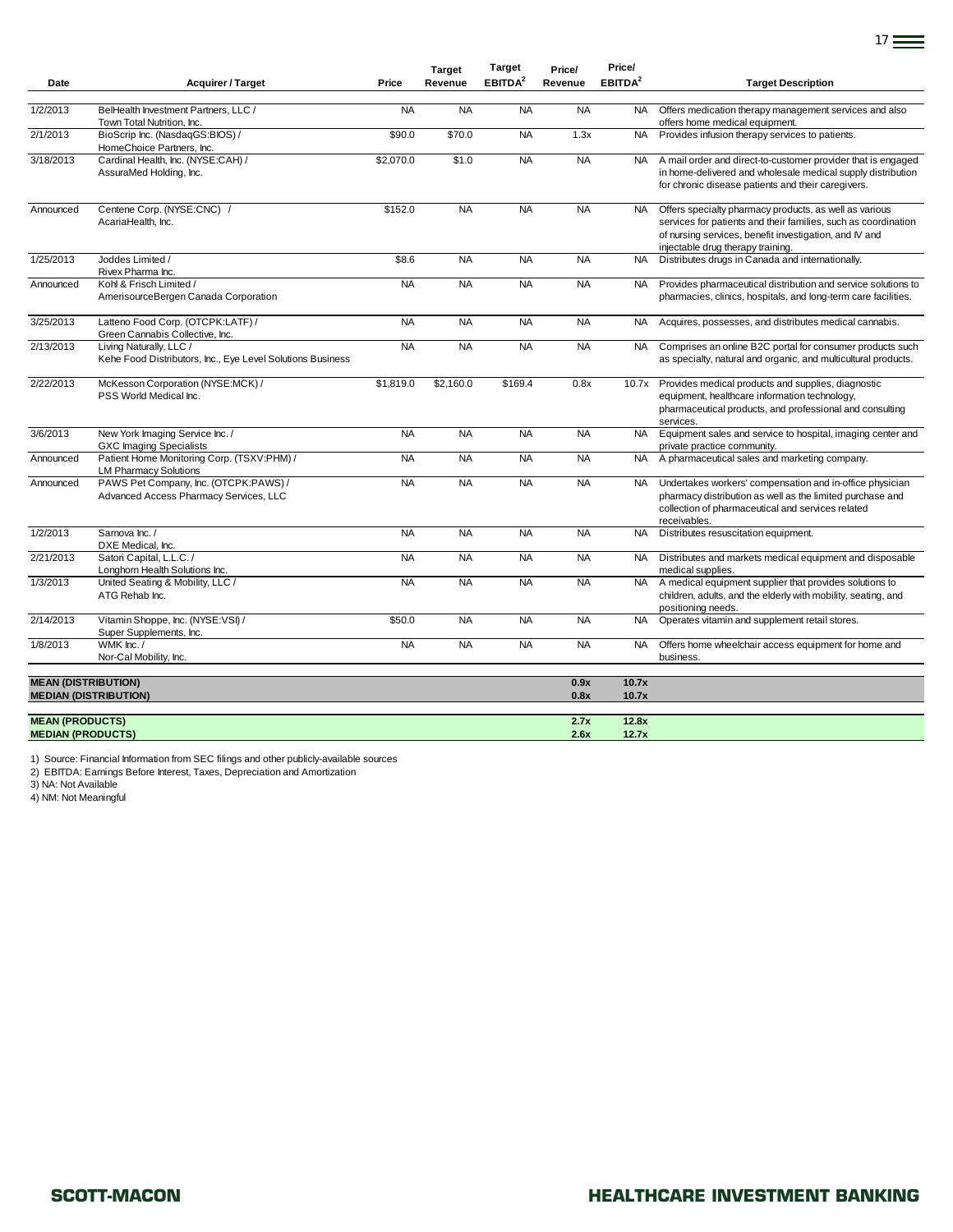# **18**<sup>18</sup> ANALYSIS OF SELECTED **PUBLICLY-TRADED HEALTHCARE COMPANIES<sup>1</sup> FIRST QUARTER (MARCH 31, 2013)**

**(\$ millions Except Per Share Data)** 

| <b>Company Name (Ticker Symbol)</b>        | Stock<br>Price | <b>Stock</b><br>Price<br>52 Wk<br>High | <b>Stock</b><br>Price<br>52 Wk<br>Low | Market Cap <sup>2</sup>     | TEV <sup>3</sup> | LTM <sup>4</sup><br>Revenue | LTM <sup>4</sup><br>EBITDA <sup>5</sup> | LTM <sup>4</sup><br><b>Diluted EPS</b><br><b>Before</b><br>Extra | TEV <sup>3</sup> /<br>Revenue | TEV <sup>3</sup> /<br>EBITDA <sup>5</sup> | P/Diluted<br><b>EPS Before</b><br>Extra |
|--------------------------------------------|----------------|----------------------------------------|---------------------------------------|-----------------------------|------------------|-----------------------------|-----------------------------------------|------------------------------------------------------------------|-------------------------------|-------------------------------------------|-----------------------------------------|
|                                            |                |                                        |                                       | <b>SERVICES - INSURANCE</b> |                  |                             |                                         |                                                                  |                               |                                           |                                         |
| Aetna Inc. (NYSE:AET)                      | 51.13          | 51.73                                  | 34.58                                 | 16,770.64                   | 20,719.84        | 36,595.90                   | 3,522.20                                | 4.81                                                             | 0.6x                          | 5.9x                                      | 10.6x                                   |
| Amerisafe, Inc. (NasdaqGS:AMSF)            | 35.54          | 36.15                                  | 22.00                                 | 648.51                      | 555.84           | 321.25                      | 38.82                                   | 1.58                                                             | 1.7x                          | 14.3x                                     | 22.5x                                   |
| Centene Corp. (NYSE:CNC)                   | 44.04          | 50.98                                  | 24.26                                 | 2,306.14                    | 2,001.75         | 8,703.57                    | 91.58                                   | 0.03                                                             | 0.2x                          | <b>NM</b>                                 | <b>NM</b>                               |
| CIGNA Corp. (NYSE:CI)                      | 62.37          | 63.19                                  | 39.01                                 | 17,898.57                   | 20,234.57        | 29,119.00                   | 3,224.00                                | 5.61                                                             | 0.7x                          | 6.3x                                      | 11.1x                                   |
| CNO Financial Group, Inc. (NYSE:CNO)       | 11.45          | 11.68                                  | 6.30                                  | 2,561.58                    | 5,401.08         | 4,342.70                    | 827.00                                  | 0.83                                                             | 1.2x                          | 6.5x                                      | 13.8x                                   |
| Coventry Health Care Inc. (NYSE:CVH)       | 47.03          | 47.31                                  | 27.72                                 | 6,330.47                    | 6,516.50         | 14, 153.76                  | 927.65                                  | 3.52                                                             | 0.5x                          | 7.0x                                      | 13.4x                                   |
| Health Net Inc. (NYSE:HNT)                 | 28.62          | 41.22                                  | 16.65                                 | 2,268.15                    | 2,427.14         | 11,289.09                   | 132.12                                  | 0.31                                                             | 0.2x                          | 18.4x                                     | <b>NM</b>                               |
| Humana Inc. (NYSE:HUM)                     | 69.11          | 92.55                                  | 59.92                                 | 10,968.66                   | 12,597.66        | 39.126.00                   | 2,354.00                                | 7.47                                                             | 0.3x                          | 5.4x                                      | 9.3x                                    |
| Independence Holding Co. (NYSE:IHC)        | 10.18          | 10.79                                  | 7.55                                  | 182.36                      | 222.09           | 428.06                      | 30.93                                   | 1.09                                                             | 0.5x                          | 7.2x                                      | 9.3x                                    |
| Molina Healthcare Inc. (NYSE:MOH)          | 30.87          | 35.37                                  | 17.63                                 | 1,400.36                    | 867.52           | 6,028.76                    | 78.04                                   | 0.21                                                             | 0.1x                          | 11.1x                                     | <b>NM</b>                               |
| ProAssurance Corporation (NYSE:PRA)        | 47.33          | 48.74                                  | 41.38                                 | 2,916.66                    | 2,923.11         | 715.85                      | 439.38                                  | 4.46                                                             | 4.1x                          | 6.7x                                      | 10.6x                                   |
| Triple-S Management Corporation (NYSE:GTS) | 17.42          | 23.20                                  | 16.05                                 | 492.68                      | 534.63           | 2,422.00                    | 101.21                                  | 1.90                                                             | 0.2x                          | 5.3x                                      | 9.2x                                    |
| Unitedhealth Group, Inc. (NYSE:UNH)        | 57.21          | 60.75                                  | 50.32                                 | 58,635.96                   | 69,104.96        | 110,618.00                  | 10.151.00                               | 5.28                                                             | 0.6x                          | 6.8x                                      | 10.8x                                   |
| Universal American Corp (NYSE:UAM)         | 8.33           | 11.00                                  | 7.68                                  | 706.48                      | 818.68           | 2.177.50                    | 116.00                                  | 0.61                                                             | 0.4x                          | 7.1x                                      | 13.7x                                   |
| WellCare Health Plans, Inc. (NYSE:WCG)     | 57.96          | 74.41                                  | 44.75                                 | 2,504.78                    | 1,539.28         | 7,409.03                    | 316.67                                  | 4.22                                                             | 0.2x                          | 4.9x                                      | 13.7x                                   |
| WellPoint Inc. (NYSE:WLP)                  | 66.23          | 73.80                                  | 52.52                                 | 20, 136.24                  | 33,194.24        | 61.711.70                   | 5,387.00                                | 8.18                                                             | 0.5x                          | 6.2x                                      | 8.1x                                    |

#### **MEAN (INSURANCE) 0.8x 7.9x 12.0x MEDIAN (INSURANCE)**

| <b>SERVICES - TECHNOLOGY</b>                          |       |       |       |           |           |          |        |        |           |           |           |
|-------------------------------------------------------|-------|-------|-------|-----------|-----------|----------|--------|--------|-----------|-----------|-----------|
| Accelrys Inc. (NasdaqGS:ACCL)                         | 9.76  | 9.97  | 7.44  | 542.78    | 443.18    | 162.53   | 11.96  | (0.19) | 2.7x      | <b>NM</b> | <b>NM</b> |
| Accretive Health, Inc. (NYSE:AH)                      | 10.16 | 20.27 | 7.75  | 988.23    | 791.86    | 973.65   | 28.68  | 0.17   | 0.8x      | <b>NM</b> | <b>NM</b> |
| Allscripts Healthcare Solutions, Inc. (NasdaqNM:MDRX) | 13.59 | 16.90 | 8.84  | 2,399.16  | 2,739.48  | 1,446.33 | 124.32 | (0.01) | 1.9x      | <b>NM</b> | <b>NM</b> |
| Cerner Corp. (NasdaqNM:CERN)                          | 94.74 | 94.92 | 67.64 | 16,314.99 | 15,474.34 | 2,610.13 | 712.51 | 2.26   | <b>NM</b> | <b>NM</b> | <b>NM</b> |
| CompuGroup Medical AG                                 | 21.85 | 23.90 | 13.22 | 1,089.87  | 1,427.98  | 602.80   | 136.11 | 0.82   | 2.4x      | 10.5x     | <b>NM</b> |
| Computer Programs & Systems Inc. (NasdagNM:CPSI)      | 54.11 | 61.90 | 44.95 | 599.54    | 579.95    | 183.31   | 44.44  | 2.71   | 3.2x      | 13.0x     | 20.0x     |
| Craneware plc (AIM:CRW)                               | 6.72  | 7.36  | 3.87  | 181.41    | 154.67    | 42.44    | 12.06  | 0.35   | 3.6x      | 12.8x     | 19.3x     |
| Greenway Medical Technologies, Inc. (NYSE:GWAY)       | 15.90 | 19.65 | 12.20 | 471.04    | 443.66    | 134.74   | 7.92   | (0.87) | 3.3x      | <b>NM</b> | <b>NM</b> |
| MedAssets, Inc. (NasdaqNM:MDAS)                       | 19.25 | 19.99 | 10.73 | 1,144.62  | 2,025.17  | 640.12   | 194.95 | (0.12) | 3.2x      | 10.4x     | <b>NM</b> |
| Medidata Solutions, Inc. (NasdaqGS:MDSO)              | 57.98 | 58.02 | 24.46 | 1,538.96  | 1,416.56  | 218.35   | 36.15  | 0.71   | <b>NM</b> | <b>NM</b> | <b>NM</b> |
| Merge Healthcare Incorporated. (NasdaqGS:MRGE)        | 2.89  | 5.96  | 2.20  | 270.10    | 483.60    | 248.90   | 30.94  | (0.31) | 1.9x      | 15.6x     | <b>NM</b> |
| Quality Systems Inc. (NasdaqGS:QSII)                  | 18.27 | 44.19 | 15.04 | 1,087.70  | 981.02    | 457.93   | 107.97 | 1.04   | 2.1x      | 9.1x      | 17.6x     |
| Raysearch Laboratories AB (OM:RAY B)                  | 4.76  | 5.01  | 2.44  | 161.87    | 152.39    | 27.96    | 4.48   | 0.09   | <b>NM</b> | <b>NM</b> | <b>NM</b> |
| <b>MEAN (TECHNOLOGY)</b>                              |       |       |       |           |           |          |        |        | 2.5x      | 11.9x     | 18.9x     |

| <b>MEDIAN (TECHNOLOGY)</b>         |       |       |       |                               |          |        |        |               | 2.5x | 11.7x     | 19.3x     |
|------------------------------------|-------|-------|-------|-------------------------------|----------|--------|--------|---------------|------|-----------|-----------|
|                                    |       |       |       | <b>SERVICES - OUTSOURCING</b> |          |        |        |               |      |           |           |
| Advisory Board Co. (NasdaqGS:ABCO) | 52.52 | 55.06 | 39.73 | 1.843.92                      | 1.745.38 | 431.61 | 65.81  | $0.6^{\circ}$ | 4.0x | <b>NM</b> | <b>NM</b> |
| Air Methods Corp. (NasdaqNM:AIRM)  | 48.24 | 50.61 | 26.97 | 1.872.48                      | 2,516.39 | 850.81 | 263.64 | 2.39          | 3.0x | 9.5x      | 20.2x     |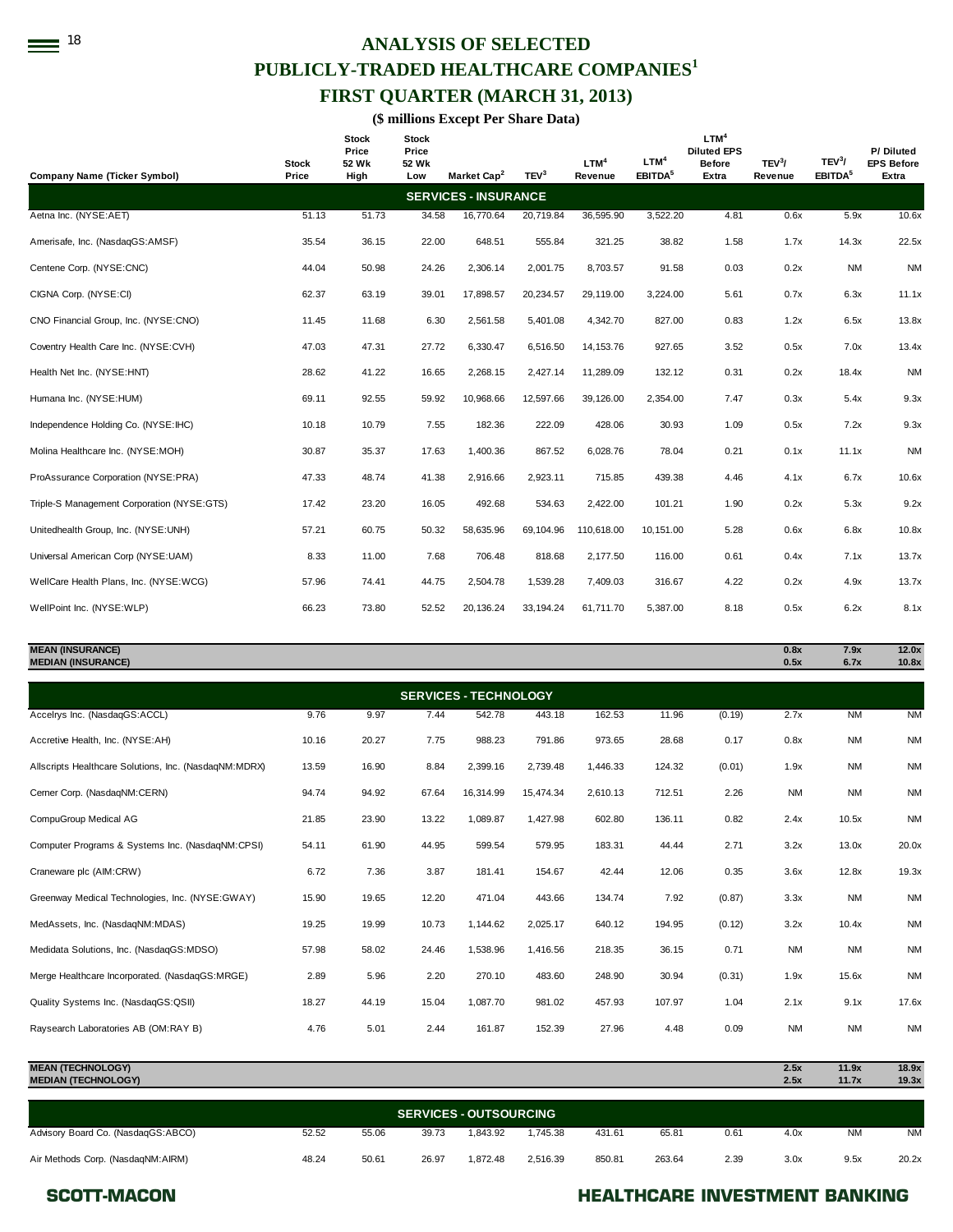| <b>Company Name (Ticker Symbol)</b>               | <b>Stock</b><br>Price | <b>Stock</b><br>Price<br>52 Wk<br>High | <b>Stock</b><br>Price<br>52 Wk<br>Low | Market Cap <sup>2</sup> | TEV <sup>3</sup> | LTM <sup>4</sup><br>Revenue | LTM <sup>4</sup><br>EBITDA <sup>5</sup> | LTM <sup>4</sup><br><b>Diluted EPS</b><br><b>Before</b><br>Extra | TEV <sup>3</sup> /<br>Revenue | TEV <sup>3</sup> /<br>EBITDA <sup>5</sup> | P/Diluted<br><b>EPS Before</b><br>Extra |
|---------------------------------------------------|-----------------------|----------------------------------------|---------------------------------------|-------------------------|------------------|-----------------------------|-----------------------------------------|------------------------------------------------------------------|-------------------------------|-------------------------------------------|-----------------------------------------|
| Albany Molecular Research Inc. (NasdaqGS:AMRI)    | 10.51                 | 11.44                                  | 2.25                                  | 329.35                  | 314.06           | 226.69                      | 31.00                                   | (0.12)                                                           | 1.4x                          | 10.1x                                     | <b>NM</b>                               |
| AMN Healthcare Services Inc. (NYSE:AHS)           | 15.83                 | 15.94                                  | 5.45                                  | 725.79                  | 878.99           | 953.95                      | 67.49                                   | 0.35                                                             | 0.9x                          | 13.0x                                     | <b>NM</b>                               |
| Athenahealth, Inc. (NasdaqGM:ATHN)                | 97.04                 | 99.79                                  | 56.33                                 | 3,525.66                | 3,332.58         | 422.27                      | 51.05                                   | 0.50                                                             | <b>NM</b>                     | <b>NM</b>                                 | <b>NM</b>                               |
| BioScrip Inc. (NasdaqNM:BIOS)                     | 12.71                 | 12.92                                  | 6.14                                  | 724.92                  | 889.19           | 662.64                      | 33.65                                   | (0.15)                                                           | 1.3x                          | ΝM                                        | ΝM                                      |
| Catamaran Corporation (TSX:CCT)                   | 52.92                 | 58.00                                  | 35.55                                 | 10,874.07               | 11,663.29        | 9,940.12                    | 411.57                                  | 0.70                                                             | 1.2x                          | <b>NM</b>                                 | <b>NM</b>                               |
| Cegedim SA (ENXTPA:CGM)                           | 32.03                 | 35.24                                  | 17.04                                 | 447.46                  | 1,071.15         | 1,215.34                    | 201.87                                  | (8.06)                                                           | 0.9x                          | 5.3x                                      | <b>NM</b>                               |
| CorVel Corp. (NasdaqNM:CRVL)                      | 49.49                 | 51.36                                  | 39.46                                 | 535.68                  | 514.91           | 421.78                      | 56.12                                   | 2.13                                                             | 1.2x                          | 9.2x                                      | 23.3x                                   |
| Covance Inc. (NYSE:CVD)                           | 74.32                 | 74.61                                  | 44.19                                 | 4,147.28                | 3,974.45         | 2,180.62                    | 303.17                                  | 1.68                                                             | 1.8x                          | 13.1x                                     | <b>NM</b>                               |
| Cross Country Healthcare Inc. (NasdagNM:CCRN)     | 5.31                  | 6.23                                   | 3.80                                  | 167.39                  | 190.79           | 442.64                      | 3.16                                    | (0.67)                                                           | 0.4x                          | ΝM                                        | <b>NM</b>                               |
| eHealth, Inc. (NasdaqGS:EHTH)                     | 17.88                 | 28.17                                  | 14.34                                 | 374.11                  | 233.26           | 155.47                      | 20.18                                   | 0.34                                                             | 1.5x                          | 11.6x                                     | <b>NM</b>                               |
| EPS Corporation (TSE:4282)                        | 1,440.63              | 1,616.33                               | 957.06                                | 515.24                  | 458.93           | 411.08                      | 63.46                                   | 63.62                                                            | 1.1x                          | 7.2x                                      | 22.6x                                   |
| ExamWorks Group, Inc. (NYSE:EXAM)                 | 17.32                 | 17.81                                  | 10.38                                 | 600.54                  | 976.87           | 521.24                      | 65.03                                   | (0.44)                                                           | 1.9x                          | 15.0x                                     | <b>NM</b>                               |
| Express Scripts Inc. (NasdaqNM:ESRX)              | 57.62                 | 66.06                                  | 49.79                                 | 47,246.31               | 60,378.11        | 93,858.10                   | 5,274.60                                | 1.79                                                             | 0.6x                          | 11.4x                                     | <b>NM</b>                               |
| Healthcare Services Group Inc. (NasdagNM:HCSG)    | 25.63                 | 25.84                                  | 17.60                                 | 1,749.32                | 1,659.05         | 1,077.44                    | 72.46                                   | 0.65                                                             | 1.5x                          | <b>NM</b>                                 | <b>NM</b>                               |
| Healthways Inc. (NasdaqNM:HWAY)                   | 12.25                 | 13.24                                  | 6.21                                  | 417.88                  | 709.42           | 677.17                      | 57.50                                   | 0.24                                                             | 1.0x                          | 12.3x                                     | <b>NM</b>                               |
| HMS Holdings Corp. (NasdaqNM:HMSY)                | 27.15                 | 37.19                                  | 18.50                                 | 2,363.30                | 2,560.57         | 473.70                      | 152.05                                  | 0.57                                                             | <b>NM</b>                     | 16.8x                                     | <b>NM</b>                               |
| ICON plc (NasdaqGS:ICLR)                          | 32.29                 | 33.07                                  | 20.02                                 | 1,946.68                | 1,756.45         | 1,115.01                    | 116.48                                  | 0.92                                                             | 1.6x                          | 15.1x                                     | <b>NM</b>                               |
| IPC The Hospitalist Company, Inc. (NasdaqGS:IPCM) | 44.48                 | 48.42                                  | 33.10                                 | 744.46                  | 748.25           | 523.49                      | 56.87                                   | 1.92                                                             | 1.4x                          | 13.2x                                     | 23.2x                                   |
| Magellan Health Services Inc. (NasdagNM:MGLN)     | 47.57                 | 56.58                                  | 40.24                                 | 1,284.74                | 982.48           | 3,207.40                    | 220.78                                  | 5.42                                                             | 0.3x                          | 4.5x                                      | 8.8x                                    |
| Nordion Inc. (TSX:NDN)                            | 6.63                  | 10.68                                  | 5.29                                  | 410.23                  | 367.57           | 245.49                      | 49.03                                   | (0.46)                                                           | 1.5x                          | 7.5x                                      | <b>NM</b>                               |
| Omnicare Inc. (NYSE:OCR)                          | 40.72                 | 40.90                                  | 29.24                                 | 4,260.87                | 5,839.51         | 6,160.39                    | 700.30                                  | 1.73                                                             | 0.9x                          | 8.3x                                      | 23.6x                                   |
| On Assignment Inc. (NYSE:ASGN)                    | 25.31                 | 26.09                                  | 14.48                                 | 1,343.58                | 1,743.11         | 1,239.71                    | 128.08                                  | 0.89                                                             | 1.4x                          | 13.6x                                     | <b>NM</b>                               |
| Parexel International Corp. (NasdaqNM:PRXL)       | 39.54                 | 39.75                                  | 23.75                                 | 2,298.70                | 2,384.02         | 1,565.42                    | 183.09                                  | 1.28                                                             | 1.5x                          | 13.0x                                     | <b>NM</b>                               |
| Stericycle, Inc. (NasdaqGS:SRCL)                  | 106.18                | 106.28                                 | 81.16                                 | 9,141.04                | 10,480.82        | 1,913.15                    | 570.07                                  | 3.08                                                             | <b>NM</b>                     | 18.4x                                     | <b>NM</b>                               |
| Synergy Health plc (LSE:SYR)                      | 15.46                 | 17.25                                  | 11.51                                 | 904.34                  | 1,179.48         | 529.19                      | 143.32                                  | 0.74                                                             | 2.2x                          | 8.2x                                      | 21.0x                                   |
| Team Health Holdings, Inc. (NYSE:TMH)             | 36.38                 | 37.15                                  | 19.90                                 | 2,473.80                | 2,950.91         | 2,069.02                    | 201.63                                  | 0.93                                                             | 1.4x                          | 14.6x                                     | <b>NM</b>                               |

**MEAN (OUTSOURCING) 1.4x 11.4x 20.4x MEDIAN (OUTSOURCING) 1.4x 11.9x 22.6x**

|                                                | <b>SERVICES - INDIA-BASED OUTSOURCING</b> |       |       |           |           |           |          |        |           |           |           |  |
|------------------------------------------------|-------------------------------------------|-------|-------|-----------|-----------|-----------|----------|--------|-----------|-----------|-----------|--|
| 3i Infotech, Ltd. (BSE:532628)                 | 0.10                                      | 0.32  | 0.09  | 56.55     | 436.62    | 241.89    | (11.75)  | (0.35) | 1.8x      | <b>NM</b> | <b>NM</b> |  |
| Firstsource Solutions Limited (BSE:532809)     | 0.19                                      | 0.28  | 0.15  | 123.79    | 143.42    | 502.30    | 47.18    | 0.05   | 0.3x      | 3.0x      | 3.6x      |  |
| HCL Technologies Ltd. (BSE:532281)             | 14.66                                     | 14.82 | 8.36  | 10,204.90 | 9,906.61  | 4,245.80  | 831.55   | 0.83   | 2.3x      | 11.9x     | 17.7x     |  |
| Hexaware Technologies Ltd. (BSE:532129)        | 1.56                                      | 2.62  | 1.34  | 464.09    | 384.55    | 355.02    | 74.37    | 0.20   | 1.1x      | 5.2x      | 7.9x      |  |
| Infosys Technologies Ltd. (BSE:500209)         | 53.23                                     | 55.44 | 38.71 | 30,413.41 | 26,290.84 | 7,231.00  | 2,187.00 | 3.05   | 3.6x      | 12.0x     | 17.5x     |  |
| KPIT Cummins Infosystems Ltd. (BSE:532400)     | 1.77                                      | 2.62  | 1.36  | 341.00    | 332.00    | 391.58    | 61.53    | 0.19   | 0.8x      | 5.4x      | 9.3x      |  |
| Mphasis Limited (BSE:526299)                   | 7.22                                      | 7.80  | 5.84  | 1,517.05  | 994.88    | 1,014.05  | 222.34   | 0.71   | 1.0x      | 4.5x      | 10.2x     |  |
| NIIT Technologies Ltd. (BSE:532541)            | 5.18                                      | 5.98  | 4.18  | 311.86    | 263.90    | 351.28    | 56.61    | 0.61   | 0.8x      | 4.7x      | 8.5x      |  |
| Satyam Computer Services Ltd. (BSE:500376)     | 2.36                                      | 2.42  | 1.22  | 2,777.62  | 2,221.65  | 1,352.83  | 281.70   | 0.19   | 1.6x      | 7.9x      | 12.3x     |  |
| Tata Consultancy Services Limited (BSE:532540) | 28.95                                     | 29.43 | 19.28 | 56,660.10 | 55,505.66 | 10,900.91 | 3,162.57 | 1.23   | <b>NM</b> | 17.6x     | 23.6x     |  |
| Tech Mahindra Limited (BSE:532755)             | 19.51                                     | 20.70 | 10.89 | 2,499.26  | 2,614.80  | 1,163.55  | 234.99   | 1.66   | 2.2x      | 11.1x     | 11.7x     |  |

# SCOTT-MACON **SCOTT-MACON HEALTHCARE INVESTMENT BANKING**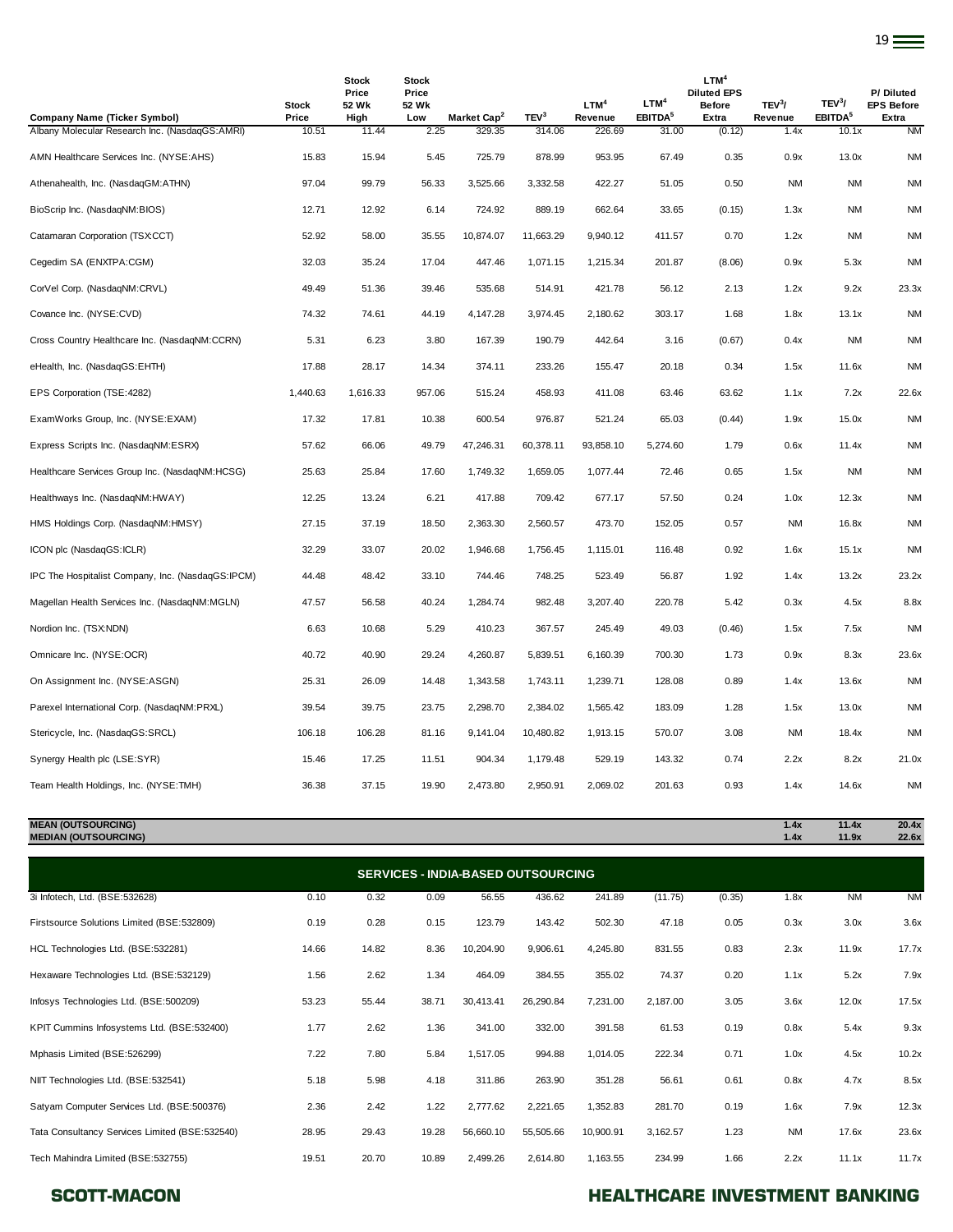| <b>Company Name (Ticker Symbol)</b>                                              | <b>Stock</b><br>Price | <b>Stock</b><br>Price<br>52 Wk<br>High | <b>Stock</b><br>Price<br>52 Wk<br>Low | Market Cap <sup>2</sup>                      | TEV <sup>3</sup> | LTM <sup>4</sup><br>Revenue | LTM <sup>4</sup><br>EBITDA <sup>5</sup> | LTM <sup>4</sup><br><b>Diluted EPS</b><br><b>Before</b><br>Extra | TEV <sup>3</sup> /<br>Revenue | TEV <sup>3</sup> /<br>EBITDA <sup>5</sup> | P/ Diluted<br><b>EPS Before</b><br>Extra |
|----------------------------------------------------------------------------------|-----------------------|----------------------------------------|---------------------------------------|----------------------------------------------|------------------|-----------------------------|-----------------------------------------|------------------------------------------------------------------|-------------------------------|-------------------------------------------|------------------------------------------|
| Wipro Ltd. (BSE:507685)                                                          | 8.05                  | 8.39                                   | 6.00                                  | 19,710.55                                    | 17,824.29        | 7,608.22                    | 1,484.25                                | 0.47                                                             | 2.3x                          | 12.0x                                     | 17.0x                                    |
| <b>MEAN (INDIA-BASED OUTSOURCING)</b><br><b>MEDIAN (INDIA-BASED OUTSOURCING)</b> |                       |                                        |                                       |                                              |                  |                             |                                         |                                                                  | 1.6x<br>1.6x                  | 8.7x<br>7.9x                              | 12.7x<br>11.7x                           |
|                                                                                  |                       |                                        |                                       | <b>SERVICES - INFORMATION</b>                |                  |                             |                                         |                                                                  |                               |                                           |                                          |
| Healthstream Inc. (NasdaqNM:HSTM)                                                | 22.94                 | 30.76                                  | 20.15                                 | 605.00                                       | 511.68           | 103.73                      | 20.80                                   | 0.28                                                             | 4.9x                          | <b>NM</b>                                 | <b>NM</b>                                |
| National Research Corp. (NasdaqGS:NRCI)                                          | 57.81                 | 61.58                                  | 41.00                                 | 399.50                                       | 403.97           | 86.42                       | 27.42                                   | 2.17                                                             | 4.7x                          | 14.7x                                     | <b>NM</b>                                |
| WebMD Health Corp. (NasdaqNM:WBMD)                                               | 24.32                 | 25.71                                  | 13.13                                 | 1,191.99                                     | 1,000.16         | 469.87                      | 23.23                                   | (0.45)                                                           | 2.1x                          | <b>NM</b>                                 | <b>NM</b>                                |
| <b>MEAN (INFORMATION)</b><br><b>MEDIAN (INFORMATION)</b>                         |                       |                                        |                                       |                                              |                  |                             |                                         |                                                                  | 3.9x<br>4.7x                  | 14.7x<br>14.7x                            | <b>NM</b><br><b>NM</b>                   |
| <b>MEAN (SERVICES)</b><br><b>MEDIAN (SERVICES)</b>                               |                       |                                        |                                       |                                              |                  |                             |                                         |                                                                  | 1.6x<br>1.4x                  | 10.0x<br>10.1x                            | 14.6x<br>13.5x                           |
|                                                                                  |                       |                                        |                                       | <b>PROVIDERS - LABS</b>                      |                  |                             |                                         |                                                                  |                               |                                           |                                          |
| Bio-Reference Laboratories Inc. (NasdaqNM:BRLI)                                  | 25.98                 | 32.86                                  | 18.29                                 | 720.30                                       | 718.16           | 684.12                      | 95.87                                   | 1.56                                                             | 1.0x                          | 7.5x                                      | 16.6x                                    |
| Charles River Laboratories International Inc.                                    | 44.27                 | 46.90                                  | 31.48                                 | 2,133.02                                     | 2,685.47         | 1,129.53                    | 256.94                                  | 2.10                                                             | 2.4x                          | 10.5x                                     | 21.1x                                    |
| (NYSE:CRL)<br>Laboratory Corp. of America Holdings (NYSE:LH)                     | 90.20                 | 95.30                                  | 81.56                                 | 8,397.62                                     | 10,606.52        | 5,671.40                    | 1,302.90                                | 5.99                                                             | 1.9x                          | 8.1x                                      | 15.1x                                    |
| Quest Diagnostics Inc. (NYSE:DGX)                                                | 56.46                 | 64.87                                  | 53.25                                 | 8,933.09                                     | 12,026.89        | 7,382.56                    | 1,605.19                                | 3.92                                                             | 1.6x                          | 7.5x                                      | 14.4x                                    |
| Sonic Healthcare Ltd. (ASX:SHL)                                                  | 14.50                 | 14.91                                  | 12.52                                 | 5,743.88                                     | 7,377.54         | 3,530.29                    | 662.89                                  | 0.85                                                             | 2.1x                          | 11.1x                                     | 17.0x                                    |
| <b>MEAN (LABS)</b><br><b>MEDIAN (LABS)</b>                                       |                       |                                        |                                       |                                              |                  |                             |                                         |                                                                  | 1.8x<br>1.9x                  | 8.9x<br>8.1x                              | 16.8x<br>16.6x                           |
|                                                                                  |                       |                                        |                                       | <b>PROVIDERS - HOME HEALTH &amp; HOSPICE</b> |                  |                             |                                         |                                                                  |                               |                                           |                                          |
| Addus HomeCare Corp. (NasdaqGM:ADUS)                                             | 13.19                 | 14.07                                  | 3.57                                  | 142.69                                       | 157.41           | 244.32                      | 17.70                                   | 0.86                                                             | 0.6x                          | 8.9x                                      | 15.3x                                    |
| Almost Family Inc. (NasdaqNM:AFAM)                                               | 20.43                 | 26.87                                  | 17.87                                 | 191.14                                       | 166.15           | 348.52                      | 31.12                                   | 1.85                                                             | 0.5x                          | 5.3x                                      | 11.0x                                    |
| Amedisys Inc. (NasdaqNM:AMED)                                                    | 11.12                 | 15.95                                  | 9.51                                  | 348.97                                       | 439.03           | 1,487.91                    | 89.82                                   | (2.75)                                                           | 0.3x                          | 4.9x                                      | <b>NM</b>                                |
| Chemed Corp. (NYSE:CHE)                                                          | 79.98                 | 80.68                                  | 54.06                                 | 1,532.58                                     | 1,637.94         | 1,430.04                    | 180.75                                  | 4.62                                                             | 1.1x                          | 9.1x                                      | 17.3x                                    |
| Gentiva Health Services Inc. (NasdaqNM:GTIV)                                     | 10.82                 | 12.90                                  | 5.13                                  | 334.25                                       | 1,063.92         | 1,712.80                    | 182.57                                  | 0.87                                                             | 0.6x                          | 5.8x                                      | 12.4x                                    |
| LHC Group, Inc. (NasdaqNM:LHCG)                                                  | 21.50                 | 22.86                                  | 15.69                                 | 378.06                                       | 403.30           | 625.69                      | 62.94                                   | 1.53                                                             | 0.6x                          | 6.4x                                      | 14.1x                                    |
| National Healthcare Corp. (AMEX:NHC)                                             | 45.72                 | 50.17                                  | 40.75                                 | 646.49                                       | 653.05           | 742.22                      | 96.28                                   | 3.49                                                             | 0.9x                          | 6.8x                                      | 13.1x                                    |
| Rotech Healthcare Inc. (OTCBB:ROHI)                                              | 0.13                  | 1.39                                   | 0.09                                  | 3.38                                         | 509.44           | 465.72                      | 74.93                                   | (1.96)                                                           | 1.1x                          | 6.8x                                      | <b>NM</b>                                |
| Sabra Health Care REIT, Inc. (NasdaqGS:SBRA)                                     | 29.01                 | 29.14                                  | 13.37                                 | 1,082.83                                     | 1,641.21         | 103.17                      | 88.15                                   | 0.52                                                             | <b>NM</b>                     | 18.6x                                     | <b>NM</b>                                |

## **MEAN (HOME HEALTH & HOSPICE) 0.7x 8.0x 13.5x MEDIAN (HOME HEALTH & HOSPICE) 0.6x 6.8x 13.1x**

| <b>PROVIDERS - NON-ACUTE</b>                      |        |        |       |           |           |          |          |        |      |       |           |
|---------------------------------------------------|--------|--------|-------|-----------|-----------|----------|----------|--------|------|-------|-----------|
| Alliance Healthcare Services, Inc. (NasdaqGM:AIQ) | 7.77   | 9.30   | 3.61  | 80.58     | 647.95    | 472.26   | 147.75   | (1.12) | 1.4x | 4.4x  | <b>NM</b> |
| AmSurg Corp. (NasdaqNM:AMSG)                      | 33.64  | 33.78  | 25.00 | 1,080.62  | 2,149.89  | 928.51   | 311.16   | 1.98   | 2.3x | 6.9x  | 17.0x     |
| Corrections Corporation of America (NYSE:CXW)     | 39.07  | 39.31  | 24.74 | 3.940.48  | 4,989.13  | 1,759.89 | 418.77   | 1.56   | 2.8x | 11.9x | <b>NM</b> |
| DaVita HealthCare Partners Inc. (NYSE:DVA)        | 118.59 | 124.29 | 77.81 | 12.511.25 | 21,289.28 | 8,186.28 | 1,741.21 | 5.47   | 2.6x | 12.2x | 21.7x     |
| GEO Group, Inc. (NYSE: GEO)                       | 37.62  | 37.72  | 18.77 | 2,686.71  | 4,143.62  | 1,479.06 | 276.04   | 2.37   | 2.8x | 15.0x | 15.9x     |
| Hanger, Inc. (NYSE:HGR)                           | 31.53  | 32.03  | 20.43 | 1,089.17  | 1,590.60  | 985.55   | 165.16   | 1.83   | 1.6x | 9.6x  | 17.2x     |
| HEALTHSOUTH Corp. (NYSE:HLS)                      | 26.37  | 26.40  | 18.44 | 2.541.54  | 4.116.94  | 2.161.90 | 497.30   | 1.65   | 1.9x | 8.3x  | 16.0x     |

Skilled Healthcare Group, Inc. (NYSE:SKH) 6.57 8.41 4.97 257.92 704.61 872.62 98.89 0.57 0.8x 7.1x 11.4x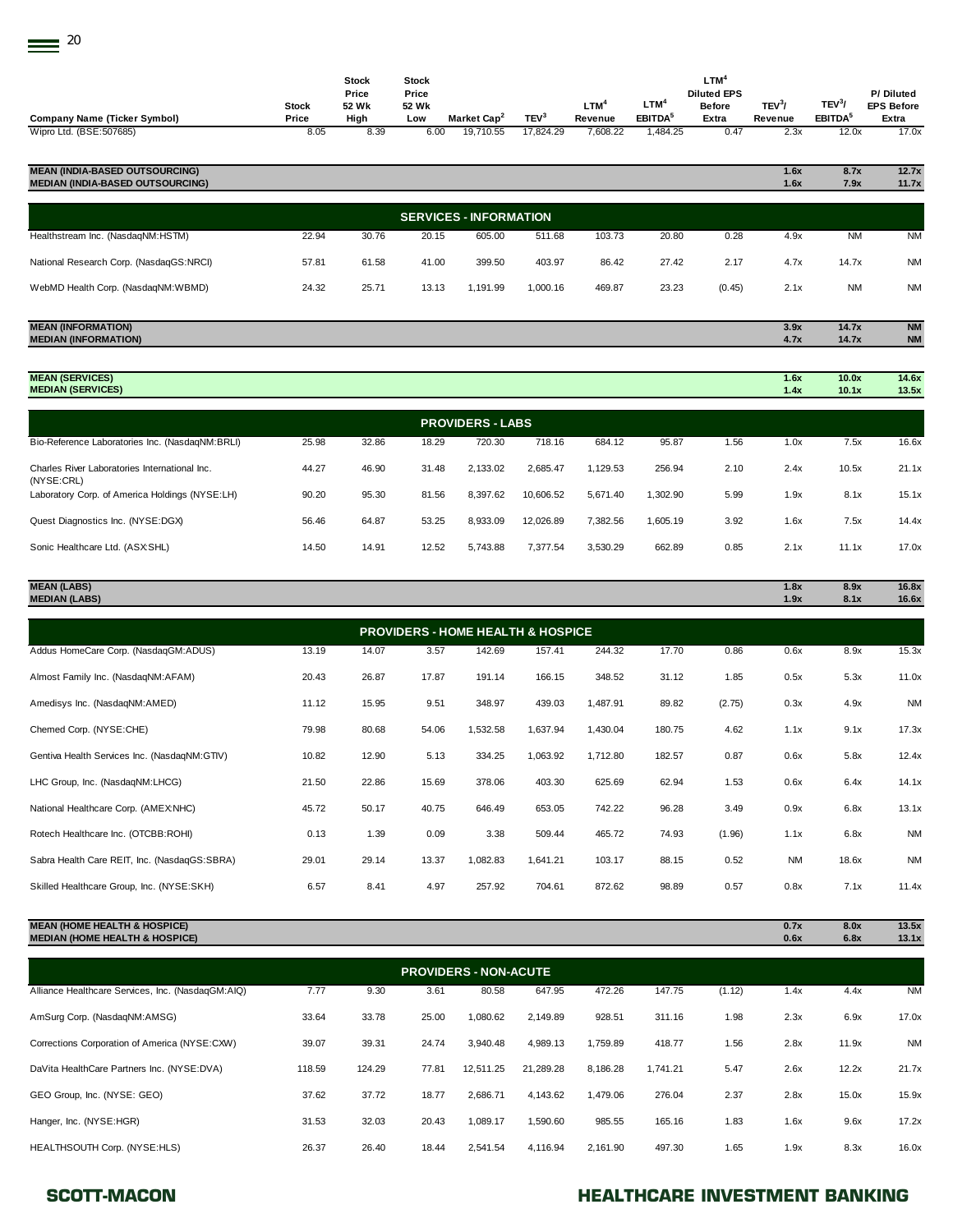| <b>Company Name (Ticker Symbol)</b>            | Stock<br>Price | Stock<br>Price<br>52 Wk<br>High | <b>Stock</b><br>Price<br>52 Wk<br>Low | Market Cap <sup>2</sup> | TEV <sup>3</sup> | LTM <sup>4</sup><br>Revenue | $LTM^4$<br>EBITDA <sup>5</sup> | LTM <sup>4</sup><br><b>Diluted EPS</b><br><b>Before</b><br>Extra | TEV <sup>3</sup> /<br>Revenue | TEV <sup>3</sup> /<br>EBITDA <sup>5</sup> | P/Diluted<br><b>EPS Before</b><br>Extra |
|------------------------------------------------|----------------|---------------------------------|---------------------------------------|-------------------------|------------------|-----------------------------|--------------------------------|------------------------------------------------------------------|-------------------------------|-------------------------------------------|-----------------------------------------|
| MEDNAX, Inc. (NYSE:MD)                         | 89.63          | 89.98                           | 59.24                                 | 4,395.29                | 4,511.76         | 1,816.61                    | 420.34                         | 4.85                                                             | 2.5x                          | 10.7x                                     | 18.5x                                   |
| Providence Service Corp. (NasdaqGS:PRSC)       | 18.49          | 20.09                           | 9.56                                  | 238.23                  | 319.32           | 1.105.89                    | 43.93                          | 0.64                                                             | 0.3x                          | 7.3x                                      | <b>NM</b>                               |
| RadNet, Inc. (NasdaqNM:RDNT)                   | 2.80           | 3.53                            | 2.13                                  | 109.17                  | 691.85           | 647.15                      | 104.16                         | 1.64                                                             | 1.1x                          | 6.6x                                      | 1.7x                                    |
| Select Medical Holdings Corporation (NYSE:SEM) | 9.00           | 14.89                           | 6.94                                  | 1.262.11                | 2.749.28         | 2.909.91                    | 400.17                         | 1.05                                                             | 0.9x                          | 6.9x                                      | 8.6x                                    |
| US Physical Therapy Inc. (NYSE:USPH)           | 26.85          | 28.40                           | 22.40                                 | 324.03                  | 347.72           | 247.24                      | 43.30                          | 1.51                                                             | 1.4x                          | 8.0x                                      | 17.8x                                   |
| VCA Antech Inc. (NasdaqGS:WOOF)                | 23.49          | 26.00                           | 17.56                                 | 2.076.09                | 2,656.18         | 1,699.64                    | 294.05                         | 0.51                                                             | 1.6x                          | 9.0x                                      | <b>NM</b>                               |

| <b>MEAN (NON-ACUTF)</b>   | ຶ<br>1.0X | 9.0x             | 14.9x |
|---------------------------|-----------|------------------|-------|
| <b>MEDIAN (NON-ACUTE)</b> | 1.6x      | 8.3 <sub>2</sub> | 17.0x |
|                           |           |                  |       |

| <b>PROVIDERS - LONG-TERM CARE</b>        |       |       |       |          |          |          |        |        |      |           |           |  |
|------------------------------------------|-------|-------|-------|----------|----------|----------|--------|--------|------|-----------|-----------|--|
| AdCare Health Systems Inc. (AMEXADK)     | 4.00  | 5.50  | 3.00  | 58.65    | 226.60   | 212.39   | 18.26  | (0.27) | 1.1x | 12.4x     | <b>NM</b> |  |
| Assisted Living Concepts Inc. (NYSE:ALC) | 11.89 | 20.33 | 6.93  | 275.70   | 446.34   | 228.40   | 40.61  | (1.14) | 2.0x | 11.0x     | <b>NM</b> |  |
| Brookdale Senior Living Inc. (NYSE:BKD)  | 27.88 | 29.92 | 14.99 | 3.421.93 | 6,033.90 | 2.445.07 | 374.76 | (0.54) | 2.5x | 16.1x     | <b>NM</b> |  |
| Capital Senior Living Corp. (NYSE:CSU)   | 26.43 | 27.90 | 8.79  | 724.57   | 1,111.34 | 305.52   | 49.89  | (0.11) | 3.6x | <b>NM</b> | <b>NM</b> |  |
| Emeritus Corp. (NYSE:ESC)                | 27.79 | 30.95 | 14.24 | 1.278.15 | 5,245.76 | 1.388.03 | 252.31 | (1.73) | 3.8x | <b>NM</b> | <b>NM</b> |  |
| Ensign Group, Inc. (NasdagNM:ENSG)       | 33.40 | 33.70 | 23.40 | 726.68   | 892.54   | 824.72   | 121.74 | 1.85   | 1.1x | 7.3x      | 18.1x     |  |
| Five Star Quality Care Inc. (NYSE:FVE)   | 6.69  | 6.72  | 2.98  | 322.69   | 352.40   | 1,223.88 | 45.92  | 0.28   | 0.3x | 7.7x      | 23.9x     |  |
|                                          |       |       |       |          |          |          |        |        |      |           |           |  |

| <b>MEAN (LONG-TERM CARE)</b><br><b>MEDIAN (LONG-TERM CARE)</b> |       |       |       |                          |           |           |          |        | 2.0x<br>2.0x | 10.9x<br>11.0x | 21.0x<br>21.0x |
|----------------------------------------------------------------|-------|-------|-------|--------------------------|-----------|-----------|----------|--------|--------------|----------------|----------------|
|                                                                |       |       |       | <b>PROVIDERS - ACUTE</b> |           |           |          |        |              |                |                |
| Chindex International Inc. (NasdaqGS:CHDX)                     | 13.74 | 14.39 | 8.50  | 227.39                   | 228.61    | 152.44    | 17.34    | 0.24   | 1.5x         | 13.2x          | <b>NM</b>      |
| Community Health Systems, Inc. (NYSE:CYH)                      | 47.39 | 48.01 | 20.71 | 4,274.84                 | 14,042.92 | 13,028.99 | 1,844.88 | 2.96   | 1.1x         | 7.6x           | 16.0x          |
| HCA Holdings, Inc. (NYSE:HCA)                                  | 40.63 | 40.92 | 23.91 | 18,086.06                | 48,004.06 | 33,013.00 | 6,498.00 | 3.49   | 1.5x         | 7.4x           | 11.6x          |
| Health Management Associates Inc. (NYSE:HMA)                   | 12.87 | 13.00 | 5.92  | 3,310.68                 | 6,799.38  | 5,878.24  | 972.20   | 0.67   | 1.2x         | 7.0x           | 19.2x          |
| Kindred Healthcare Inc. (NYSE:KND)                             | 10.53 | 12.76 | 7.60  | 561.00                   | 2,121.76  | 6,181.29  | 433.93   | (0.65) | 0.3x         | 4.9x           | <b>NM</b>      |
| Lifepoint Hospitals Inc. (NasdaqNM:LPNT)                       | 48.46 | 48.79 | 34.32 | 2,275.10                 | 3,967.70  | 3,391.80  | 537.00   | 3.14   | 1.2x         | 7.4x           | 15.4x          |
| Tenet Healthcare Corp. (NYSE:THC)                              | 47.58 | 48.25 | 17.24 | 4,958.69                 | 9,937.69  | 9,119.00  | 1,200.00 | 1.70   | 1.1x         | 8.3x           | <b>NM</b>      |
| Universal Health Services Inc. (NYSE:UHS)                      | 63.87 | 65.00 | 36.90 | 6.241.93                 | 10.276.39 | 6.961.40  | 1.286.16 | 4.53   | 1.5x         | 8.0x           | 14.1x          |

| Universal Health Services Inc. (NYSE:UHS)           | 63.87 | 65.00 | 36.90 | 6.241.93 | 10.276.39 | 6.961.40 | .286.16 | 4.53 | 1.5x | 8.0x  | 14.1x     |
|-----------------------------------------------------|-------|-------|-------|----------|-----------|----------|---------|------|------|-------|-----------|
| University General Health System, Inc. (OTCPK:UGHS) | 0.62  | 0.64  | 0.19  | 200.28   | 294.69    | 109.39   | 24.91   | 0.00 | 2.7x | 11.8x | <b>NM</b> |
| Vanquard Health Systems Inc. (NYSE:VHS)             | 14.87 | 17.74 | 6.92  | .152.45  | 3.560.75  | 6.021.10 | 554.70  | 1.08 | 0.6x | 6.4x  | 13.8x     |
|                                                     |       |       |       |          |           |          |         |      |      |       |           |

| <b>MEAN (ACUTE)</b>             | 1.3x | 8.2  | 15.0x |
|---------------------------------|------|------|-------|
| <b>JIACUTE</b><br><b>MEDIAN</b> | 1.2x | 7.5x | 14.8x |
|                                 |      |      |       |

**MEAN (PROVIDERS) 1.5x 8.8x 15.4x MEDIAN (PROVIDERS) 1.3x 7.7x 15.9x**

| <b>PRODUCTS - CLINICAL DEVICES</b>      |       |       |       |          |          |        |         |        |      |           |           |  |
|-----------------------------------------|-------|-------|-------|----------|----------|--------|---------|--------|------|-----------|-----------|--|
| Abiomed Inc. (NasdaqNM:ABMD)            | 18.67 | 26.17 | 11.80 | 706.78   | 621.04   | 151.79 | 18.19   | 0.33   | 4.1x | <b>NM</b> | <b>NM</b> |  |
| Accuray Incorporated (NasdaqNM:ARAY)    | 4.64  | 8.07  | 4.15  | 343.02   | 329.81   | 362.88 | (44.46) | (1.15) | 0.9x | <b>NM</b> | <b>NM</b> |  |
| Affymetrix Inc. (NasdaqNM:AFFX)         | 4.72  | 5.50  | 2.96  | 335.42   | 482.52   | 295.62 | 15.29   | (0.15) | 1.6x | <b>NM</b> | <b>NM</b> |  |
| Align Technology Inc. (NasdaqNM:ALGN)   | 33.51 | 39.82 | 23.45 | 2.739.71 | 2.404.84 | 560.04 | 140.69  | 0.71   | 4.3x | 17.1x     | <b>NM</b> |  |
| Alphatec Holdings, Inc. (NasdaqNM:ATEC) | 2.11  | 2.42  | 1.41  | 202.19   | 245.22   | 196.28 | 16.36   | (0.17) | 1.2x | 15.0x     | <b>NM</b> |  |
| Analogic Corporation (NasdaqGS:ALOG)    | 79.02 | 84.71 | 59.22 | 967.28   | 792.16   | 530.70 | 63.83   | 2.67   | 1.5x | 12.4x     | <b>NM</b> |  |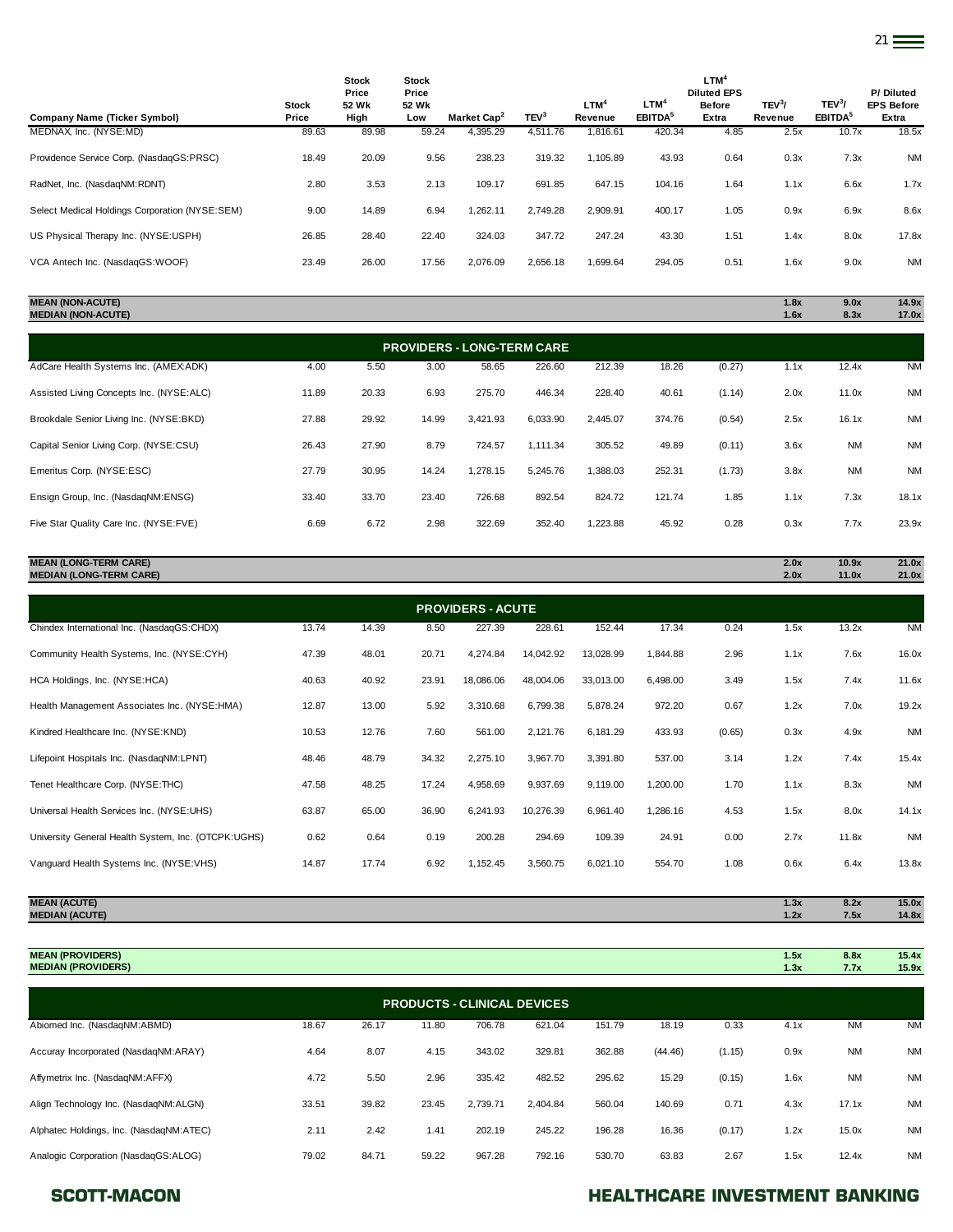| <b>Company Name (Ticker Symbol)</b>                 | Stock<br>Price | <b>Stock</b><br>Price<br>52 Wk<br>High | Stock<br>Price<br>52 Wk<br>Low | Market Cap <sup>2</sup> | TEV <sup>3</sup> | LTM <sup>4</sup><br>Revenue | LTM <sup>4</sup><br>EBITDA <sup>5</sup> | LTM <sup>4</sup><br><b>Diluted EPS</b><br><b>Before</b><br>Extra | TEV <sup>3</sup> /<br>Revenue | TEV <sup>3</sup> /<br>EBITDA <sup>5</sup> | P/Diluted<br><b>EPS Before</b><br>Extra |
|-----------------------------------------------------|----------------|----------------------------------------|--------------------------------|-------------------------|------------------|-----------------------------|-----------------------------------------|------------------------------------------------------------------|-------------------------------|-------------------------------------------|-----------------------------------------|
| AngioDynamics Inc. (NasdaqNM:ANGO)                  | 11.43          | 12.91                                  | 10.00                          | 398.13                  | 523.96           | 279.68                      | 35.02                                   | (0.25)                                                           | 1.9x                          | 15.0x                                     | <b>NM</b>                               |
| ArthroCare Corporation (NasdaqGS:ARTC)              | 34.76          | 36.99                                  | 24.13                          | 974.81                  | 836.78           | 368.45                      | 94.59                                   | 1.25                                                             | 2.3x                          | 8.8x                                      | <b>NM</b>                               |
| AtriCure, Inc. (NasdaqNM:ATRC)                      | 7.92           | 10.22                                  | 5.90                           | 165.50                  | 161.94           | 70.25                       | (3.52)                                  | (0.47)                                                           | 2.3x                          | ΝM                                        | <b>NM</b>                               |
| Baxter International Inc. (NYSE:BAX)                | 72.64          | 72.74                                  | 48.98                          | 39,471.70               | 42,171.70        | 14,190.00                   | 3,958.00                                | 4.18                                                             | 3.0x                          | 10.7x                                     | 17.4x                                   |
| Boston Scientific Corp. (NYSE:BSX)                  | 7.81           | 7.85                                   | 4.79                           | 10,546.28               | 14,595.28        | 7,249.00                    | 1,638.00                                | (2.89)                                                           | 2.0x                          | 8.9x                                      | <b>NM</b>                               |
| Bruker BioSciences Corp. (NasdaqNM:BRKR)            | 19.10          | 19.46                                  | 9.91                           | 3,182.58                | 3,212.28         | 1,791.40                    | 241.30                                  | 0.46                                                             | 1.8x                          | 13.3x                                     | <b>NM</b>                               |
| Cardiovascular Systems Inc. (NasdaqGM:CSII)         | 20.48          | 20.64                                  | 8.24                           | 472.64                  | 458.49           | 92.71                       | (17.11)                                 | (1.01)                                                           | 4.9x                          | NM                                        | <b>NM</b>                               |
| CareFusion Corporation (NYSE:CFN)                   | 34.99          | 35.00                                  | 23.77                          | 7,791.99                | 7,386.99         | 3,626.00                    | 845.00                                  | 1.74                                                             | 2.0x                          | 8.7x                                      | 20.1x                                   |
| Cepheid (NasdaqNM:CPHD)                             | 38.37          | 46.00                                  | 28.12                          | 2,567.99                | 2,474.08         | 331.21                      | 13.60                                   | (0.30)                                                           | <b>NM</b>                     | ΝM                                        | <b>NM</b>                               |
| Conceptus, Inc. (NasdaqNM:CPTS)                     | 24.15          | 24.44                                  | 13.00                          | 785.89                  | 763.87           | 140.73                      | 22.00                                   | 0.16                                                             | <b>NM</b>                     | <b>NM</b>                                 | <b>NM</b>                               |
| CONMED Corp. (NasdaqNM:CNMD)                        | 34.06          | 34.48                                  | 24.78                          | 956.23                  | 1,094.37         | 767.14                      | 128.83                                  | 1.41                                                             | 1.4x                          | 8.5x                                      | 24.2x                                   |
| CR Bard Inc. (NYSE:BCR)                             | 100.78         | 108.31                                 | 93.69                          | 8,288.45                | 8,801.75         | 2,958.10                    | 943.30                                  | 6.16                                                             | 3.0x                          | 9.3x                                      | 16.4x                                   |
| CryoLife Inc. (NYSE:CRY)                            | 6.01           | 7.27                                   | 4.19                           | 165.17                  | 152.16           | 131.72                      | 20.55                                   | 0.28                                                             | 1.2x                          | 7.4x                                      | 21.2x                                   |
| Cyberonics Inc. (NasdaqNM:CYBX)                     | 46.80          | 56.73                                  | 36.25                          | 1,293.36                | 1,161.83         | 243.59                      | 80.50                                   | 1.62                                                             | 4.8x                          | 14.4x                                     | <b>NM</b>                               |
| DexCom, Inc. (NasdaqNM:DXCM)                        | 16.72          | 17.16                                  | 9.36                           | 1,163.38                | 1,121.68         | 99.90                       | (48.50)                                 | (0.79)                                                           | <b>NM</b>                     | NM                                        | <b>NM</b>                               |
| Edwards Lifesciences Corp. (NYSE:EW)                | 82.16          | 110.79                                 | 67.86                          | 9,406.50                | 9,074.40         | 1,899.60                    | 466.20                                  | 2.48                                                             | 4.8x                          | 19.5x                                     | <b>NM</b>                               |
| Endologix Inc. (NasdaqNM:ELGX)                      | 16.15          | 16.39                                  | 11.15                          | 1,011.86                | 966.74           | 105.95                      | (14.29)                                 | (0.60)                                                           | <b>NM</b>                     | ΝM                                        | <b>NM</b>                               |
| Exactech Inc. (NasdaqNM:EXAC)                       | 20.69          | 20.71                                  | 14.42                          | 276.54                  | 311.78           | 224.34                      | 38.17                                   | 0.96                                                             | 1.4x                          | 8.2x                                      | 21.6x                                   |
| Fresenius SE & Co KGaA (DB:FRE)                     | 123.62         | 125.63                                 | 88.23                          | 22,038.05               | 42,112.37        | 25,433.45                   | 4,956.16                                | 6.98                                                             | 1.7x                          | 8.5x                                      | 17.7x                                   |
| Genomic Health Inc. (NasdaqGS:GHDX)                 | 28.28          | 37.44                                  | 25.25                          | 851.68                  | 752.62           | 235.17                      | 13.91                                   | 0.26                                                             | 3.2x                          | NM                                        | <b>NM</b>                               |
| GI Dynamics, Inc. (ASX:GID)                         | 0.67           | 1.16                                   | 0.54                           | 191.40                  | 149.94           | 0.67                        | (29.88)                                 | (0.09)                                                           | <b>NM</b>                     | <b>NM</b>                                 | <b>NM</b>                               |
| Heartware International Inc. (ASX:HIN)              | 2.50           | 2.84                                   | 1.72                           | 1,428.02                | 1,425.52         | 110.92                      | (72.26)                                 | (0.18)                                                           | <b>NM</b>                     | <b>NM</b>                                 | <b>NM</b>                               |
| Hologic Inc. (NasdaqNM:HOLX)                        | 22.60          | 23.96                                  | 16.18                          | 6,049.95                | 10,367.50        | 2,161.30                    | 719.60                                  | (0.35)                                                           | 4.8x                          | 14.4x                                     | <b>NM</b>                               |
| Illumina Inc. (NasdaqNM:ILMN)                       | 53.98          | 57.00                                  | 37.77                          | 6,695.73                | 6,187.90         | 1,148.52                    | 327.76                                  | 1.13                                                             | <b>NM</b>                     | 18.9x                                     | <b>NM</b>                               |
| IMRIS, Inc. (TSX:IM)                                | 3.33           | 4.60                                   | 2.86                           | 172.80                  | 154.12           | 52.39                       | (21.97)                                 | (0.61)                                                           | 2.9x                          | <b>NM</b>                                 | <b>NM</b>                               |
| Integra LifeSciences Holdings Corp. (NasdaqNM:IART) | 39.01          | 44.53                                  | 31.55                          | 1,091.85                | 1,518.59         | 830.87                      | 169.29                                  | 1.44                                                             | 1.8x                          | 9.0x                                      | <b>NM</b>                               |
| Intuitive Surgical Inc. (NasdaqNM:ISRG)             | 491.19         | 594.89                                 | 455.18                         | 19,836.71               | 18,512.31        | 2,178.80                    | 935.90                                  | 15.98                                                            | <b>NM</b>                     | 19.8x                                     | <b>NM</b>                               |
| Landauer Inc. (NYSE:LDR)                            | 56.38          | 66.04                                  | 47.56                          | 535.05                  | 665.63           | 152.41                      | 45.96                                   | 2.03                                                             | 4.4x                          | 14.5x                                     | <b>NM</b>                               |
| MAKO Surgical Corp. (NasdaqNM:MAKO)                 | 11.15          | 43.51                                  | 10.35                          | 526.47                  | 453.20           | 102.72                      | (27.92)                                 | (0.76)                                                           | 4.4x                          | <b>NM</b>                                 | <b>NM</b>                               |
| Masimo Corporation (NasdaqNM:MASI)                  | 19.62          | 25.35                                  | 18.20                          | 1,125.72                | 1,056.87         | 493.23                      | 94.40                                   | 1.07                                                             | 2.1x                          | 11.2x                                     | 18.3x                                   |
| Medtronic Inc. (NYSE:MDT)                           | 46.96          | 47.41                                  | 35.67                          | 47,608.33               | 56,636.33        | 16,427.00                   | 5,449.00                                | 3.28                                                             | 3.4x                          | 10.4x                                     | 14.3x                                   |
| MELA Sciences, Inc. (NasdaqCM:MELA)                 | 1.16           | 4.87                                   | 1.08                           | 49.92                   | 42.06            | 0.28                        | (21.76)                                 | (0.74)                                                           | <b>NM</b>                     | NM                                        | <b>NM</b>                               |
| Meridian Bioscience Inc. (NasdaqNM:VIVO)            | 22.82          | 23.04                                  | 16.19                          | 944.91                  | 911.76           | 178.82                      | 58.78                                   | 0.84                                                             | <b>NM</b>                     | 15.5x                                     | <b>NM</b>                               |
| Natus Medical Inc. (NasdaqNM:BABY)                  | 13.44          | 13.84                                  | 9.65                           | 402.55                  | 414.06           | 291.70                      | 31.16                                   | 0.12                                                             | 1.4x                          | 13.3x                                     | <b>NM</b>                               |
| NuVasive, Inc. (NasdaqNM:NUVA)                      | 21.31          | 25.99                                  | 12.35                          | 938.34                  | 1,093.78         | 620.26                      | 98.61                                   | 0.07                                                             | 1.8x                          | 11.1x                                     | <b>NM</b>                               |
| Nxstage Medical, Inc. (NasdaqNM:NXTM)               | 11.28          | 19.62                                  | 10.15                          | 669.46                  | 574.57           | 242.13                      | (1.03)                                  | (0.26)                                                           | 2.4x                          | <b>NM</b>                                 | <b>NM</b>                               |
| Orthofix International NV (NasdaqNM:OFIX)           | 35.87          | 45.62                                  | 34.85                          | 696.85                  | 685.81           | 462.32                      | 108.81                                  | 2.78                                                             | 1.5x                          | 6.3x                                      | 12.9x                                   |
| Ossur Hf. (ICSE:OSSR)                               | 1.65           | 1.75                                   | 1.45                           | 741.63                  | 830.06           | 399.44                      | 68.98                                   | 0.09                                                             | 2.1x                          | 12.0x                                     | 19.3x                                   |
| Quidel Corp. (NasdaqNM:QDEL)                        | 23.75          | 24.95                                  | 14.92                          | 795.39                  | 791.48           | 155.74                      | 32.81                                   | 0.15                                                             | <b>NM</b>                     | NM                                        | <b>NM</b>                               |
| ResMed Inc. (NYSE:RMD)                              | 46.36          | 48.47                                  | 29.70                          | 6,652.38                | 5,994.95         | 1,437.27                    | 420.24                                  | 1.98                                                             | 4.2x                          | 14.3x                                     | 23.4x                                   |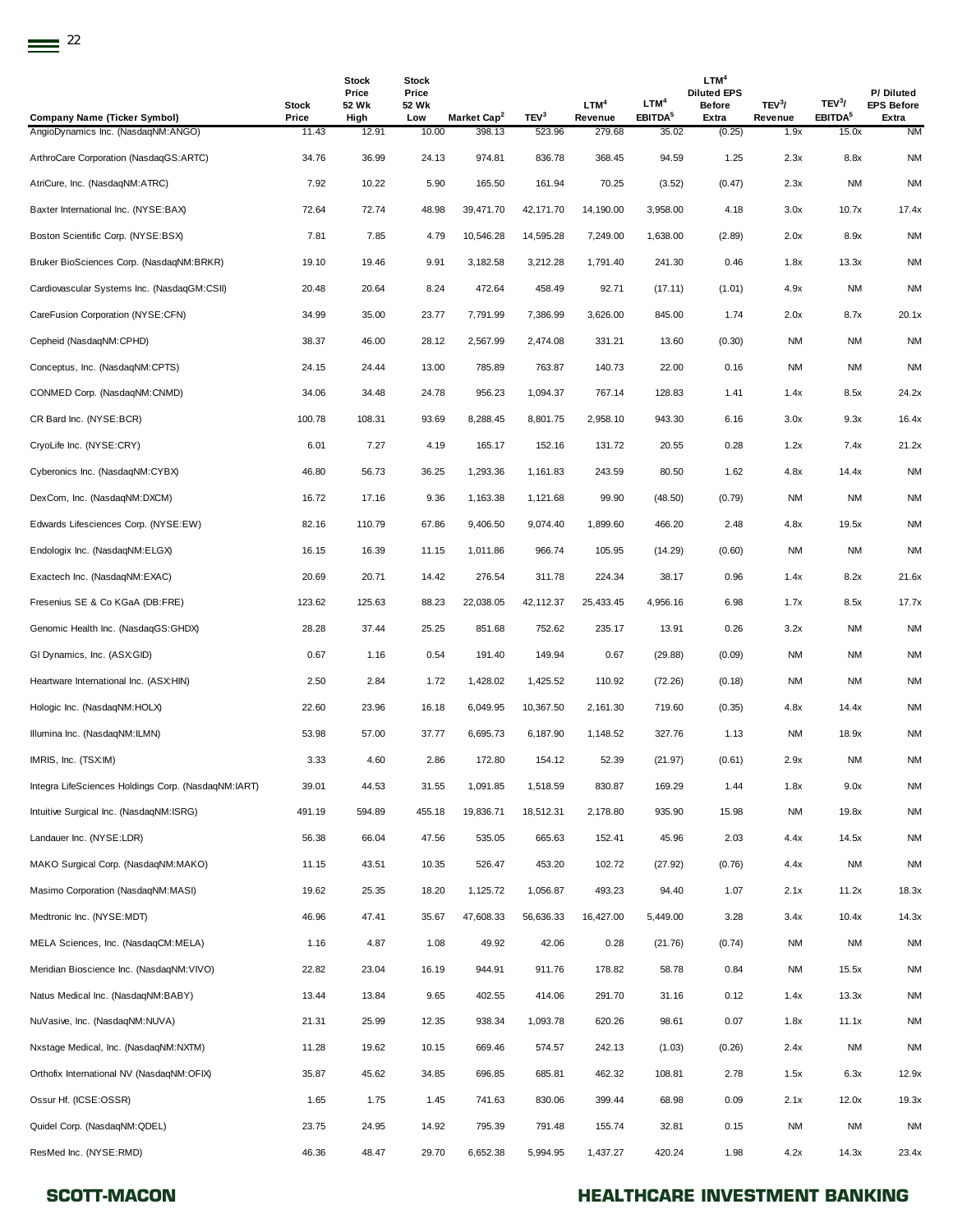|                                            |                       | <b>Stock</b><br>Price | <b>Stock</b><br>Price |                         |                  | LTM <sup>4</sup> | LTM <sup>4</sup>    | LTM <sup>4</sup><br><b>Diluted EPS</b> |                               | TEV <sup>3</sup> /  | P/Diluted                  |
|--------------------------------------------|-----------------------|-----------------------|-----------------------|-------------------------|------------------|------------------|---------------------|----------------------------------------|-------------------------------|---------------------|----------------------------|
| <b>Company Name (Ticker Symbol)</b>        | <b>Stock</b><br>Price | 52 Wk<br>High         | 52 Wk<br>Low          | Market Cap <sup>2</sup> | TEV <sup>3</sup> | Revenue          | EBITDA <sup>5</sup> | <b>Before</b><br>Extra                 | TEV <sup>3</sup> /<br>Revenue | EBITDA <sup>5</sup> | <b>EPS Before</b><br>Extra |
| REVA Medical, Inc. (ASXRVA)                | 0.57                  | 0.77                  | 0.41                  | 189.90                  | 145.69           |                  | (23.19)             | (0.07)                                 | <b>NM</b>                     | <b>NM</b>           | <b>NM</b>                  |
| Sirona Dental Systems Inc. (NasdaqNM:SIRO) | 73.73                 | 73.98                 | 40.59                 | 4,189.78                | 4,144.42         | 993.64           | 254.64              | 2.37                                   | 4.2x                          | 16.3x               | <b>NM</b>                  |
| Smith & Nephew plc (LSE:SN.)               | 11.54                 | 11.66                 | 8.62                  | 10,461.81               | 10,732.74        | 4,137.00         | 1,199.00            | 0.81                                   | 2.6x                          | 9.0x                | 14.3x                      |
| Sonova Holding AG (SWX:SOON)               | 119.94                | 121.41                | 87.72                 | 8.011.41                | 8,052.85         | 1,837.59         | 445.34              | 4.67                                   | 4.4x                          | 18.1x               | <b>NM</b>                  |
| Spectranetics Corporation (NasdaqNM:SPNC)  | 18.53                 | 19.32                 | 9.25                  | 649.79                  | 612.02           | 140.29           | 12.24               | 0.06                                   | 4.4x                          | <b>NM</b>           | <b>NM</b>                  |
| St. Jude Medical Inc. (NYSE:STJ)           | 40.44                 | 44.10                 | 30.25                 | 11,448.48               | 13,293.48        | 5,503.00         | 1,775.00            | 2.39                                   | 2.4x                          | 7.5x                | 16.9x                      |
| STAAR Surgical Co. (NasdaqNM:STAA)         | 5.63                  | 11.33                 | 4.96                  | 206.85                  | 192.34           | 63.78            | 3.39                | (0.05)                                 | 3.0x                          | <b>NM</b>           | <b>NM</b>                  |
| Stryker Corp. (NYSE:SYK)                   | 65.24                 | 66.92                 | 49.43                 | 24,603.64               | 22,080.64        | 8,657.00         | 2.161.00            | 3.39                                   | 2.6x                          | 10.2x               | 19.2x                      |
| Symmetry Medical, Inc. (NYSE:SMA)          | 11.45                 | 11.53                 | 6.65                  | 427.02                  | 634.73           | 410.51           | 59.14               | 0.25                                   | 1.5x                          | 10.7x               | <b>NM</b>                  |
| Synergetics USA, Inc. (NasdaqCM:SURG)      | 3.47                  | 6.85                  | 3.13                  | 87.79                   | 76.10            | 60.06            | 5.80                | 0.12                                   | 1.3x                          | 13.1x               | <b>NM</b>                  |
| Thoratec Corp. (NasdaqNM:THOR)             | 37.50                 | 39.86                 | 29.39                 | 2,160.07                | 1,910.32         | 491.65           | 145.59              | 0.94                                   | 3.9x                          | 13.1x               | <b>NM</b>                  |
| Unilife Corporation (ASX:UNS)              | 0.36                  | 0.86                  | 0.34                  | 169.81                  | 190.37           | 3.87             | (49.71)             | (0.13)                                 | <b>NM</b>                     | <b>NM</b>           | <b>NM</b>                  |
| Utah Medical Products Inc. (NasdaqNM:UTMD) | 48.77                 | 49.85                 | 27.97                 | 181.08                  | 185.17           | 41.55            | 18.71               | 2.74                                   | 4.5x                          | 9.9x                | 17.8x                      |
| Varian Medical Systems Inc. (NYSE:VAR)     | 72.00                 | 75.78                 | 52.90                 | 7,856.14                | 7,255.09         | 2,860.08         | 673.70              | 3.83                                   | 2.5x                          | 10.8x               | 18.8x                      |
| Volcano Corporation (NasdaqNM:VOLC)        | 22.26                 | 30.59                 | 20.76                 | 1,204.36                | 1,116.23         | 381.87           | 44.95               | 0.15                                   | 2.9x                          | <b>NM</b>           | <b>NM</b>                  |
| Wright Medical Group Inc. (NasdaqNM:WMGI)  | 23.81                 | 24.58                 | 17.88                 | 925.96                  | 852.24           | 483.78           | 56.58               | 0.14                                   | 1.8x                          | 15.1x               | <b>NM</b>                  |
| Zimmer Holdings Inc. (NYSE:ZMH)            | 75.22                 | 76.75                 | 57.46                 | 12,572.80               | 12,843.20        | 4.471.70         | 1,677.20            | 4.29                                   | 2.9x                          | 7.7x                | 17.5x                      |

| <b>MEAN (CLINICAL)</b>                 | 2.7x | 12.1x | 18.4x |
|----------------------------------------|------|-------|-------|
| <b>MEDIAN (CLINICAL)</b>               | 2.5x | 11.2x | 18.1x |
|                                        |      |       |       |
| <b>PRODUCTS - NON-CLINICAL DEVICES</b> |      |       |       |
| .<br>.<br>.<br>.<br>.                  | .    | .     | .     |

| Abaxis Inc. (NasdaqNM:ABAX)                | 47.32 | 47.98  | 26.11 | 1,045.87  | 976.60    | 178.79    | 28.15    | 1.14   | <b>NM</b> | <b>NM</b> | <b>NM</b> |
|--------------------------------------------|-------|--------|-------|-----------|-----------|-----------|----------|--------|-----------|-----------|-----------|
| Careview Communications, Inc. (OTCBB:CRVW) | 0.60  | 1.70   | 0.50  | 79.52     | 83.96     | 1.63      | (8.96)   | (0.14) | <b>NM</b> | <b>NM</b> | <b>NM</b> |
| Cerus Corp. (NasdaqNM:CERS)                | 4.42  | 4.55   | 2.68  | 285.47    | 266.50    | 36.79     | (16.56)  | (0.33) | <b>NM</b> | <b>NM</b> | <b>NM</b> |
| Getinge AB (OM:GETI B)                     | 30.48 | 34.48  | 25.33 | 7,263.63  | 9,760.23  | 3,723.99  | 878.47   | 1.62   | 2.6x      | 11.1x     | 18.8x     |
| Haemonetics Corp. (NYSE:HAE)               | 41.66 | 44.44  | 32.69 | 2,151.28  | 2,440.55  | 828.72    | 159.31   | 0.84   | 2.9x      | 15.3x     | <b>NM</b> |
| Hansen Medical, Inc. (NasdaqGM:HNSN)       | 2.01  | 3.29   | 1.42  | 135.76    | 124.00    | 17.64     | (16.74)  | (0.35) | <b>NM</b> | <b>NM</b> | <b>NM</b> |
| Harvard Bioscience Inc. (NasdaqGM:HBIO)    | 5.65  | 6.15   | 3.45  | 169.55    | 161.82    | 111.17    | 7.50     | 0.05   | 1.5x      | <b>NM</b> | <b>NM</b> |
| IDEXX Laboratories Inc. (NasdaqNM:IDXX)    | 92.39 | 101.18 | 81.31 | 5,029.90  | 5,020.45  | 1,293.34  | 314.97   | 3.17   | 3.9x      | 15.9x     | <b>NM</b> |
| Invacare Corp. (NYSE:IVC)                  | 13.05 | 18.27  | 12.81 | 416.20    | 612.53    | 1,455.46  | 68.91    | (0.26) | 0.4x      | 8.9x      | <b>NM</b> |
| Omnicell Inc. (NasdaqGS:OMCL)              | 18.88 | 20.00  | 12.33 | 643.79    | 581.48    | 314.03    | 42.15    | 0.47   | 1.9x      | 13.8x     | <b>NM</b> |
| Steris Corp. (NYSE:STE)                    | 41.61 | 41.76  | 28.77 | 2,432.77  | 2,798.85  | 1,463.94  | 305.39   | 2.78   | 1.9x      | 9.2x      | 15.0x     |
| SurModics, Inc. (NasdaqGS:SRDX)            | 27.25 | 27.50  | 13.53 | 399.59    | 368.63    | 53.86     | 20.90    | 0.73   | <b>NM</b> | 17.6x     | <b>NM</b> |
| Thermo Fisher Scientific, Inc. (NYSE:TMO)  | 76.49 | 78.04  | 48.14 | 27,354.74 | 33,623.74 | 12,509.90 | 2,616.40 | 3.43   | 2.7x      | 12.9x     | 22.3x     |

| <b>MEAN (NON-CLINICAL)</b><br><b>MEDIAN (NON-CLINICAL)</b> |        |        |        |                               |           |          |          |        | 2.2x<br>2.3x | 13.1x<br>13.3x | 18.7x<br>18.8x |
|------------------------------------------------------------|--------|--------|--------|-------------------------------|-----------|----------|----------|--------|--------------|----------------|----------------|
|                                                            |        |        |        | <b>PRODUCTS - DISPOSABLES</b> |           |          |          |        |              |                |                |
| ATRION Corp. (NasdaqNM:ATRI)                               | 191.99 | 235.70 | 185.16 | 388.01                        | 371.83    | 119.06   | 41.24    | 11.66  | 3.1x         | 9.0x           | 16.5x          |
| Becton Dickinson & Co. (NYSE:BDX)                          | 95.61  | 95.73  | 71.56  | 18.544.61                     | 20.201.09 | 7.776.85 | 2,125.34 | 5.52   | 2.6x         | 9.5x           | 17.3x          |
| ICU Medical Inc. (NasdagNM:ICUI)                           | 58.95  | 64.25  | 47.50  | 852.89                        | 626.73    | 316.87   | 80.28    | 2.80   | 2.0x         | 7.8x           | 21.1x          |
| Medical Action Industries Inc. (NasdagNM:MDCI)             | 6.00   | 6.24   | 2.25   | 98.35                         | 166.17    | 441.96   | 13.41    | (3.54) | 0.4x         | 12.4x          | <b>NM</b>      |

### SCOTT-MACON **SCOTT-MACON HEALTHCARE INVESTMENT BANKING**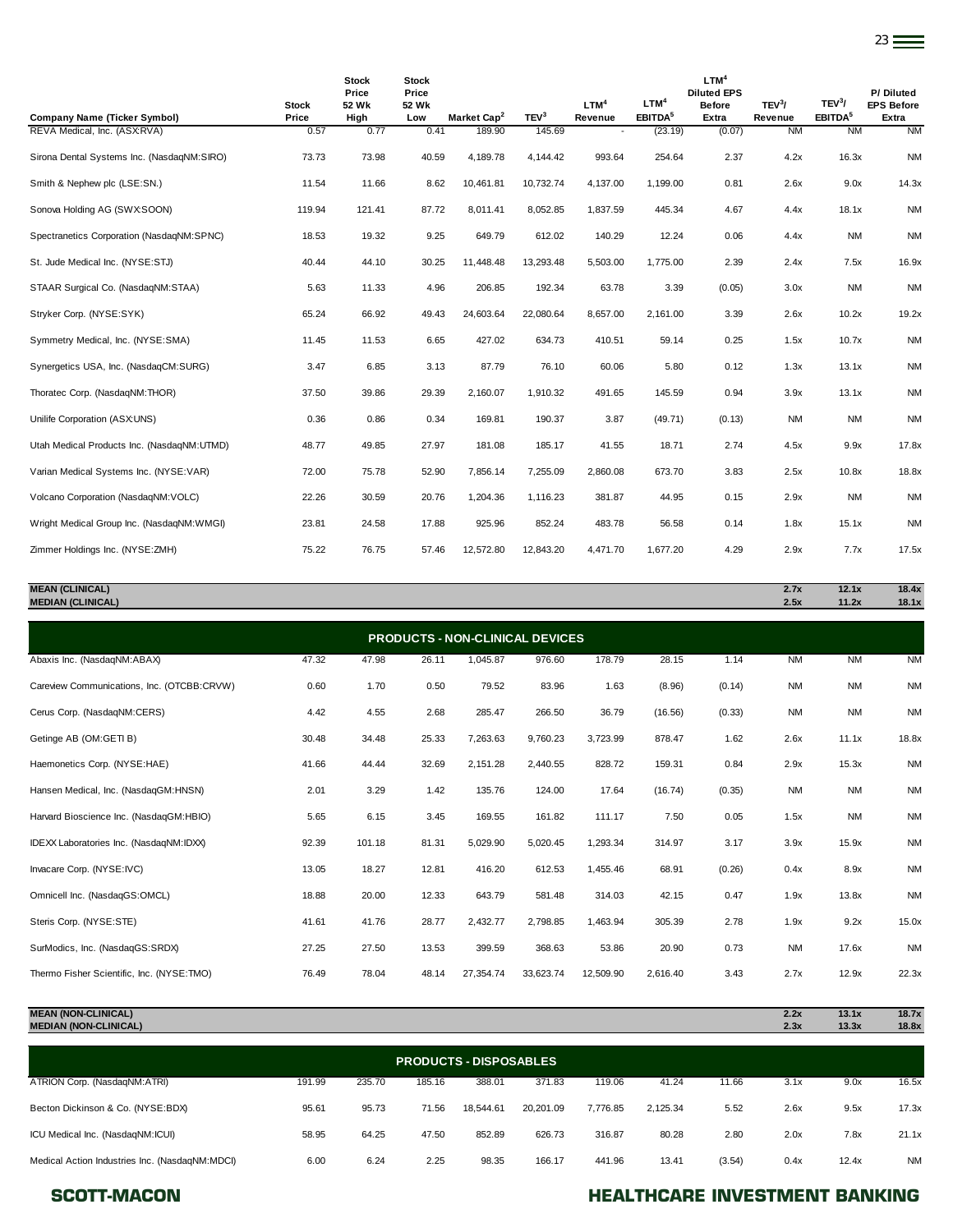| Stock<br>Price | Stock<br>Price<br>52 Wk<br>High | <b>Stock</b><br>Price<br>52 Wk<br>Low | Market Cap <sup>2</sup> | TEV <sup>3</sup>                | LTM <sup>4</sup><br>Revenue | $LTM^4$<br><b>EBITDA</b> <sup>5</sup> | LTM <sup>4</sup><br><b>Diluted EPS</b><br><b>Before</b><br>Extra | TEV <sup>3</sup> /<br>Revenue        | TEV <sup>3</sup> /<br><b>EBITDA</b> <sup>5</sup> | P/Diluted<br><b>EPS Before</b><br>Extra |
|----------------|---------------------------------|---------------------------------------|-------------------------|---------------------------------|-----------------------------|---------------------------------------|------------------------------------------------------------------|--------------------------------------|--------------------------------------------------|-----------------------------------------|
| 12.26          | 15.37                           |                                       | 521.43                  | 749.28                          | 394.29                      |                                       | 0.46                                                             | 1.9x                                 | 12.9x                                            | <b>NM</b>                               |
| 8.89           | 9.55                            |                                       | 1.515.44                | 4.250.85                        | 2.699.51                    |                                       | 0.81                                                             | 1.6x                                 | 9.9x                                             | 11.0x                                   |
| 43.00          | 44.96                           |                                       | 8.163.98                | 9,368.35                        | 4.549.64                    |                                       | 1.64                                                             | 2.1x                                 | 8.9x                                             | <b>NM</b>                               |
| 16.22          | 16.99                           |                                       | 267.68                  | 256.12                          | 98.39                       |                                       | 0.60                                                             | 2.6x                                 | 13.3x                                            | <b>NM</b>                               |
|                |                                 |                                       |                         | 10.10<br>4.36<br>29.26<br>10.09 |                             |                                       |                                                                  | 58.16<br>429.32<br>1.051.74<br>19.22 |                                                  |                                         |

## **MEAN (DISPOSABLES) 2.0x 10.5x 16.5x MEDIAN (DISPOSABLES) 2.0x 9.7x 16.9x**

| <b>PRODUCTS - COMMERCIAL</b>                 |        |        |       |          |          |          |         |                          |           |           |           |  |  |
|----------------------------------------------|--------|--------|-------|----------|----------|----------|---------|--------------------------|-----------|-----------|-----------|--|--|
| Bio-Rad Laboratories Inc. (NYSE:BIO)         | 126.00 | 126.50 | 91.52 | 3,571.65 | 3,385.28 | 2,069.24 | 371.50  | 5.72                     | 1.6x      | 9.1x      | 22.0x     |  |  |
| Cambrex Corporation. (NYSE:CBM)              | 12.79  | 14.33  | 5.87  | 383.99   | 424.44   | 276.78   | 57.74   | 2.09                     | 1.5x      | 7.4x      | 6.1x      |  |  |
| Cantel Medical Corp. (NYSE:CMN)              | 30.06  | 32.91  | 20.82 | 808.79   | 889.20   | 401.65   | 71.56   | 1.38                     | 2.2x      | 12.4x     | 21.8x     |  |  |
| Dentsply International, Inc. (NasdaqNM:XRAY) | 42.44  | 43.63  | 35.04 | 6,062.55 | 7,738.73 | 2,928.43 | 534.24  | 2.18                     | 2.6x      | 14.5x     | 19.5x     |  |  |
| Exact Sciences Corporation (NasdaqCM:EXAS)   | 9.80   | 12.30  | 8.87  | 627.50   | 521.43   | 4.14     | (51.64) | (0.88)                   | <b>NM</b> | <b>NM</b> | <b>NM</b> |  |  |
| Fluidigm Corporation (NasdagGS:FLDM)         | 18.51  | 19.49  | 12.53 | 467.82   | 387.81   | 52.33    | (15.93) | (0.86)                   | <b>NM</b> | <b>NM</b> | <b>NM</b> |  |  |
| Hill-Rom Holdings, Inc.                      | 35.22  | 35.28  | 24.69 | 2,125.00 | 2,367.20 | 1.681.60 | 290.60  | 1.80                     | 1.4x      | 8.1x      | 19.6x     |  |  |
| Hospira Inc. (NYSE:HSP)                      | 32.83  | 38.00  | 28.62 | 5,430.21 | 6,393.81 | 4,092.10 | 382.90  | 0.27                     | 1.6x      | 16.7x     | <b>NM</b> |  |  |
| Ion Beam Applications SA (ENXTBR:IBAB)       | 7.29   | 9.12   | 4.83  | 195.20   | 185.67   | 291.52   | (9.12)  | $\overline{\phantom{a}}$ | 0.6x      | <b>NM</b> | <b>NM</b> |  |  |
| Luminex Corp. (NasdaqNM:LMNX)                | 16.52  | 25.79  | 15.58 | 688.36   | 634.80   | 202.58   | 42.28   | 0.30                     | 3.1x      | 15.0x     | <b>NM</b> |  |  |
| OraSure Technologies Inc. (NasdaqNM:OSUR)    | 5.40   | 14.01  | 5.25  | 299.80   | 211.91   | 87.82    | (9.00)  | (0.29)                   | 2.4x      | <b>NM</b> | <b>NM</b> |  |  |
| Patheon Inc. (TSX:PTI)                       | 4.02   | 4.07   | 1.72  | 562.16   | 1,087.22 | 808.70   | 97.90   | (1.06)                   | 1.3x      | 11.1x     | <b>NM</b> |  |  |
| West Pharmaceutical Services Inc. (NYSE:WST) | 64.94  | 65.47  | 39.30 | 2,247.70 | 2,493.50 | 1,266.40 | 219.80  | 2.30                     | 2.0x      | 11.3x     | <b>NM</b> |  |  |

## **MEAN (COMMERCIAL) 1.9x 11.7x 17.8x MEDIAN (COMMERCIAL) 1.6x 11.3x 19.6x**

|                                                            | <b>PRODUCTS - CONSUMER</b> |        |       |           |           |          |          |        |           |           |           |  |  |  |
|------------------------------------------------------------|----------------------------|--------|-------|-----------|-----------|----------|----------|--------|-----------|-----------|-----------|--|--|--|
| Alere Inc. (NYSE:ALR)                                      | 25.53                      | 26.50  | 17.13 | 2,073.06  | 6,061.07  | 2,818.83 | 594.10   | (1.23) | 2.2x      | 10.2x     | <b>NM</b> |  |  |  |
| Cooper Companies Inc. (NYSE:COO)                           | 107.88                     | 109.82 | 71.40 | 5,212.33  | 5,623.34  | 1,498.92 | 412.91   | 5.43   | 3.8x      | 13.6x     | 19.9x     |  |  |  |
| Essilor International (ENXTPA:EI)                          | 111.15                     | 115.31 | 81.52 | 23,332.15 | 23,980.60 | 6,577.68 | 1,465.35 | 3.65   | 3.6x      | 16.4x     | <b>NM</b> |  |  |  |
| The Female Health Company (NasdaqCM:FHCO)                  | 7.24                       | 8.39   | 5.11  | 207.57    | 203.30    | 36.31    | 12.24    | 0.56   | <b>NM</b> | 16.6x     | 12.9x     |  |  |  |
| Insulet Corporation (NasdaqNM:PODD)                        | 25.86                      | 25.99  | 16.85 | 1,373.28  | 1,434.15  | 211.37   | (24.94)  | (1.08) | <b>NM</b> | <b>NM</b> | <b>NM</b> |  |  |  |
| Nutraceutical International Corporation<br>(NasdagGS:NUTR) | 17.35                      | 17.90  | 12.92 | 168.95    | 204.21    | 203.48   | 35.78    | 1.61   | 1.0x      | 5.7x      | 10.8x     |  |  |  |
| Nutrisystem, Inc. (NasdagGS:NTRI)                          | 8.48                       | 11.89  | 7.21  | 235.14    | 215.75    | 396.88   | 12.06    | (0.10) | 0.5x      | 17.9x     | <b>NM</b> |  |  |  |
| USANA Health Sciences Inc. (NYSE:USNA)                     | 48.33                      | 50.23  | 30.51 | 652.46    | 581.62    | 648.73   | 107.01   | 4.45   | 0.9x      | 5.4x      | 10.9x     |  |  |  |
|                                                            |                            |        |       |           |           |          |          |        |           |           |           |  |  |  |

**MEAN (CONSUMER) 2.0x 12.3x 13.6x MEDIAN (CONSUMER) 1.6x 13.6x 11.9x**

|                                                 | <b>PRODUCTS - PHARMACEUTICALS</b> |       |       |           |           |                          |           |        |           |           |           |  |  |  |  |
|-------------------------------------------------|-----------------------------------|-------|-------|-----------|-----------|--------------------------|-----------|--------|-----------|-----------|-----------|--|--|--|--|
| Abbott Laboratories (NYSE:ABT)                  | 35.32                             | 72.47 | 31.64 | 55.476.31 | 60,870.56 | 39.873.91                | 11.594.72 | 3.72   | 1.5x      | 5.2x      | 9.5x      |  |  |  |  |
| Achillion Pharmaceuticals, Inc. (NasdaqGS:ACHN) | 8.75                              | 11.36 | 5.42  | 828.21    | 763.50    | 2.61                     | (46.89)   | (0.64) | <b>NM</b> | <b>NM</b> | <b>NM</b> |  |  |  |  |
| Acorda Therapeutics, Inc. (NasdaqNM:ACOR)       | 32.03                             | 32.21 | 21.04 | 1,290.17  | 1,061.73  | 305.81                   | 30.93     | 3.84   | 3.5x      | <b>NM</b> | 8.3x      |  |  |  |  |
| Actavis, Inc. (NYSE:ACT)                        | 92.11                             | 92.37 | 65.70 | 11.774.61 | 17,902.51 | 5.914.90                 | 1.287.40  | 0.76   | 3.0x      | 13.9x     | <b>NM</b> |  |  |  |  |
| Aegerion Pharmaceuticals, Inc. (NasdagGS:AEGR)  | 40.34                             | 41.25 | 11.75 | 1,162.24  | 1,090.67  | $\overline{\phantom{0}}$ | (59.04)   | (2.64) | <b>NM</b> | <b>NM</b> | <b>NM</b> |  |  |  |  |
| Akorn, Inc. (NasdaqGS:AKRX)                     | 13.83                             | 16.87 | 10.53 | 1.326.59  | 1,390.44  | 256.16                   | 88.73     | 0.32   | <b>NM</b> | 15.7x     | <b>NM</b> |  |  |  |  |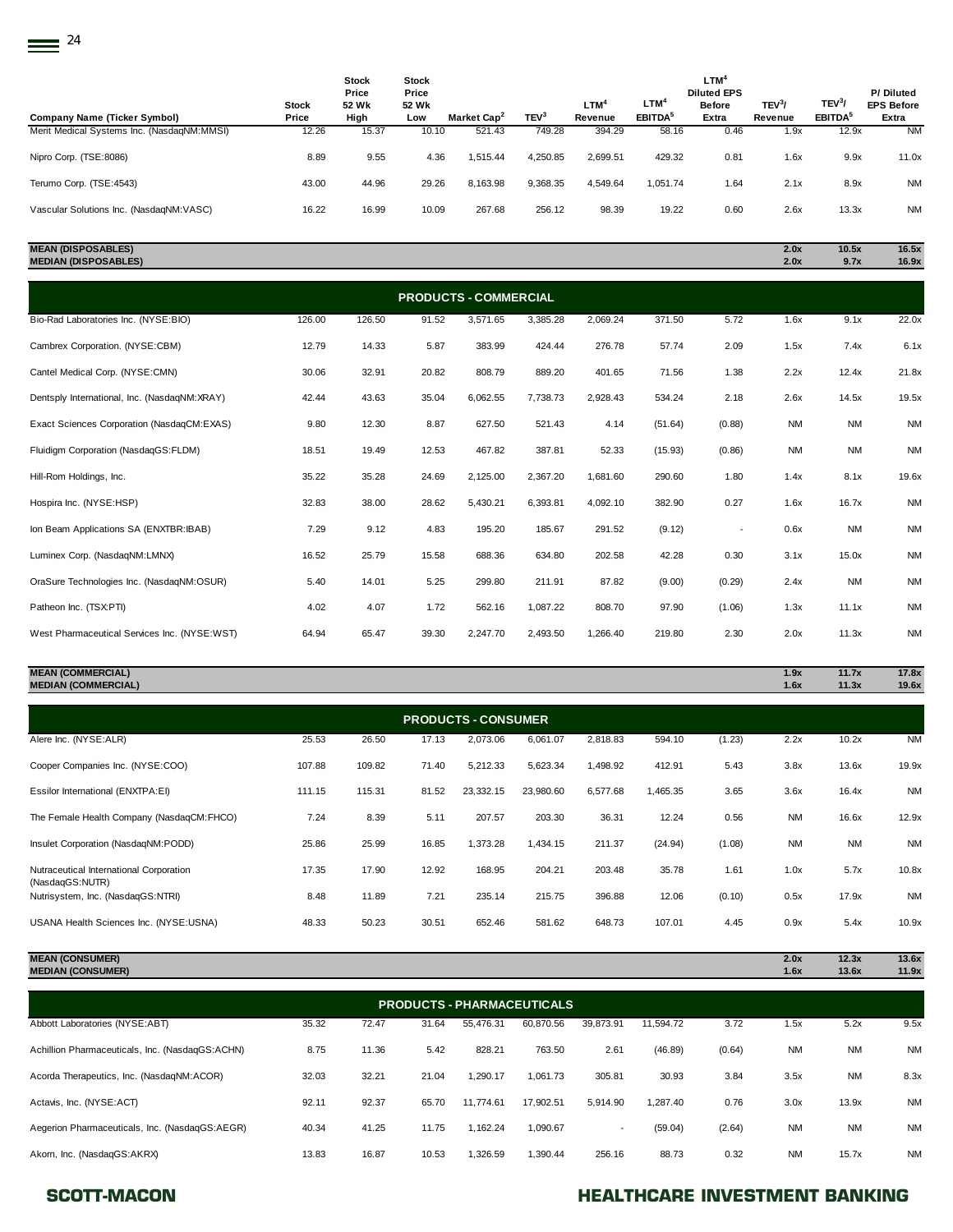|                                          |                       |                                        |                                       |                         |                  |                             |                                         |                                                                  |                               |                                           | $25 =$                                  |
|------------------------------------------|-----------------------|----------------------------------------|---------------------------------------|-------------------------|------------------|-----------------------------|-----------------------------------------|------------------------------------------------------------------|-------------------------------|-------------------------------------------|-----------------------------------------|
| ny Name (Ticker Symbol)                  | <b>Stock</b><br>Price | <b>Stock</b><br>Price<br>52 Wk<br>High | <b>Stock</b><br>Price<br>52 Wk<br>Low | Market Cap <sup>2</sup> | TEV <sup>3</sup> | LTM <sup>4</sup><br>Revenue | LTM <sup>4</sup><br>EBITDA <sup>5</sup> | LTM <sup>4</sup><br><b>Diluted EPS</b><br><b>Before</b><br>Extra | TEV <sup>3</sup> /<br>Revenue | TEV <sup>3</sup> /<br>EBITDA <sup>5</sup> | P/Diluted<br><b>EPS Before</b><br>Extra |
| Pharmaceuticals, Inc. (NasdagGS:ALXN)    | 92.14                 | 119.54                                 | 81.28                                 | 17,986.56               | 17,146.06        | 1,134.11                    | 416.70                                  | 1.28                                                             | <b>NM</b>                     | <b>NM</b>                                 | <b>NM</b>                               |
| Inc. (NYSE:AGN)                          | 111.63                | 112.30                                 | 81.28                                 | 33,231.13               | 31,855.43        | 5,806.10                    | 1,819.40                                | 3.58                                                             | <b>NM</b>                     | 17.5x                                     | <b>NM</b>                               |
| harmaceuticals, Inc. (NasdaqCM:AMPE)     | 4.57                  | 6.25                                   | 2.54                                  | 169.48                  | 151.80           | 0.05                        | (11.76)                                 | (0.34)                                                           | <b>NM</b>                     | <b>NM</b>                                 | <b>NM</b>                               |
| Pharma Inc. (NasdaqCM:ATRS)              | 3.58                  | 5.58                                   | 2.60                                  | 451.69                  | 378.48           | 22.58                       | (11.22)                                 | (0.10)                                                           | <b>NM</b>                     | <b>NM</b>                                 | <b>NM</b>                               |
| opharma Inc. (NasdaqNM:ARRY)             | 4.91                  | 6.17                                   | 3.00                                  | 572.90                  | 558.62           | 73.99                       | (23.45)                                 | (0.43)                                                           | <b>NM</b>                     | <b>NM</b>                                 | <b>NM</b>                               |
| Pharma, Inc. (TSE:4503)                  | 53.72                 | 55.95                                  | 32.06                                 | 24,557.06               | 21,546.40        | 11,107.13                   | 2,143.84                                | 1.61                                                             | 1.9x                          | 10.1x                                     | <b>NM</b>                               |
| neca plc (LSE:AZN)                       | 50.10                 | 50.10                                  | 39.15                                 | 62,537.79               | 65,108.85        | 27,973.00                   | 11,864.00                               | 4.98                                                             | 2.3x                          | 5.5x                                      | 10.1x                                   |
| harmaceuticals (NasdaqGS:AVNR)           | 2.75                  | 4.05                                   | 2.07                                  | 377.15                  | 349.21           | 50.63                       | (52.72)                                 | (0.41)                                                           | <b>NM</b>                     | <b>NM</b>                                 | <b>NM</b>                               |
| lyers Squibb Co. (NYSE:BMY)              | 41.19                 | 41.25                                  | 30.64                                 | 67,670.93               | 72,250.93        | 17,621.00                   | 5,665.00                                | 1.16                                                             | 4.1x                          | 12.8x                                     | <b>NM</b>                               |
| ncology, Inc. (NasdagGS:CLVS)            | 28.67                 | 29.30                                  | 11.19                                 | 751.61                  | 607.52           | $\overline{\phantom{a}}$    | (67.98)                                 | (2.97)                                                           | <b>NM</b>                     | <b>NM</b>                                 | <b>NM</b>                               |
| harmaceuticals Inc. (NasdaqNM:CBST)      | 46.82                 | 49.86                                  | 36.64                                 | 3,039.41                | 2,434.50         | 926.36                      | 280.06                                  | 2.10                                                             | 2.6x                          | 8.7x                                      | 22.3x                                   |
| c. (NasdagGM:CRIS)                       | 3.28                  | 5.51                                   | 2.66                                  | 262.80                  | 237.10           | 16.97                       | (8.44)                                  | (0.21)                                                           | <b>NM</b>                     | <b>NM</b>                                 | <b>NM</b>                               |
| d Inc. (NasdaqGS:DEPO)                   | 5.87                  | 7.15                                   | 4.75                                  | 331.48                  | 264.67           | 90.82                       | (24.57)                                 | (0.53)                                                           | 2.9x                          | <b>NM</b>                                 | <b>NM</b>                               |
| orp. (NasdaqNM:DYAX)                     | 4.36                  | 4.39                                   | 1.45                                  | 433.94                  | 484.33           | 54.65                       | (16.39)                                 | (0.30)                                                           | <b>NM</b>                     | <b>NM</b>                                 | <b>NM</b>                               |
| & Co. (NYSE:LLY)                         | 56.79                 | 56.94                                  | 39.16                                 | 62,107.99               | 61,963.69        | 22,603.40                   | 6,477.50                                | 3.66                                                             | 2.7x                          | 9.6x                                      | 15.5x                                   |
| narmaceuticals Holdings Inc.<br>NM:ENDP) | 30.76                 | 38.96                                  | 25.01                                 | 3,413.51                | 6,097.89         | 3,027.36                    | 973.86                                  | (6.40)                                                           | 2.0x                          | 6.3x                                      | <b>NM</b>                               |
|                                          |                       |                                        |                                       |                         |                  |                             |                                         |                                                                  |                               |                                           |                                         |

| Antares Pharma Inc. (NasdaqCM:ATRS)                   | 3.58   | 5.58   | 2.60   | 451.69      | 378.48     | 22.58                    | (11.22)   | (0.10) | <b>NM</b> | <b>NM</b> | <b>NM</b> |
|-------------------------------------------------------|--------|--------|--------|-------------|------------|--------------------------|-----------|--------|-----------|-----------|-----------|
| Array Biopharma Inc. (NasdaqNM:ARRY)                  | 4.91   | 6.17   | 3.00   | 572.90      | 558.62     | 73.99                    | (23.45)   | (0.43) | <b>NM</b> | <b>NM</b> | <b>NM</b> |
| Astellas Pharma, Inc. (TSE:4503)                      | 53.72  | 55.95  | 32.06  | 24,557.06   | 21,546.40  | 11,107.13                | 2,143.84  | 1.61   | 1.9x      | 10.1x     | <b>NM</b> |
| AstraZeneca plc (LSE:AZN)                             | 50.10  | 50.10  | 39.15  | 62,537.79   | 65,108.85  | 27,973.00                | 11,864.00 | 4.98   | 2.3x      | 5.5x      | 10.1x     |
| Avanir Pharmaceuticals (NasdaqGS:AVNR)                | 2.75   | 4.05   | 2.07   | 377.15      | 349.21     | 50.63                    | (52.72)   | (0.41) | <b>NM</b> | ΝM        | <b>NM</b> |
| Bristol-Myers Squibb Co. (NYSE:BMY)                   | 41.19  | 41.25  | 30.64  | 67,670.93   | 72,250.93  | 17,621.00                | 5,665.00  | 1.16   | 4.1x      | 12.8x     | <b>NM</b> |
| Clovis Oncology, Inc. (NasdaqGS:CLVS)                 | 28.67  | 29.30  | 11.19  | 751.61      | 607.52     | $\overline{\phantom{a}}$ | (67.98)   | (2.97) | <b>NM</b> | <b>NM</b> | <b>NM</b> |
| Cubist Pharmaceuticals Inc. (NasdaqNM:CBST)           | 46.82  | 49.86  | 36.64  | 3,039.41    | 2,434.50   | 926.36                   | 280.06    | 2.10   | 2.6x      | 8.7x      | 22.3x     |
| Curis Inc. (NasdaqGM:CRIS)                            | 3.28   | 5.51   | 2.66   | 262.80      | 237.10     | 16.97                    | (8.44)    | (0.21) | <b>NM</b> | <b>NM</b> | <b>NM</b> |
| DepoMed Inc. (NasdaqGS:DEPO)                          | 5.87   | 7.15   | 4.75   | 331.48      | 264.67     | 90.82                    | (24.57)   | (0.53) | 2.9x      | ΝM        | <b>NM</b> |
| Dyax Corp. (NasdaqNM:DYAX)                            | 4.36   | 4.39   | 1.45   | 433.94      | 484.33     | 54.65                    | (16.39)   | (0.30) | <b>NM</b> | <b>NM</b> | <b>NM</b> |
| Eli Lilly & Co. (NYSE:LLY)                            | 56.79  | 56.94  | 39.16  | 62,107.99   | 61,963.69  | 22,603.40                | 6,477.50  | 3.66   | 2.7x      | 9.6x      | 15.5x     |
| Endo Pharmaceuticals Holdings Inc.<br>(NasdaqNM:ENDP) | 30.76  | 38.96  | 25.01  | 3,413.51    | 6,097.89   | 3,027.36                 | 973.86    | (6.40) | 2.0x      | 6.3x      | <b>NM</b> |
| Forest Laboratories Inc. (NYSE:FRX)                   | 38.04  | 38.45  | 31.28  | 10,129.44   | 8,409.54   | 3,341.85                 | 262.92    | 0.43   | 2.5x      | ΝM        | <b>NM</b> |
| Furiex Pharmaceuticals, Inc. (NasdaqGS:FURX)          | 37.48  | 42.30  | 12.16  | 375.36      | 389.64     | 40.51                    | (40.26)   | (4.29) | <b>NM</b> | <b>NM</b> | <b>NM</b> |
| Glaxosmithkline plc (LSE:GSK)                         | 23.36  | 23.64  | 19.95  | 112,937.04  | 135,600.47 | 42,959.77                | 14,915.89 | 1.49   | 3.2x      | 9.1x      | 15.7x     |
| Hi Tech Pharmacal Co. Inc. (NasdaqGS:HITK)            | 33.11  | 38.17  | 27.35  | 449.34      | 363.07     | 235.20                   | 54.11     | 2.25   | 1.5x      | 6.7x      | 14.7x     |
| Immunogen Inc. (NasdaqGS: IMGN)                       | 16.07  | 18.10  | 10.85  | 1,353.45    | 1,142.43   | 12.91                    | (86.12)   | (1.13) | <b>NM</b> | ΝM        | <b>NM</b> |
| Impax Laboratories Inc. (NasdaqGS:IPXL)               | 15.44  | 27.25  | 14.41  | 1,023.94    | 725.02     | 581.69                   | 172.57    | 0.82   | 1.2x      | 4.2x      | 18.8x     |
| Infinity Pharmaceuticals, Inc. (NasdaqGS:INFI)        | 48.47  | 50.51  | 11.02  | 2,309.35    | 1,983.34   | 47.11                    | (96.52)   | (1.70) | <b>NM</b> | <b>NM</b> | <b>NM</b> |
| InterMune Inc. (NasdaqNM:ITMN)                        | 9.05   | 15.52  | 7.21   | 738.49      | 670.75     | 26.17                    | (192.41)  | (2.83) | <b>NM</b> | <b>NM</b> | <b>NM</b> |
| Ironwood Pharmaceuticals Inc. (NasdaqGS:IRWD)         | 18.29  | 19.67  | 10.01  | 1,969.03    | 1,801.37   | 150.25                   | (61.44)   | (0.68) | <b>NM</b> | <b>NM</b> | <b>NM</b> |
| Jazz Pharmaceuticals, Inc. (NasdaqGS:JAZZ)            | 55.91  | 60.79  | 40.38  | 3,244.74    | 3,314.30   | 585.98                   | 310.18    | 4.34   | <b>NM</b> | 10.7x     | 12.9x     |
| Johnson & Johnson (NYSE:JNJ)                          | 81.53  | 81.59  | 61.71  | 228,042.35  | 223,118.35 | 67,224.00                | 21,098.00 | 3.86   | 3.3x      | 10.6x     | 21.1x     |
| K-V Pharmaceutical Company (OTCPK:KVPH.Q)             | 0.09   | 1.55   | 0.03   | 5.47        | 405.07     | 23.20                    | (86.40)   | (1.64) | <b>NM</b> | <b>NM</b> | <b>NM</b> |
| Lannett Co. Inc. (AMEX:LCI)                           | 10.11  | 11.05  | 3.72   | 287.02      | 256.00     | 138.24                   | 19.38     | 0.31   | 1.9x      | 13.2x     | <b>NM</b> |
| Meda AB (OM:MEDA A)                                   | 11.83  | 12.10  | 9.13   | 3,575.93    | 5,835.44   | 1.995.15                 | 604.33    | 0.61   | 2.9x      | 9.7x      | 19.3x     |
| Medicines Co. (NasdaqGS:MDCO)                         | 33.41  | 35.19  | 19.37  | 1,782.32    | 1,438.03   | 558.59                   | 90.34     | 0.93   | 2.6x      | 15.9x     | <b>NM</b> |
| Merck & Co. Inc. (NYSE:MRK)                           | 44.20  | 48.00  | 37.02  | 133,588.67  | 140,459.67 | 47,267.00                | 17,427.00 | 2.00   | 3.0x      | 8.1x      | 22.1x     |
| Mylan Laboratories Inc. (NasdaqGS:MYL)                | 28.96  | 31.22  | 20.21  | 11,453.18   | 16,799.50  | 6,796.11                 | 1,885.42  | 1.52   | 2.5x      | 8.9x      | 19.0x     |
| Novartis AG (SWX:NOVN)                                | 71.03  | 71.29  | 50.85  | 172, 197.77 | 183,655.88 | 57,505.00                | 16,882.00 | 3.89   | 3.2x      | 10.9x     | 18.3x     |
| Novo Nordisk A/S (CPSE:NOVO B)                        | 162.41 | 189.05 | 131.22 | 87,780.87   | 85,008.90  | 13,788.53                | 5,663.25  | 6.87   | <b>NM</b> | 15.0x     | 23.7x     |
| Obaqi Medical Products, Inc. (NasdaqGS:OMPI)          | 19.75  | 19.90  | 10.70  | 344.32      | 309.79     | 120.68                   | 20.71     | 0.90   | 2.6x      | 15.0x     | 21.9x     |
| Opko Health, Inc. (NYSE:OPK)                          | 7.63   | 7.83   | 4.00   | 2,474.09    | 2,493.30   | 47.04                    | (26.32)   | (0.11) | <b>NM</b> | <b>NM</b> | <b>NM</b> |
| Optimer Pharmaceuticals, Inc. (NasdaqGS:OPTR)         | 11.90  | 16.49  | 8.64   | 570.02      | 446.02     | 101.53                   | (89.96)   | (0.78) | 4.4x      | <b>NM</b> | <b>NM</b> |
| Pacira Pharmaceuticals Inc. (NasdaqGS:PCRX)           | 28.86  | 30.94  | 9.60   | 942.45      | 928.27     | 39.08                    | (40.85)   | (1.72) | NM        | ΝM        | <b>NM</b> |
| Pernix Therapeutics Holdings, Inc. (NasdaqGM:PTX)     | 4.96   | 9.51   | 4.57   | 187.11      | 207.72     | 61.31                    | 3.05      | (0.05) | 3.4x      | <b>NM</b> | <b>NM</b> |
|                                                       |        |        |        |             |            |                          |           |        |           |           |           |

**Company Name (Ticker Symbol)**

Alexion Pharmaceuticals, Inc. (NasdaqGS:ALXN)

Allergan Inc. (NYSE:AGN) 111.63 Ampio Pharmaceuticals, Inc. (NasdaqCM:AMPE) 4.57

### SCOTT-MACON **SCOTT-MACON HEALTHCARE INVESTMENT BANKING**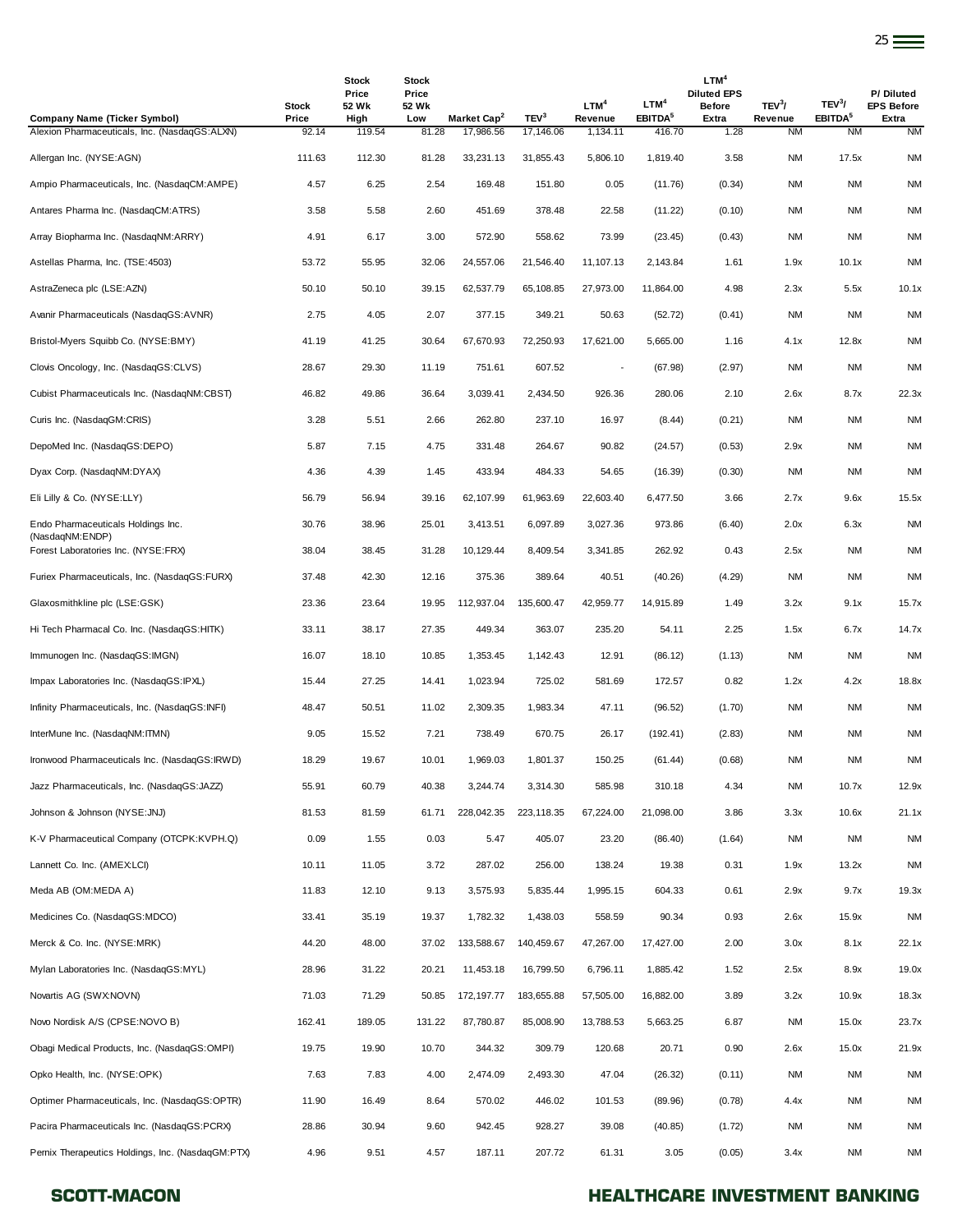| Company Name (Ticker Symbol)                                     | Stock<br>Price | <b>Stock</b><br>Price<br>52 Wk<br>High | <b>Stock</b><br>Price<br>52 Wk<br>Low | Market Cap <sup>2</sup> | TEV <sup>3</sup> | LTM <sup>4</sup><br>Revenue | LTM <sup>4</sup><br>EBITDA <sup>5</sup> | LTM <sup>4</sup><br><b>Diluted EPS</b><br><b>Before</b><br>Extra | TEV <sup>3</sup> /<br>Revenue | TEV <sup>3</sup> /<br>EBITDA <sup>5</sup> | P/Diluted<br><b>EPS Before</b><br>Extra |
|------------------------------------------------------------------|----------------|----------------------------------------|---------------------------------------|-------------------------|------------------|-----------------------------|-----------------------------------------|------------------------------------------------------------------|-------------------------------|-------------------------------------------|-----------------------------------------|
| Perrigo Co. (NasdagNM:PRGO)                                      | 118.74         | 120.78                                 | 96.52                                 | 11,160.02               | 12,088.18        | 3,262.55                    | 782.05                                  | 4.61                                                             | 3.7x                          | 15.5x                                     | <b>NM</b>                               |
| Pfizer Inc. (NYSE:PFE)                                           | 28.86          | 28.90                                  | 21.40                                 | 207,377.69              | 212,619.69       | 58,986.00                   | 26,222.00                               | 1.26                                                             | 3.6x                          | 8.1x                                      | 22.8x                                   |
| Rigel Pharmaceuticals, Inc. (NasdagNM:RIGL)                      | 6.80           | 11.44                                  | 5.37                                  | 592.56                  | 294.32           | 2.25                        | (96.94)                                 | (1.32)                                                           | <b>NM</b>                     | <b>NM</b>                                 | <b>NM</b>                               |
| Roche Holding AG (SWX:ROG)                                       | 232.72         | 234.30                                 | 156.27                                | 197,655.56              | 211, 163.70      | 51,820.78                   | 20,488.45                               | 12.18                                                            | 4.1x                          | 10.3x                                     | 19.1x                                   |
| Sagent Pharmaceuticals, Inc. (NasdagGM:SGNT)                     | 17.55          | 19.89                                  | 12.62                                 | 493.80                  | 429.51           | 183.62                      | (9.83)                                  | (0.60)                                                           | 2.3x                          | NM                                        | <b>NM</b>                               |
| Salix Pharmaceuticals Ltd. (NasdaqNM:SLXP)                       | 51.18          | 55.99                                  | 37.52                                 | 3,129.66                | 3,235.91         | 735.44                      | 236.23                                  | 1.01                                                             | 4.4x                          | 13.7x                                     | <b>NM</b>                               |
| Sanofi-Aventis (ENXTPA:SAN)                                      | 101.57         | 101.81                                 | 68.17                                 | 134,441.72              | 144,935.66       | 47,408.53                   | 16,606.24                               | 4.93                                                             | 3.1x                          | 8.7x                                      | 20.6x                                   |
| Sarepta Therapeutics, Inc. (NasdaqGM:SRPT)                       | 36.95          | 45.00                                  | 2.60                                  | 1,176.16                | 990.25           | 37.33                       | (27.99)                                 | (5.14)                                                           | <b>NM</b>                     | <b>NM</b>                                 | <b>NM</b>                               |
| SciClone Pharmaceuticals, Inc. (NasdaqGS:SCLN)                   | 4.60           | 7.58                                   | 3.68                                  | 254.14                  | 167.59           | 156.27                      | 38.27                                   | 0.16                                                             | 1.1x                          | 4.4x                                      | <b>NM</b>                               |
| Sciele Pharma Inc. (NasdaqNM:SCRX)                               | 30.19          | 31.21                                  | 16.89                                 | 1,003.30                | 1,226.70         | 407.80                      | 104.70                                  | 1.16                                                             | 3.0x                          | 11.7x                                     | <b>NM</b>                               |
| SIGA Technologies, Inc. (NasdaqGM:SIGA)                          | 30.19          | 31.21                                  | 16.89                                 | 1,003.30                | 1,226.70         | 407.80                      | 104.70                                  | 1.16                                                             | 3.0x                          | 11.7x                                     | <b>NM</b>                               |
| Sucampo Pharmaceuticals, Inc. (NasdaqNM:SCMP)                    | 6.54           | 8.50                                   | 3.78                                  | 274.49                  | 269.28           | 77.91                       | 9.81                                    | 0.12                                                             | 3.5x                          | NM                                        | <b>NM</b>                               |
| Takeda Pharmaceutical Co. Ltd. (TSE:4502)                        | 53.40          | 56.37                                  | 34.24                                 | 42, 156.53              | 44,067.91        | 18,156.34                   | 4,239.92                                | 1.50                                                             | 2.4x                          | 10.4x                                     | <b>NM</b>                               |
| Taro Pharmaceutical Industries Ltd. (NYSE:TARO)                  | 58.69          | 59.74                                  | 34.84                                 | 2,610.36                | 2,164.26         | 688.44                      | 388.14                                  | 5.57                                                             | 3.1x                          | 5.6x                                      | 10.5x                                   |
| Teva Pharmaceutical Industries Limited (NYSE:TEVA)               | 39.68          | 46.38                                  | 36.63                                 | 34,005.76               | 45,943.76        | 20,317.00                   | 6,023.00                                | 2.25                                                             | 2.3x                          | 7.6x                                      | 17.6x                                   |
| Theravance Inc. (NasdagNM:THRX)                                  | 23.62          | 31.87                                  | 17.06                                 | 2,344.58                | 2,268.59         | 135.76                      | (5.67)                                  | (0.20)                                                           | <b>NM</b>                     | <b>NM</b>                                 | <b>NM</b>                               |
| Trius Therapeutics, Inc. (NasdaqGM:TSRX)                         | 6.84           | 7.49                                   | 4.41                                  | 327.32                  | 261.29           | 27.19                       | (56.57)                                 | (1.42)                                                           | <b>NM</b>                     | <b>NM</b>                                 | <b>NM</b>                               |
| Valeant Pharmaceuticals International (NYSE:VRX)                 | 74.97          | 75.29                                  | 43.25                                 | 22,800.55               | 32,703.45        | 3,546.63                    | 1,793.63                                | (0.38)                                                           | <b>NM</b>                     | 18.2x                                     | <b>NM</b>                               |
| ViroPharma Inc. (NasdaqNM:VPHM)                                  | 25.16          | 31.36                                  | 19.02                                 | 1,640.66                | 1,555.60         | 427.93                      | 75.64                                   | 0.08                                                             | 3.6x                          | <b>NM</b>                                 | <b>NM</b>                               |
| <b>MEAN (PHARMACEUTICALS)</b><br><b>MEDIAN (PHARMACEUTICALS)</b> |                |                                        |                                       |                         |                  |                             |                                         |                                                                  | 2.8x<br>2.9x                  | 10.5x<br>10.3x                            | 17.3x<br>18.8x                          |

Advanced Cell Technology Inc. (OTCBB:ACTC) 0.07 0.10 0.05 162.86 162.75 0.47 (21.08) (0.01) NM NM NM AMAG Pharmaceuticals, Inc. (NasdaqGS:AMAG) 23.85 23.98 12.43 513.78 286.73 85.38 (11.03) (0.78) 3.4x NM NM Amgen Inc. (NasdaqNM:AMGN) 102.51 102.62 65.37 76,721.56 79,189.56 17,265.00 7,072.00 5.52 4.6x 11.2x 18.6x Anacor Pharmaceuticals, Inc. (NasdaqGM:ANAC) 6.46 7.18 3.00 232.93 213.08 10.74 (52.53) (1.76) NM NM NM Arena Pharmaceuticals, Inc. (NasdaqGS:ARNA) 8.21 13.50 2.00 1,785.58 1,703.95 27.59 (47.37) (0.45) NM NM NM Ariad Pharmaceuticals Inc. (NasdaqGS:ARIA) 18.08 25.40 14.10 3,323.43 3,170.23 0.56 (197.15) (1.34) NM NM NM Auxilium Pharmaceuticals Inc. (NasdaqGS:AUXL) 17.29 29.37 16.25 851.26 693.83 395.28 103.57 1.74 1.8x 6.7x 9.9x AVEO Pharmaceuticals, Inc. (NasdaqGS:AVEO) 7.35 14.08 5.80 381.01 246.44 19.29 (106.49) (2.64) NM NM NM Biogen Idec Inc. (NasdaqNM:BIIB) 192.62 192.92 124.23 45,517.94 44,955.28 5,516.46 2,193.59 5.76 NM NM NM BioMarin Pharmaceutical Inc. (NasdaqGS:BMRN) 62.26 62.96 31.91 7,851.11 7,748.60 500.72 (56.76) (0.95) NM NM NM BioTime, Inc. (AMEX:BTX) 3.82 5.07 2.67 209.74 220.10 3.92 (22.17) (0.44) NM NM NM Cadence Pharmaceuticals Inc. (NasdaqGS:CADX) 6.69 6.85 2.56 573.13 539.91 50.18 (65.18) (0.95) NM NM NM Celgene Corporation (NasdaqNM:CELG) 115.91 116.95 58.53 48,536.62 47,730.57 5,506.71 2,321.35 3.30 NM NM NM Cytori Therapeutics, Inc. (NasdaqGM:CYTX) 2.51 4.93 2.01 168.27 165.24 14.50 (27.35) (0.55) NM NM NM Dendreon Corp. (NasdaqGS:DNDN) 4.74 12.21 3.69 739.30 967.99 325.53 (254.48) (2.65) 3.0x NM NM Dynavax Technologies Corporation (NasdaqCM:DVAX) 2.22 5.34 1.74 406.00 280.87 9.71 (66.39) (0.41) NM NM NM Emergent BioSolutions, Inc. (NYSE:EBS) 13.98 16.99 12.50 502.24 424.12 281.89 50.76 0.65 1.5x 8.4x 21.5x Endocyte, Inc. (NasdaqGS:ECYT) 12.45 12.75 3.73 447.27 271.49 34.68 (15.68) (0.48) NM NM NM Exelixis Inc. (NasdaqNM:EXEL) 4.62 6.95 4.19 848.78 773.07 47.45 (107.55) (0.92) NM NM NM **PRODUCTS - BIOTECH**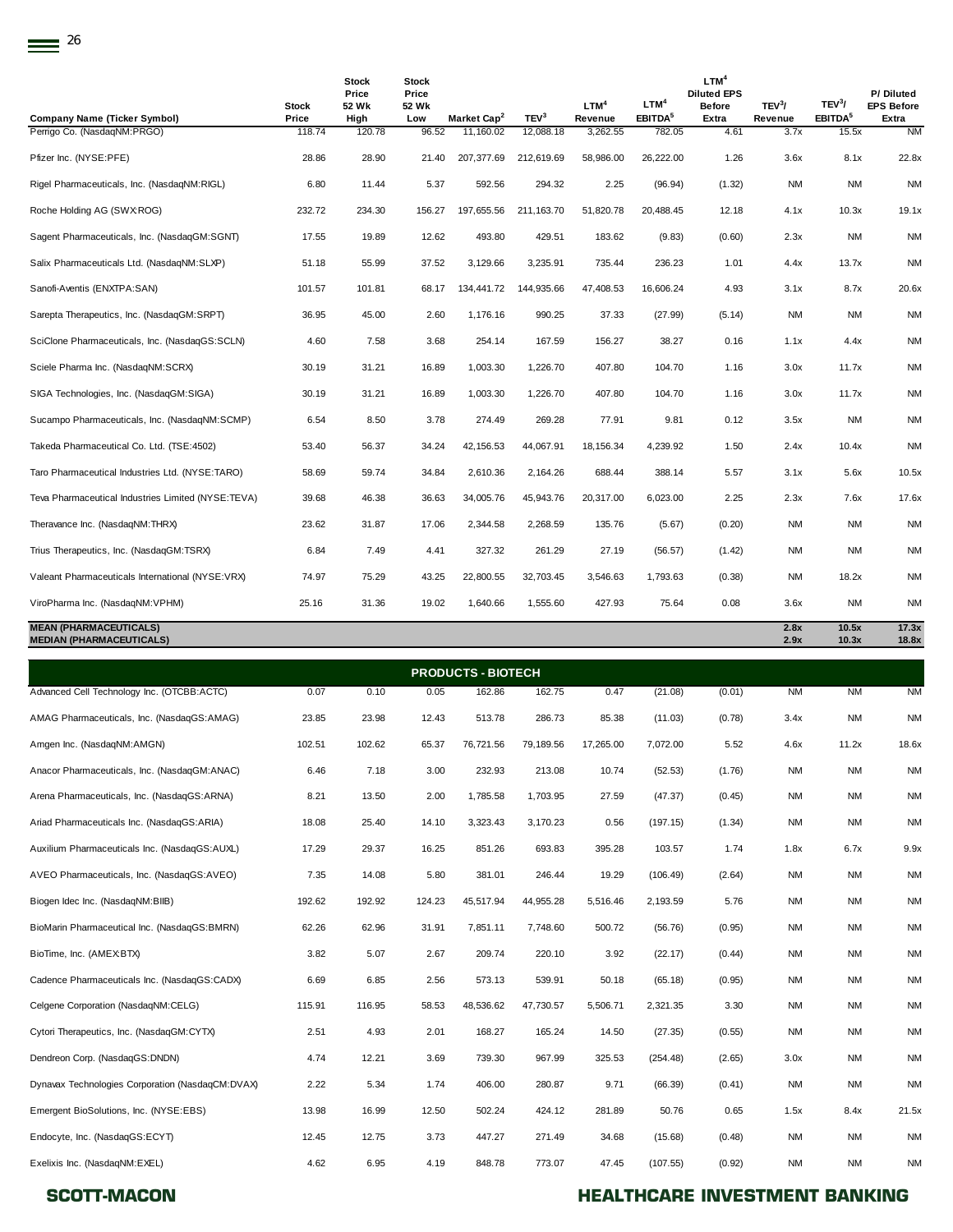| <b>Company Name (Ticker Symbol)</b>                    | Stock<br>Price | Stock<br>Price<br>52 Wk<br>High | <b>Stock</b><br>Price<br>52 Wk<br>Low | Market Cap <sup>2</sup> | TEV <sup>3</sup> | LTM <sup>4</sup><br>Revenue | LTM <sup>4</sup><br>EBITDA <sup>5</sup> | LTM <sup>4</sup><br><b>Diluted EPS</b><br><b>Before</b><br>Extra | TEV <sup>3</sup> /<br>Revenue | TEV <sup>3</sup> /<br>EBITDA <sup>5</sup> | P/Diluted<br><b>EPS Before</b><br>Extra |
|--------------------------------------------------------|----------------|---------------------------------|---------------------------------------|-------------------------|------------------|-----------------------------|-----------------------------------------|------------------------------------------------------------------|-------------------------------|-------------------------------------------|-----------------------------------------|
| Gilead Sciences Inc. (NasdaqNM:GILD)                   | 48.94          | 49.48                           | 22.67                                 | 74,584.12               | 81,186.99        | 9,702.52                    | 4,314.14                                | 1.64                                                             | <b>NM</b>                     | 18.8x                                     | <b>NM</b>                               |
| GTX Inc. (NasdaqGM:GTXI)                               | 4.15           | 5.41                            | 2.62                                  | 261.00                  | 204.92           |                             | (48.98)                                 | (0.65)                                                           | <b>NM</b>                     | <b>NM</b>                                 | <b>NM</b>                               |
| Halozyme Therapeutics, Inc. (NasdaqGS:HALO)            | 5.77           | 13.05                           | 3.86                                  | 647.56                  | 578.77           | 42.33                       | (52.55)                                 | (0.48)                                                           | ΝM                            | <b>NM</b>                                 | <b>NM</b>                               |
| Idenix Pharmaceuticals Inc. (NasdaqGS:IDIX)            | 3.54           | 11.30                           | 3.35                                  | 474.21                  | 243.39           | 33.60                       | (60.30)                                 | (0.27)                                                           | ΝM                            | NM                                        | NM                                      |
| Immunomedics Inc. (NasdaqGM:IMMU)                      | 2.41           | 4.00                            | 2.11                                  | 197.11                  | 175.38           | 3.80                        | (29.31)                                 | (0.36)                                                           | NM                            | <b>NM</b>                                 | <b>NM</b>                               |
| Incyte Corporation (NasdaqNM:INCY)                     | 23.41          | 26.30                           | 15.43                                 | 3,134.53                | 3,237.19         | 297.06                      | 29.03                                   | (0.34)                                                           | ΝM                            | ΝM                                        | <b>NM</b>                               |
| ISIS Pharmaceuticals Inc. (NasdaqNM:ISIS)              | 16.94          | 19.53                           | 7.02                                  | 1,724.95                | 1,538.83         | 102.05                      | (57.35)                                 | (0.65)                                                           | ΝM                            | ΝM                                        | NM                                      |
| Keryx Biopharmaceuticals Inc. (NasdaqCM:KERX)          | 7.05           | 9.98                            | 1.28                                  | 575.44                  | 560.77           | $\overline{\phantom{a}}$    | (27.04)                                 | (0.35)                                                           | ΝM                            | ΝM                                        | <b>NM</b>                               |
| Lexicon Pharmaceuticals, Inc. (NasdaqGS:LXRX)          | 2.18           | 3.28                            | 1.45                                  | 1,118.35                | 919.02           | 1.09                        | (94.34)                                 | (0.23)                                                           | NM                            | <b>NM</b>                                 | <b>NM</b>                               |
| Life Technologies Corporation (NasdaqGS:LIFE)          | 64.63          | 65.84                           | 39.73                                 | 11,048.56               | 13,202.14        | 3,798.51                    | 1,198.56                                | 2.40                                                             | 3.5x                          | 11.0x                                     | <b>NM</b>                               |
| Ligand Pharmaceuticals Incorporated<br>(NasdaqGM:LGND) | 26.65          | 26.93                           | 11.21                                 | 538.55                  | 554.45           | 31.39                       | 3.62                                    | (0.13)                                                           | NM                            | ΝM                                        | NM                                      |
| MannKind Corp. (NasdaqGM:MNKD)                         | 3.39           | 3.67                            | 1.57                                  | 980.90                  | 1,250.72         | 0.04                        | (127.46)                                | (0.94)                                                           | NM                            | ΝM                                        | NM                                      |
| Medivation, Inc. (NasdaqGS:MDVN)                       | 46.76          | 59.24                           | 36.13                                 | 3,496.90                | 3,396.67         | 181.70                      | (24.60)                                 | (0.56)                                                           | NM                            | <b>NM</b>                                 | <b>NM</b>                               |
| Momenta Pharmaceuticals Inc. (NasdaqGS:MNTA)           | 13.34          | 17.09                           | 10.05                                 | 690.29                  | 349.69           | 63.92                       | (52.63)                                 | (1.16)                                                           | NM                            | <b>NM</b>                                 | <b>NM</b>                               |
| Myriad Genetics Inc. (NasdaqNM:MYGN)                   | 25.41          | 31.80                           | 22.02                                 | 2.047.49                | 1,688.85         | 545.32                      | 208.13                                  | 1.46                                                             | 3.1x                          | 8.1x                                      | 17.4x                                   |
| Nektar Therapeutics (NasdaqNM:NKTR)                    | 11.00          | 11.21                           | 5.65                                  | 1,268.19                | 1,127.60         | 81.19                       | (125.02)                                | (1.50)                                                           | NM                            | ΝM                                        | <b>NM</b>                               |
| Navidea Biopharmaceuticals, Inc (AMEX:NAVB)            | 2.71           | 4.77                            | 2.14                                  | 302.66                  | 303.23           | 0.08                        | (27.79)                                 | (0.29)                                                           | NM                            | ΝM                                        | NM                                      |
| Neurocrine Biosciences Inc. (NasdaqNM:NBIX)            | 12.16          | 12.44                           | 6.25                                  | 808.42                  | 635.40           | 53.14                       | 3.20                                    | 0.08                                                             | <b>NM</b>                     | <b>NM</b>                                 | <b>NM</b>                               |
| NewLink Genetics Corporation (NasdaqGM:NLNK)           | 12.27          | 18.00                           | 8.75                                  | 314.17                  | 293.81           | 1.69                        | (22.47)                                 | (1.12)                                                           | NM                            | NM                                        | <b>NM</b>                               |
| Novavax, Inc. (NasdaqGS:NVAX)                          | 2.28           | 2.44                            | 1.12                                  | 337.23                  | 294.33           | 22.08                       | (28.00)                                 | (0.22)                                                           | NM                            | <b>NM</b>                                 | <b>NM</b>                               |
| NPS Pharmaceuticals Inc. (NasdaqNM:NPSP)               | 10.21          | 11.22                           | 6.32                                  | 887.70                  | 962.83           | 105.64                      | (25.04)                                 | (0.22)                                                           | <b>NM</b>                     | ΝM                                        | NM                                      |
| Onyx Pharmaceuticals, Inc. (NasdaqGS:ONXX)             | 88.86          | 93.18                           | 36.56                                 | 6,398.45                | 6,088.42         | 362.17                      | (183.41)                                | (2.88)                                                           | NM                            | ΝM                                        | NM                                      |
| PDL BioPharma, Inc. (NasdaqGS:PDLI)                    | 7.30           | 8.43                            | 6.03                                  | 1,021.88                | 1,183.14         | 374.53                      | 350.00                                  | 1.45                                                             | 3.2x                          | 3.4x                                      | 5.0x                                    |
| Pharmacyclics Inc. (NasdaqCM:PCYC)                     | 80.41          | 95.85                           | 24.50                                 | 5,822.97                | 5,505.86         | 184.65                      | 105.92                                  | 1.38                                                             | NM                            | <b>NM</b>                                 | <b>NM</b>                               |
| Questcor Pharmaceuticals, Inc. (NasdaqGS:QCOR)         | 32.54          | 58.91                           | 17.25                                 | 1,879.34                | 1,724.03         | 509.29                      | 298.73                                  | 3.14                                                             | 3.4x                          | 5.8x                                      | 10.4x                                   |
| Raptor Pharmaceuticals Corp. (NasdaqGM:RPTP)           | 5.85           | 6.90                            | 4.35                                  | 313.01                  | 279.62           | $\overline{\phantom{a}}$    | (43.46)                                 | (0.84)                                                           | NM                            | <b>NM</b>                                 | <b>NM</b>                               |
| Regeneron Pharmaceuticals Inc. (NasdagNM:REGN)         | 176.40         | 188.95                          | 107.31                                | 17,162.71               | 17,311.94        | 1,378.48                    | 494.65                                  | 6.75                                                             | NM                            | <b>NM</b>                                 | <b>NM</b>                               |
| RTI Biologics, Inc. (NasdaqNM:RTIX)                    | 3.93           | 5.11                            | 3.35                                  | 219.57                  | 169.99           | 178.11                      | 22.60                                   | 0.15                                                             | 1.0x                          | 7.5x                                      | <b>NM</b>                               |
| Santarus, Inc. (NasdaqGS:SNTS)                         | 17.33          | 17.94                           | 4.82                                  | 1,107.51                | 1,022.65         | 217.96                      | 26.45                                   | 0.27                                                             | 4.7x                          | <b>NM</b>                                 | <b>NM</b>                               |
| Savient Pharmaceuticals, Inc. (NasdaqGM:SVNT)          | 0.80           | 2.95                            | 0.48                                  | 56.85                   | 183.48           | 18.02                       | (117.95)                                | (1.67)                                                           | NM                            | NM                                        | <b>NM</b>                               |
| Seattle Genetics Inc. (NasdaqGS:SGEN)                  | 35.51          | 36.99                           | 17.09                                 | 4,276.15                | 3,911.89         | 210.81                      | (51.10)                                 | (0.46)                                                           | NM                            | <b>NM</b>                                 | <b>NM</b>                               |
| Sequenom Inc. (NasdaqGS:SQNM)                          | 4.15           | 5.83                            | 2.65                                  | 476.36                  | 457.76           | 89.70                       | (101.69)                                | (1.03)                                                           | NM                            | ΝM                                        | <b>NM</b>                               |
| Spectrum Pharmaceuticals, Inc. (NasdaqGS:SPPI)         | 7.46           | 17.48                           | 6.92                                  | 447.80                  | 379.91           | 267.71                      | 98.50                                   | 1.46                                                             | 1.4x                          | 3.9x                                      | 5.1x                                    |
| Synageva BioPharma Corp. (NasdaqGS:GEVA)               | 54.92          | 58.00                           | 32.70                                 | 1,495.35                | 1,276.40         | 14.95                       | (38.41)                                 | (1.90)                                                           | NM                            | <b>NM</b>                                 | <b>NM</b>                               |
| Synergy Pharmaceuticals, Inc. (NasdaqGM:SGYP)          | 6.07           | 7.08                            | 2.98                                  | 445.47                  | 412.96           | $\overline{\phantom{a}}$    | (37.23)                                 | (0.64)                                                           | NM                            | <b>NM</b>                                 | <b>NM</b>                               |
| Synta Pharmaceuticals Corp. (NasdaqGM:SNTA)            | 8.60           | 11.88                           | 3.57                                  | 592.50                  | 504.30           | 0.15                        | (60.20)                                 | (1.06)                                                           | NM                            | NM                                        | <b>NM</b>                               |
| Techne Corp. (NasdaqNM:TECH)                           | 67.85          | 76.02                           | 63.08                                 | 2,499.73                | 2,213.63         | 312.41                      | 178.01                                  | 2.98                                                             | NM                            | 12.4x                                     | 22.8x                                   |
| Trius Therapeutics, Inc. (NasdaqGM:TSRX)               | 6.84           | 7.49                            | 4.41                                  | 327.32                  | 261.29           | 27.19                       | (56.57)                                 | (1.42)                                                           | <b>NM</b>                     | <b>NM</b>                                 | <b>NM</b>                               |
| United Therapeutics Corp. (NasdaqNM:UTHR)              | 60.87          | 63.11                           | 40.34                                 | 3,054.64                | 2,850.44         | 914.08                      | 453.60                                  | 5.71                                                             | 3.1x                          | 6.3x                                      | 10.7x                                   |
| Vertex Pharmaceuticals Inc. (NasdaqNM:VRTX)            | 54.97          | 66.10                           | 35.26                                 | 11,993.85               | 11,604.74        | 1,527.04                    | 42.37                                   | (0.51)                                                           | <b>NM</b>                     | <b>NM</b>                                 | <b>NM</b>                               |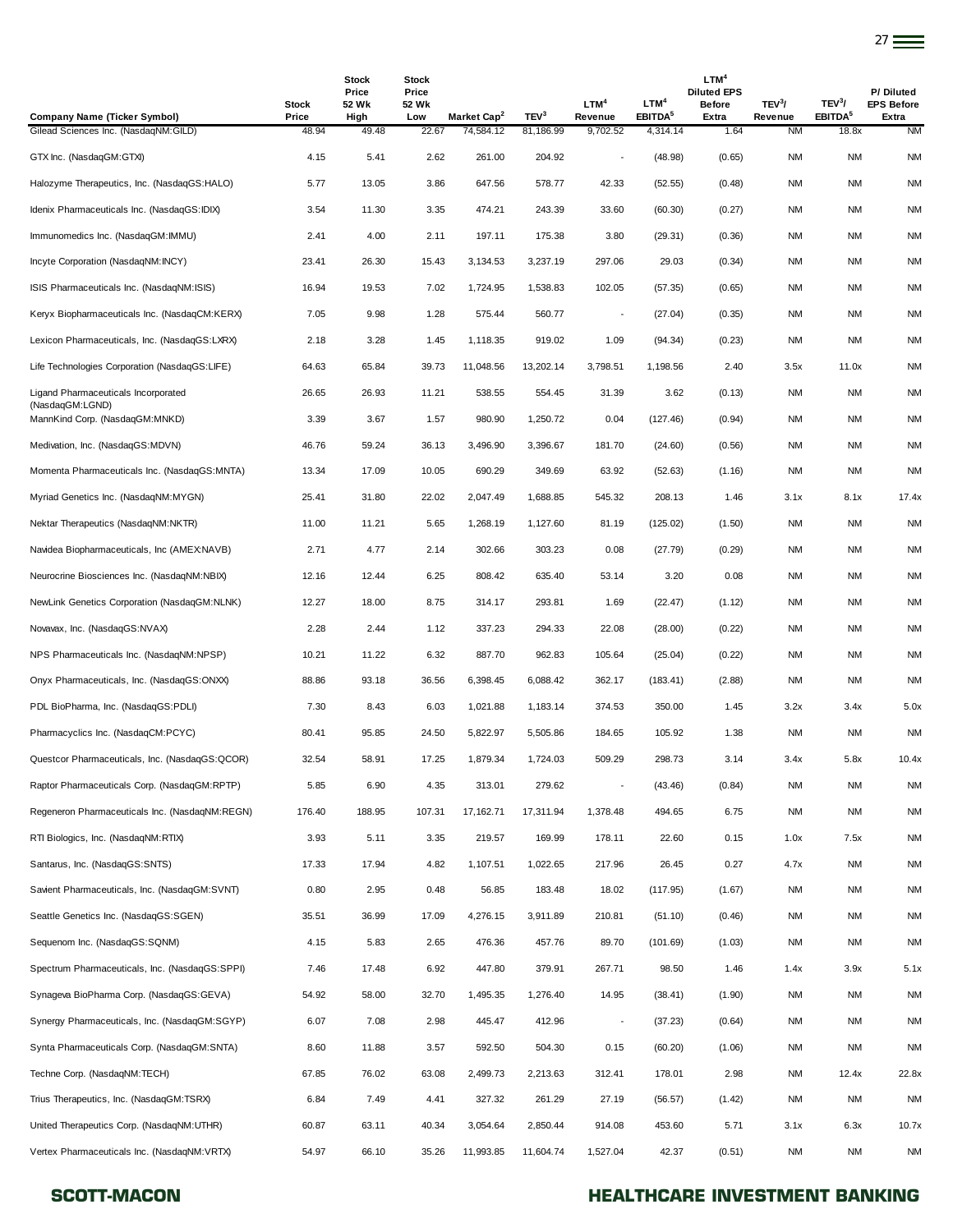| <b>Company Name (Ticker Symbol)</b>     | Stock<br>Price | Stock<br>Price<br>52 Wk<br>High | Stock<br>Price<br>52 Wk<br>Low | Market Cap <sup>2</sup> | TEV <sup>3</sup> | <b>LTM<sup>4</sup></b><br>Revenue | LTM <sup>4</sup><br>EBITDA <sup>5</sup> | <b>LTM<sup>4</sup></b><br><b>Diluted EPS</b><br><b>Before</b><br>Extra | TEV <sup>3</sup><br>Revenue | TEV <sup>3</sup><br>EBITDA <sup>5</sup> | P/Diluted<br><b>EPS Before</b><br>Extra |
|-----------------------------------------|----------------|---------------------------------|--------------------------------|-------------------------|------------------|-----------------------------------|-----------------------------------------|------------------------------------------------------------------------|-----------------------------|-----------------------------------------|-----------------------------------------|
| Vical Inc. (NasdaqGS:VICL)              | 3.98           | 4.74                            | 2.61                           | 343.27                  | 262.47           | 17.52                             | (21.45)                                 | (0.27)                                                                 | <b>NM</b>                   | <b>NM</b>                               | <b>NM</b>                               |
| VIVUS Inc. (NasdaqGS: VVUS)             | 11.00          | 31.21                           | 9.86                           | 1.107.26                | 892.67           | 2.01                              | (139.63)                                | (1.42)                                                                 | <b>NM</b>                   | <b>NM</b>                               | <b>NM</b>                               |
| ZIOPHARM Oncology, Inc. (NasdaqCM:ZIOP) | 1.83           | 6.33                            | 1.66                           | 150.98                  | 77.67            | 0.80                              | (100.51)                                | (1.22)                                                                 | <b>NM</b>                   | <b>NM</b>                               | <b>NM</b>                               |

#### **MEAN (BIOTECH) 2.9x 8.6x 13.5x**

| MEAN (BIUTECH).         | 2.YX | <b>8.0X</b> | 13.5X |
|-------------------------|------|-------------|-------|
| <b>MEDIAN (BIOTECH)</b> | 3.1x | 7.8x        | 10.7x |

|                                             | <b>PRODUCTS - DISTRIBUTION</b> |        |       |           |           |            |          |        |      |           |           |  |
|---------------------------------------------|--------------------------------|--------|-------|-----------|-----------|------------|----------|--------|------|-----------|-----------|--|
| AmerisourceBergen Corporation (NYSE:ABC)    | 51.45                          | 52.15  | 35.48 | 11,917.69 | 12,896.40 | 80,643.99  | 1,429.14 | 2.84   | 0.2x | 9.0x      | 18.1x     |  |
| BioScrip Inc. (NasdaqNM:BIOS)               | 12.71                          | 12.92  | 6.14  | 724.92    | 889.19    | 662.64     | 33.65    | (0.15) | 1.3x | <b>NM</b> | <b>NM</b> |  |
| Cardinal Health, Inc. (NYSE:CAH)            | 41.62                          | 47.23  | 36.91 | 14,186.59 | 14,828.59 | 104,803.00 | 2,290.00 | 3.29   | 0.1x | 6.5x      | 12.7x     |  |
| CVS Caremark Corporation (NYSE:CVS)         | 54.99                          | 56.07  | 43.08 | 67,703.37 | 76,151.37 | 123,133.00 | 8,981.00 | 3.03   | 0.6x | 8.5x      | 18.1x     |  |
| Henry Schein, Inc. (NasdaqNM:HSIC)          | 92.55                          | 92.66  | 71.97 | 8,104.88  | 8,953.53  | 8,939.97   | 759.48   | 4.32   | 1.0x | 11.8x     | 21.4x     |  |
| McKesson Corporation (NYSE:MCK)             | 107.96                         | 111.55 | 84.65 | 25,142.70 | 26,895.70 | 123,534.00 | 2,846.00 | 6.60   | 0.2x | 9.5x      | 16.4x     |  |
| MWI Veterinary Supply, Inc. (NasdaqGS:MWIV) | 132.26                         | 137.18 | 84.00 | 1,692.00  | 1,744.33  | 2,186.09   | 100.69   | 4.50   | 0.8x | 17.3x     | <b>NM</b> |  |
| Owens & Minor Inc. (NYSE:OMI)               | 32.56                          | 32.75  | 26.97 | 2,060.63  | 2,179.26  | 8,908.15   | 247.42   | 1.72   | 0.2x | 8.8x      | 18.9x     |  |
| Patterson Companies, Inc. (NasdaqNM:PDCO)   | 38.04                          | 38.25  | 30.82 | 4,040.49  | 4,343.21  | 3,608.61   | 397.93   | 2.00   | 1.2x | 10.9x     | 19.0x     |  |
| PetMed Express, Inc. (NasdaqGS:PETS)        | 13.42                          | 14.51  | 9.15  | 258.20    | 212.73    | 232.63     | 27.21    | 0.82   | 0.9x | 7.8x      | 16.4x     |  |
| PharMerica Corporation (NYSE:PMC)           | 14.00                          | 15.42  | 9.03  | 413.59    | 716.79    | 1,832.60   | 104.10   | 0.77   | 0.4x | 6.9x      | 18.2x     |  |
| Rite Aid Corporation (NYSE:RAD)             | 1.90                           | 1.95   | 0.95  | 1,717.27  | 7,785.45  | 26,083.77  | 794.19   | (0.20) | 0.3x | 9.8x      | <b>NM</b> |  |
| Vitacost.com, Inc. (NasdaqGS:VITC)          | 7.23                           | 8.56   | 4.97  | 242.25    | 210.10    | 330.68     | (11.90)  | (0.59) | 0.6x | <b>NM</b> | <b>NM</b> |  |
| Vitamin Shoppe, Inc. (NYSE:VSI)             | 48.85                          | 65.93  | 42.67 | 1,460.38  | 1,379.38  | 950.90     | 122.45   | 2.02   | 1.5x | 11.3x     | 24.2x     |  |
| Walgreen Co. (NYSE:WAG)                     | 47.68                          | 47.76  | 28.53 | 45,176.08 | 49,089.08 | 70,788.00  | 4,609.00 | 2.25   | 0.7x | 10.7x     | 21.2x     |  |
|                                             |                                |        |       |           |           |            |          |        |      |           |           |  |

| <b>MEAN (DISTRIBUTION)</b>   | 0.7x | 9.9x  | 18.6x |
|------------------------------|------|-------|-------|
| <b>MEDIAN (DISTRIBUTION)</b> | 0.6x | 9.5x  | 18.2x |
|                              |      |       |       |
| <b>MEAN (PRODUCTS)</b>       | 2.4x | 11.1x | 17.2x |
| <b>MEDIAN (PRODUCTS)</b>     | 2.4x | 10.7x | 18.2x |

1) Source: Financial Information from SEC filings and other publicly-available sources

2) Market Cap: Total Value of Company's Stock; Equal to the Number of Shares Outstanding Times the Price per Share

3) TEV (Total Enterprise Value): Market Capitalization Plus Debt Less Cash

4) LTM: Latest Twelve Months

5) EBITDA: Earnings Before Interest, Taxes, Depreciation and Amortization

6) NA: Not Available

7) NM: Not Meaningful

# Copyright 2013 © Scott-Macon, Ltd.

#### *Note: Disclaimer*

*In the preparation of the information contained in this document, Scott-Macon, Ltd. has endeavored to present information that is as accurate and current as possible from sources believed to be reliable. However, inadvertent errors can occur. Therefore, the information is provided "as is", without any representation or warranty of any kind, expressed or implied. Any reproduction, retransmission, republication, or other use of all or part of this document is expressly prohibited, unless written permission has been granted by Scott-Macon, Ltd. All other rights*